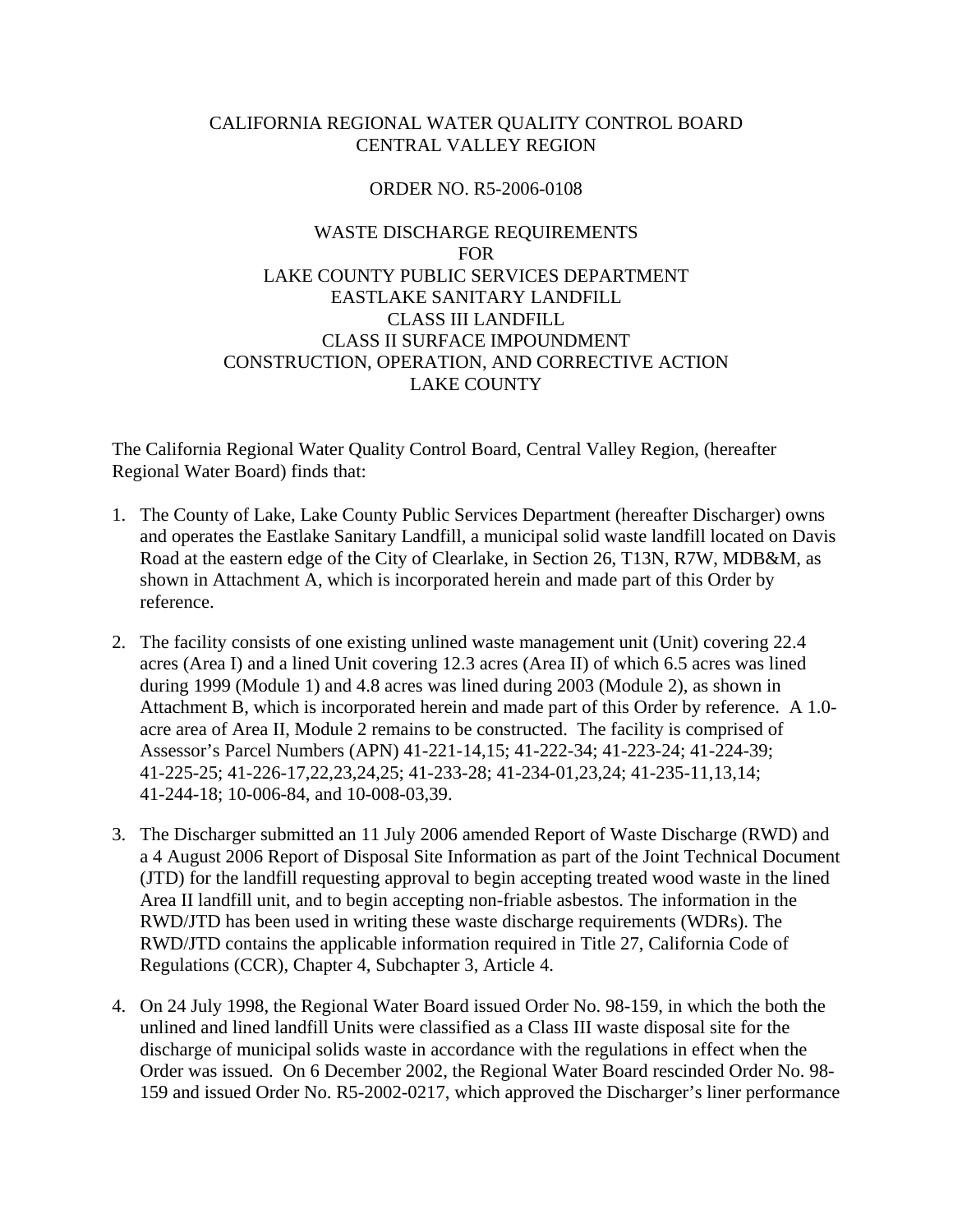demonstration for the Module 2 side slope liner system for the Area II lined landfill unit that was constructed during 2003. The current Order continues to classify the Units as a Class III landfill that accepts municipal solid waste in accordance with Title 27, CCR §20005, et seq. (Title 27).

5. The facility also includes a 600,000 gallon lined Class II surface impoundment for collection of leachate generated from the landfill Units. The surface impoundment liner system consists of an 80-mil high-density polyethylene (HDPE) geomembrane over a Geonet and gravel leachate collection and removal system (LCRS). The secondary liner system consists of a 40-mil HDPE geomembrane and a geosynthetic clay liner (GCL). The surface impoundment discharges the leachate to the sanitary sewer system that drains to the Southeast Regional Wastewater Treatment Plant.

## **SITE DESCRIPTION**

- 6. The geologic sequence at the site consists predominantly of the Tertiary-age Cache Formation, which is unconformably underlain by bedrock of the Franciscan Formation. The Cache Formation generally consists of a thick sequence of poorly sorted gravel, silt, clay and sand. Locally occurring lenses of silty sand to clayey silts are located throughout the Cache Formation. At the site, the Franciscan bedrock is primarily comprised of a fractured, weathered fine to medium grained sandstone with some occurrences of siltstone.
- 7. The closest Holocene faults are approximately two miles northwest (Cross Springs Fault) and two miles west (Clover Valley Fault) of the site. The Maximum Credible Earthquake for these faults range between 6.5 and 6.7 on the Richter scale with a resulting Peak Ground Acceleration (PGA) of 0.58g.
- 8. Land uses within 1-mile radius of the facility are zoned residential, commercial, agricultural, and open space.
- 9. The facility receives an average of 27 inches of precipitation per year. The mean pan evaporation is 60 inches per year.
- 10. The 100-year, 24-hour precipitation event is estimated to be 5.9 inches, based on Lakeport gage, 13N/7W-20, Department of Water Resources "Rainfall Analysis for Drainage Design, No. IA", Bulletin No. 195, October 1976.
- 11. The waste management facility is not within a 100-year flood plain.
- 12. There are two domestic groundwater supply wells within one mile of the site.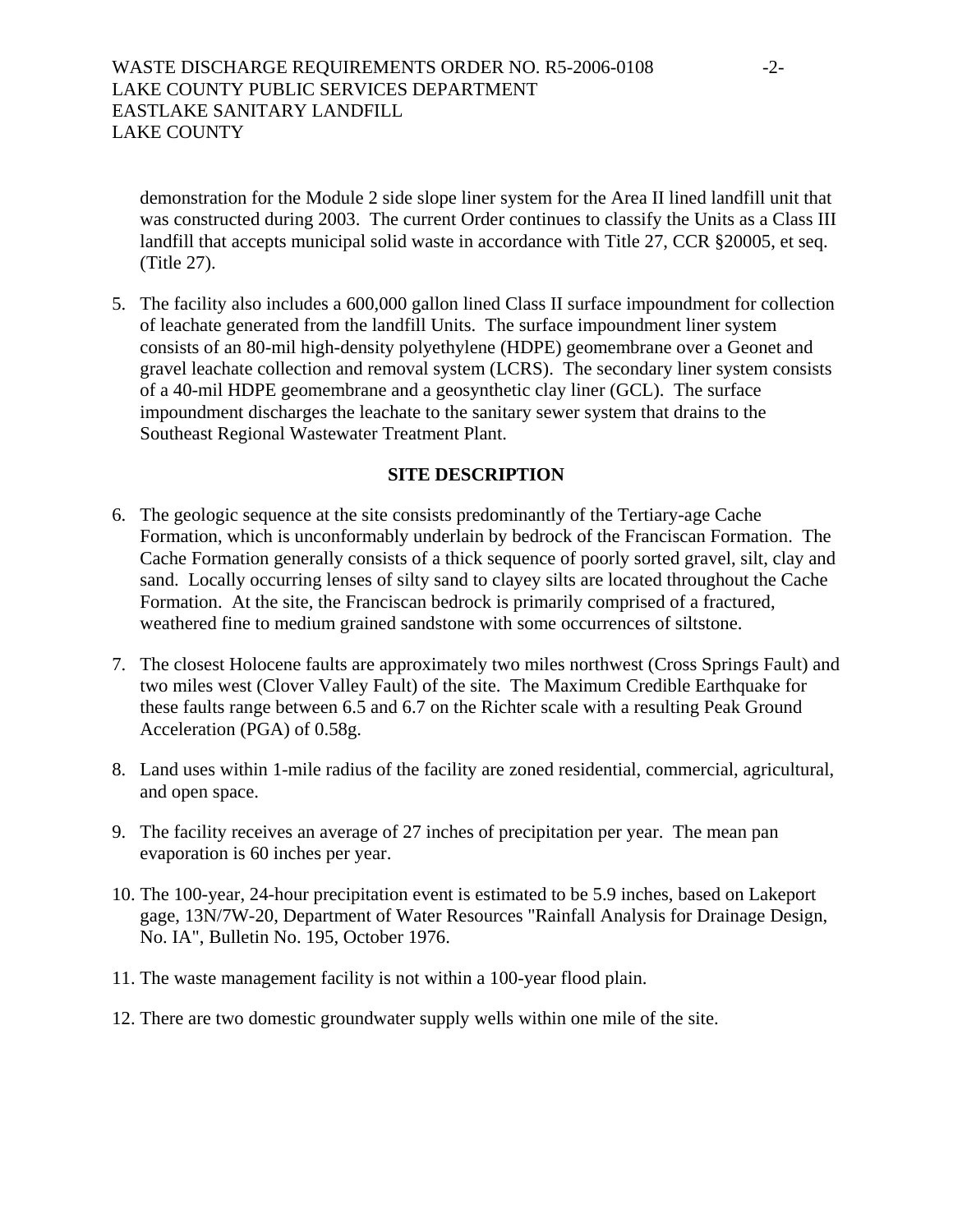## **WASTE AND SITE CLASSIFICATION**

- 13. The Discharger discharges nonhazardous solid waste, including mixed municipal solid waste, construction/demolition debris, and dewatered water treatment sludge to lined and unlined Class III waste management units at the landfill. These classified wastes may be discharged only in accordance with Title 27, CCR, Resolution No. 93-62, and the Code of Federal Regulations, Title 40, Part 258 as required by this Order. The Discharger also discharges landfill leachate to a lined Class II surface impoundment at the landfill. Sewage treatment sludge and septic tank wastewater are not accepted.
- 14. The Discharger proposes to accept treated wood waste at the lined portion (Area II) of the landfill. "Treated wood" means wood that has been treated with a chemical preservative for purposes of protecting the wood against attacks from insects, microorganisms, fungi, and other environmental conditions that can lead to decay of the wood and the chemical preservative is registered pursuant to the Federal Insecticide, Fungicide, and Rodenticide Act (7 U.S.C. Sec. 136 and following). Existing law regulates the control of hazardous waste, but exempts from the hazardous waste control laws, wood waste that is exempt from regulation under the federal Resource Conservation and Recovery Act of 1976, as amended (RCRA), if (a) the wood waste is disposed of in a municipal landfill that meets certain requirements imposed pursuant to the Porter-Cologne Water Quality Control Act for the classification of disposal sites, and (b) the landfill meets other specified requirements outlined in Sections 25143.1.5 and 25150.7 of the Health and Safety Code. Section 25150.8 of the Health and Safety Code also provides that if treated wood waste is accepted by a solid waste landfill that manages and disposes of the treated wood waste in the manner specified, the treated wood waste shall be deemed to be a solid waste, and not a hazardous or designated waste. The Discharger has indicated that all treated wood waste accepted at the landfill will be handled and disposed of in accordance with the provisions outlined in Sections 25143.1.5, 25150.7, and 25150.8 of the Health and Safety Code.
- 15. The Discharger also proposes to accept non-friable asbestos at the landfill consisting of asbestos waste with less than one percent  $\left(\langle 1\% \rangle\right)$  friable asbestos.

# **SURFACE AND GROUND WATER CONDITIONS**

- 16. The Water Quality Control Plan for the Sacramento River and San Joaquin River Basins, Fourth Edition (hereafter Basin Plan), designates beneficial uses, establishes water quality objectives, and contains implementation plans and policies for all waters of the Basin.
- 17. Surface water from the facility drains to Molesworth Creek which is tributary to Clear Lake.
- 18. The landfill is in the Clear Lake basin near the foothills of the Coast Range. The designated beneficial uses of Clear Lake, as specified in the Basin Plan, are municipal and domestic supply; industrial service supply; agricultural supply; water contact and non-contact water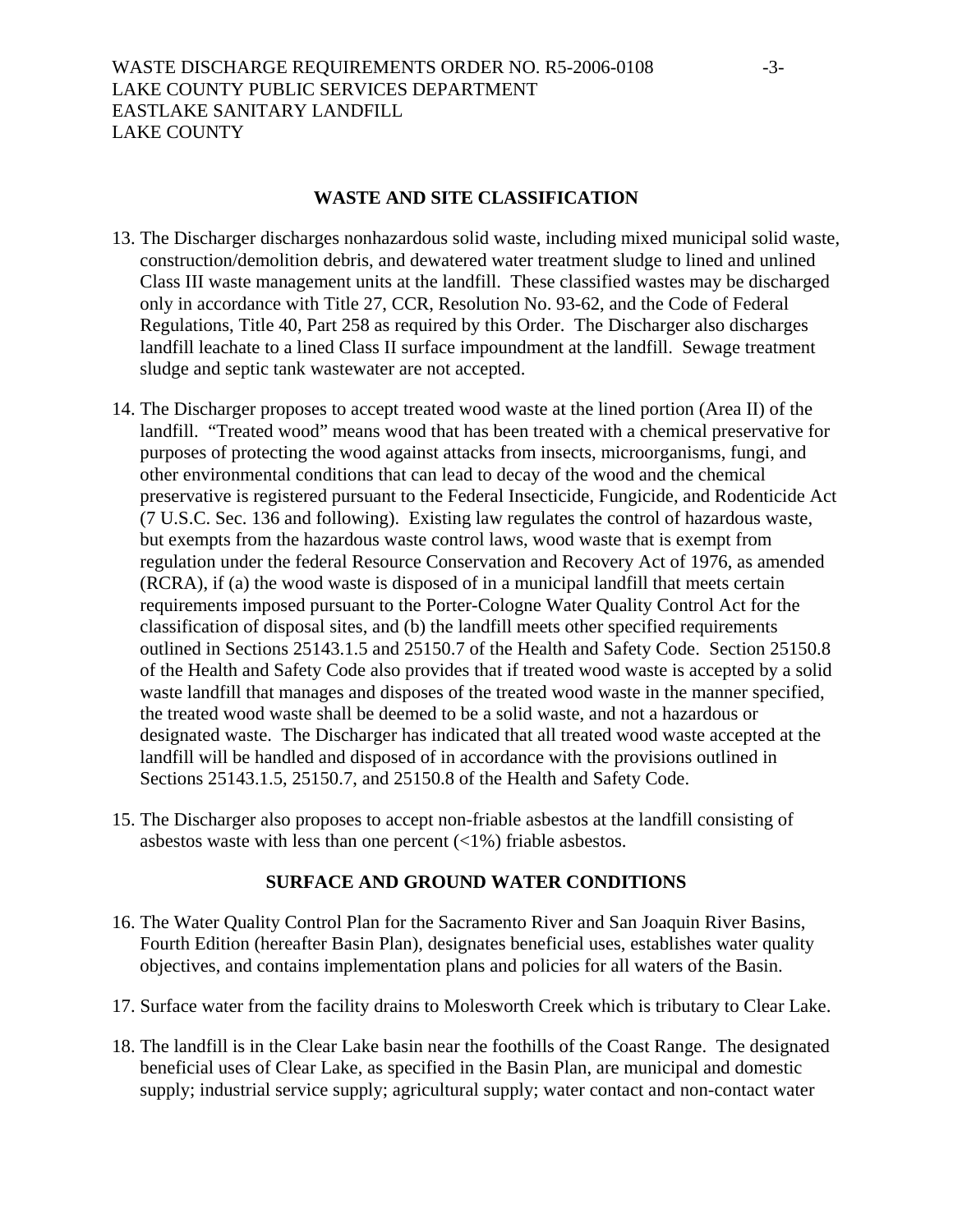recreation; spawning, reproduction, and/or early development; warm fresh water habitat; cold fresh water habitat; and wildlife habitat.

- 19. The first encountered groundwater is about 10 to 30 feet below the native ground surface. The groundwater is unconfined. The depth to groundwater fluctuates seasonally as much as 10 feet.
- 20. Background monitoring data at MW-3 and MW-9b indicates background groundwater has an electrical conductivity (EC) ranging between 115 and 866 μmhos/cm, with total dissolved solids (TDS) ranging between 134 and 467 mg/l.
- 21. The direction of groundwater flow is toward the southwest (toward Molesworth Creek). The average groundwater gradient is approximately 0.07 feet per foot.
- 22. The designated beneficial uses of the groundwater, as specified in the Basin Plan, are domestic and municipal water supply, agricultural supply, industrial service supply, and industrial process supply.

# **OTHER SITE INFORMATION**

- 23. Prior to 1972, a burn dump operated to the west of the present location of the unlined landfill Unit, as shown on Attachment B. The area of the burn dump covered approximately three acres. During 1990, the burn dump was excavated and the material was placed in the unlined landfill Unit.
- 24. Previously, the landfill accepted empty pesticide containers for disposal at two separate areas, as shown on Attachment B. The first area was used during the early 1970's. During 1989, numerous pesticide containers and contaminated soil were excavated from the pesticide container area. This material was disposed off-site at the Kettleman Hills disposal facility. Confirmation soil samples were collected during 1989 and during additional excavation performed during 1990; the samples indicated pesticides were not present in the surrounding soils. The second pesticide container disposal area accepted triple-rinsed containers until 1988, at which time the area was capped.
- 25. Leachate collection was implemented at the landfill in 1975 through the installation of a series of plastic pipes set at the base of the unlined Unit to collect and remove leachate. Leachate and spring water commingled at the site of the collection. A cutoff wall was constructed at the base of the unlined Unit to collect the leachate. The leachate and spring water were discharged to Molesworth Creek. In 1982, the Regional Water Board advised the Discharger that a non-compliance condition existed at the landfill with respect to the discharge of leachate to Molesworth Creek. In March 1984, the Discharger began spray discharge of the leachate on a hillside. Leachate for spray discharge was collected from the cutoff wall and from an unlined surface impoundment located below the unlined landfill Unit. This practice was discontinued in 1997 with the completion of the Class II lined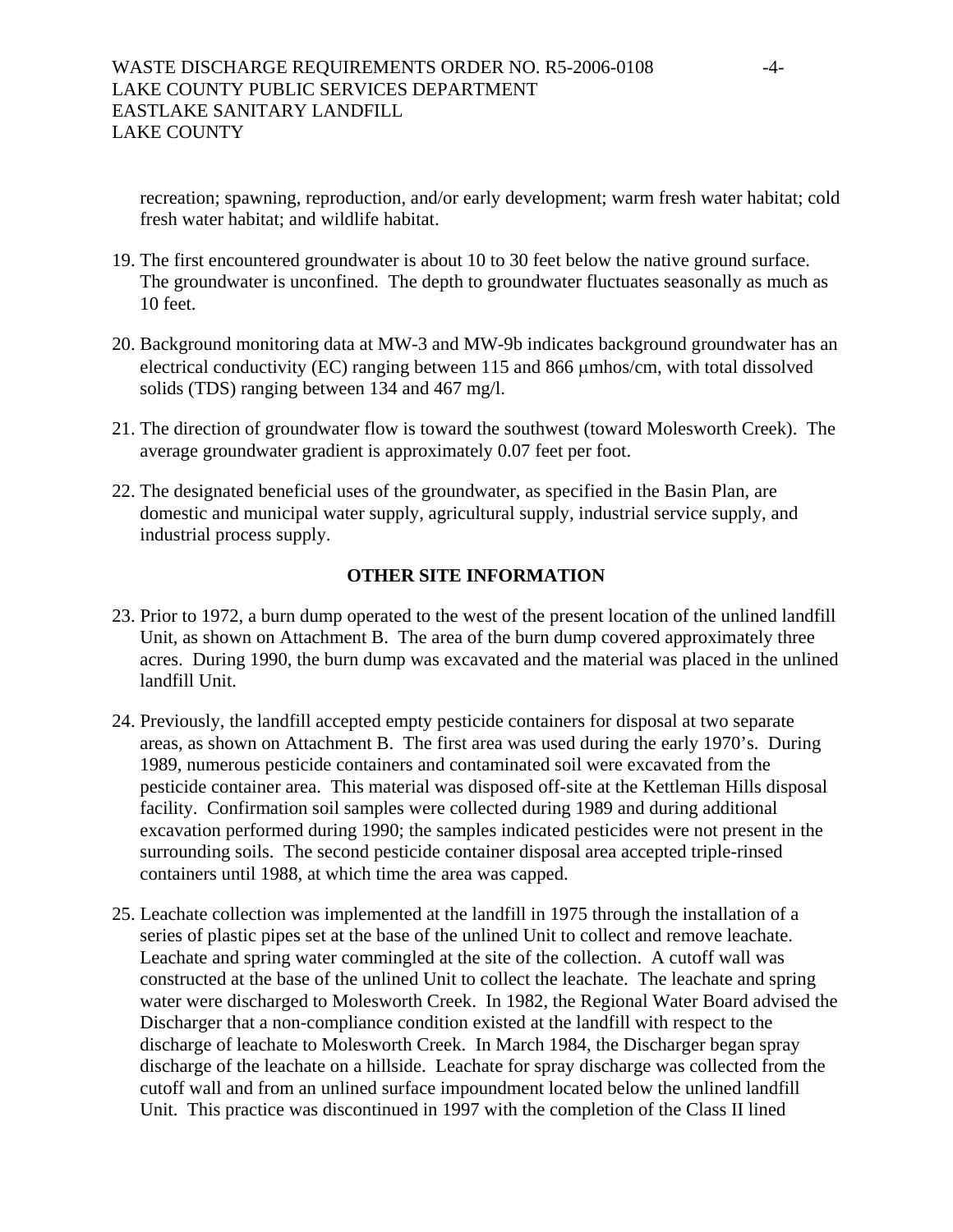surface impoundment. Leachate continues to be collected from the cutoff wall and conveyed to the Class II surface impoundment where it is stored for discharge to the sanitary sewer.

26. Surface water monitoring is conducted at the site to comply with the Monitoring and Reporting Program and with the General Industrial Storm Water Permit for the facility.

# **GROUNDWATER MONITORING**

- 27. The groundwater monitoring system for the landfill Units consists of two background wells (MW-3 and MW-9b), two detection monitoring wells (MW-6 and MW-10), and six evaluation/corrective action monitoring wells (MW-1, MW-5, MW-8, MW-11, MW-12, and MW-13). The Point of Compliance wells are MW-5, MW-6, MW-13, and MW-14. Former background monitoring well MW-9a is screened in a different geologic unit than the detection monitoring wells; therefore, the data from this well is not used for calculation of concentration limits.
- 28. Monitoring wells MW-11 and MW-12 were installed to define the extent of an inorganic plume from the facility consisting primarily of sulfate and high TDS; however, the high sulfate was later found to be naturally occurring based on results of a detailed isotope analysis submitted by the Discharger. Monitoring well MW-10 was installed to define the extent of low levels of 1,1-dicholorethane and chloroethane present in MW-5. Monitoring well MW-13 was installed to evaluate groundwater quality between the unlined portion of the landfill and the Class II surface impoundment. Monitoring well MW-14 was installed as a detection monitoring wells for the lined portion of the landfill. Groundwater degradation is discussed in more detail in later Findings of this Order.
- 29. The unsaturated zone monitoring system consists of a pan lysimeter located beneath the sump in the lined Area II landfill Unit.
- 30. Volatile organic compounds (VOCs) are often the primary waste constituents detected in groundwater beneath a municipal solid waste landfill in cases of a release. Since volatile organic compounds are not naturally occurring and thus have no background value, they are not amenable to the statistical analysis procedures contained in Title 27 for the determination of a release of wastes from a Unit.
- 31. Sections 20415(e)(8) and (9) of Title 27 provide for the non-statistical evaluation of monitoring data that will provide the best assurance of the earliest possible detection of a release from a Unit in accordance with §20415(b)(1)(B)2.-4. of Title 27. However, Title 27 does not specify a specific method for non-statistical evaluation of monitoring data.
- 32. The Regional Water Board may specify a non-statistical data analysis method pursuant to Section 20080(a)(1) of Title 27. Section 13360(a)(1) of the California Water Code allows the Regional Water Board to specify requirements to protect underground or surface waters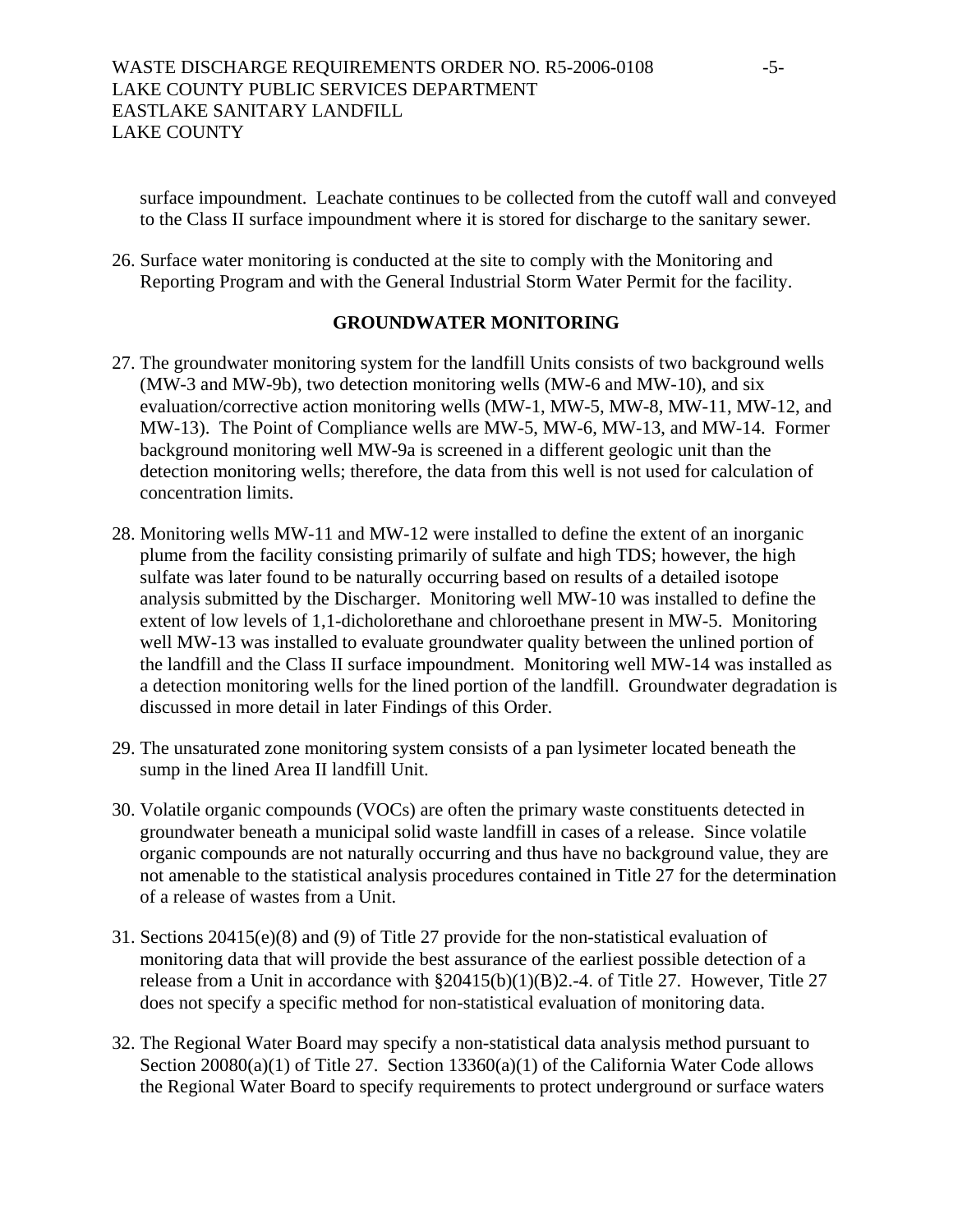from leakage from a solid waste site, which includes a method to provide the best assurance of determining the earliest possible detection of a release.

- 33. In order to provide the best assurance of the earliest possible detection of a release of nonnaturally occurring waste constituents from a Unit, this Order specifies a non-statistical method for the evaluation of monitoring data.
- 34. The specified non-statistical method for evaluation of monitoring data provides two criteria (or triggers) for making the determination that there is an indication of a release of nonnaturally occurring waste constituents from a Unit. The presence of two non-naturally occurring waste constituents above their respective method detection limit (MDL), or one non-naturally occurring waste constituent detected above its practical quantitation limit (PQL), indicates that a release of waste from a Unit may have occurred. Following an indication of a release, verification testing will be conducted at the same location to determine whether there has been a release from the Unit or the detection was a false detection. Although the detection of one non-naturally occurring waste constituent above its MDL is sufficient to provide for the earliest possible detection of a release, the detection of two non-naturally occurring waste constituents above the MDL as a trigger is appropriate due to the higher risk of false-positive analytical results and the corresponding increase in sampling and analytical expenses from the use of one non-naturally occurring waste constituent above its MDL as a trigger.

# **GROUNDWATER DEGRADATION, INVESTIGATION, AND CORRECTIVE ACTION**

- 35. Groundwater at the facility has been degraded from landfill activities. Groundwater downgradient from the facility contains low levels of several VOCs and elevated concentrations of chloride and TDS. Elevated concentrations of sulfate are also present downgradient; however, the elevated sulfate and the resulting portion of the elevated TDS have been found to be naturally occurring. The Discharger has been under a corrective action program for the elevated levels of chloride since October 2004 consisting of periodic trend analysis to determine whether chloride concentrations are decreasing as predicted by the Discharger.
- 36. Low levels of VOCs are currently present in four groundwater monitoring wells at concentrations of less than one microgram per liter. This situation became significantly more evident during 2005 when the VOCs increased significantly in number, and were detected in four wells (MW-5, MW-8, MW-13, and MW-14) up from previously being detected in two wells (MW-5 and MW-13). At the request of Regional Water Board staff, the Discharger began investigating the source and transport mechanism for the VOCs during the Fall of 2005. Although the results showed that soil gas inside and outside of the unlined landfill unit contained high levels of methane and up to 30 VOCs, the Discharger concluded that there was not a clear correlation between the presence of VOCs in soil gas and those in groundwater. During June 2006, Regional Water Board staff approved a work plan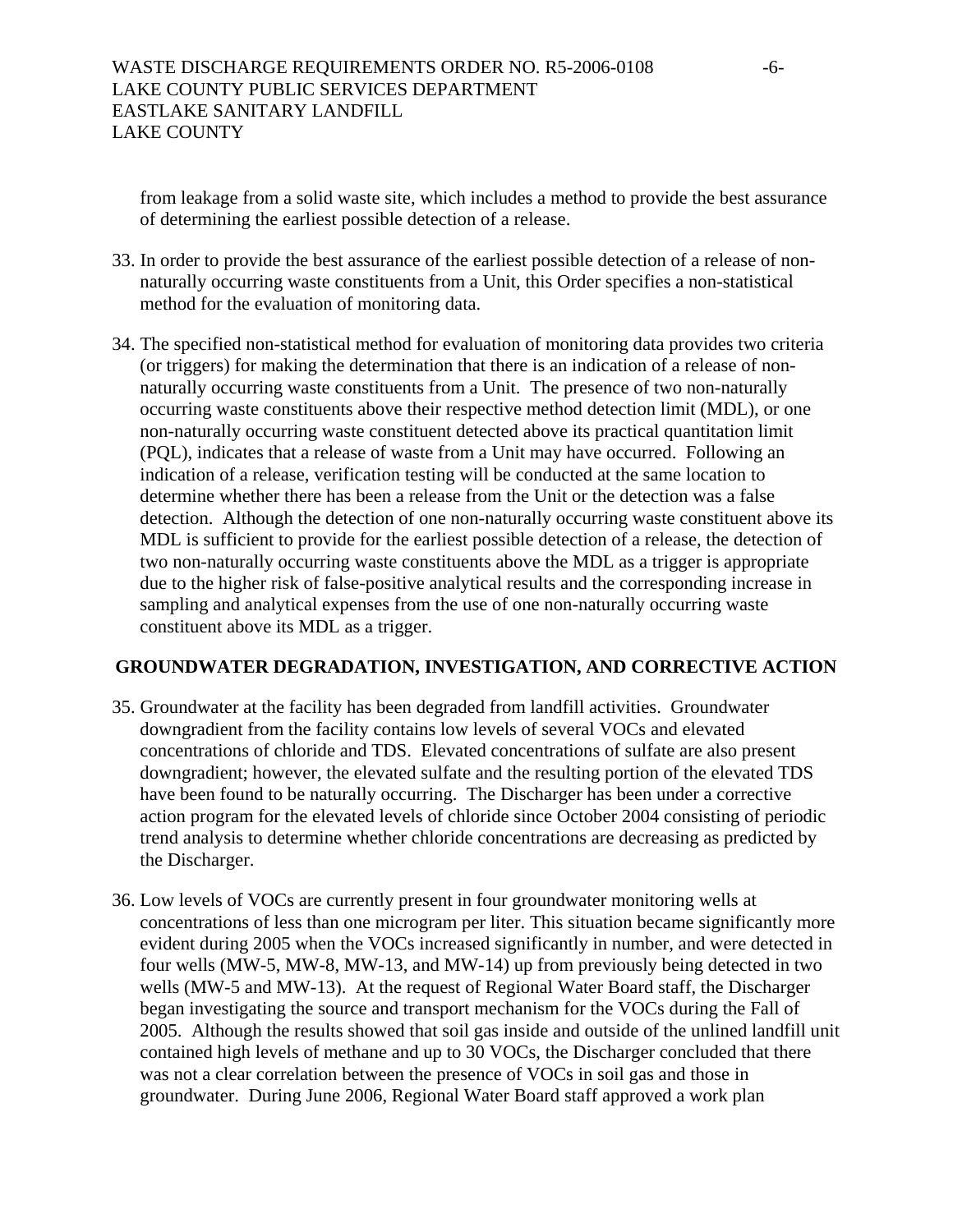submitted by the Discharger to conduct another investigation to more precisely determine the transport mechanism of VOCs to groundwater (leachate, landfill gas, or both). The investigation consists of installing two groundwater monitoring wells and two landfill gas probes within the unlined landfill and monitoring them quarterly for a one-year period. Following this investigation, the Discharger will analyze the results and assess corrective action options to control the source of the VOCs and remediate impacted groundwater. This Order includes a time schedule for the Discharger to assess the transport mechanism of the VOCs and to implement source control and groundwater remediation.

# **LINER PERFORMANCE DEMONSTRATION**

37. On 15 September 2000 the Regional Water Board adopted Resolution No. 5-00-213 Request For The State Water Resources Control Board To Review The Adequacy Of The Prescriptive Design Requirements For Landfill Waste Containment Systems To Meet The Performance Standards Of Title 27. The State Water Board responded, in part, that "a single composite liner system continues to be an adequate minimum standard" however, the Regional Water Board "should require a more stringent design in a case where it determines that the minimum design will not provide adequate protection to a given body of groundwater."

In a letter dated 17 April 2001, the Executive Officer notified Owners and Operators of Solid Waste Landfills that "the Board will require a demonstration that any proposed landfill liner system to be constructed after 1 January 2002 will comply with Title 27 performance standards. A thorough evaluation of site-specific factors and cost/benefit analysis of single, double and triple composite liners will likely be necessary. This demonstration will be required regardless of any expansion previously authorized in current waste discharge requirements."

- 38. The Discharger constructed Module 2 of Area II during 2003. This expansion is an extension of the Area II liner system up the eastern side slope of Area II. The side slope is inclined at no less than 3H:1V (horizontal to vertical). The liner system design and expansion had been previously approved in Order No. 98-159; however, the Discharger was required to submit a liner performance demonstration for Regional Water Board approval as described in the previous Finding, above.
- 39. The Discharger submitted a liner performance demonstration report dated 24 September 2002 for Module 2 of Area II which is entirely within the upper side-slope area of Area II. The proposed design for Module 2 of Area II is the same as the previously approved liner system design that was used for Module 1, with the exception of the subdrain layer which the Discharger evaluated and determined was not needed in the upper portion of the side-slope area. Therefore, the liner system for Module 2 of Area II consists of (from top to bottom):
	- Two-foot thick soil operations layer;
	- LCRS drainage geocomposite;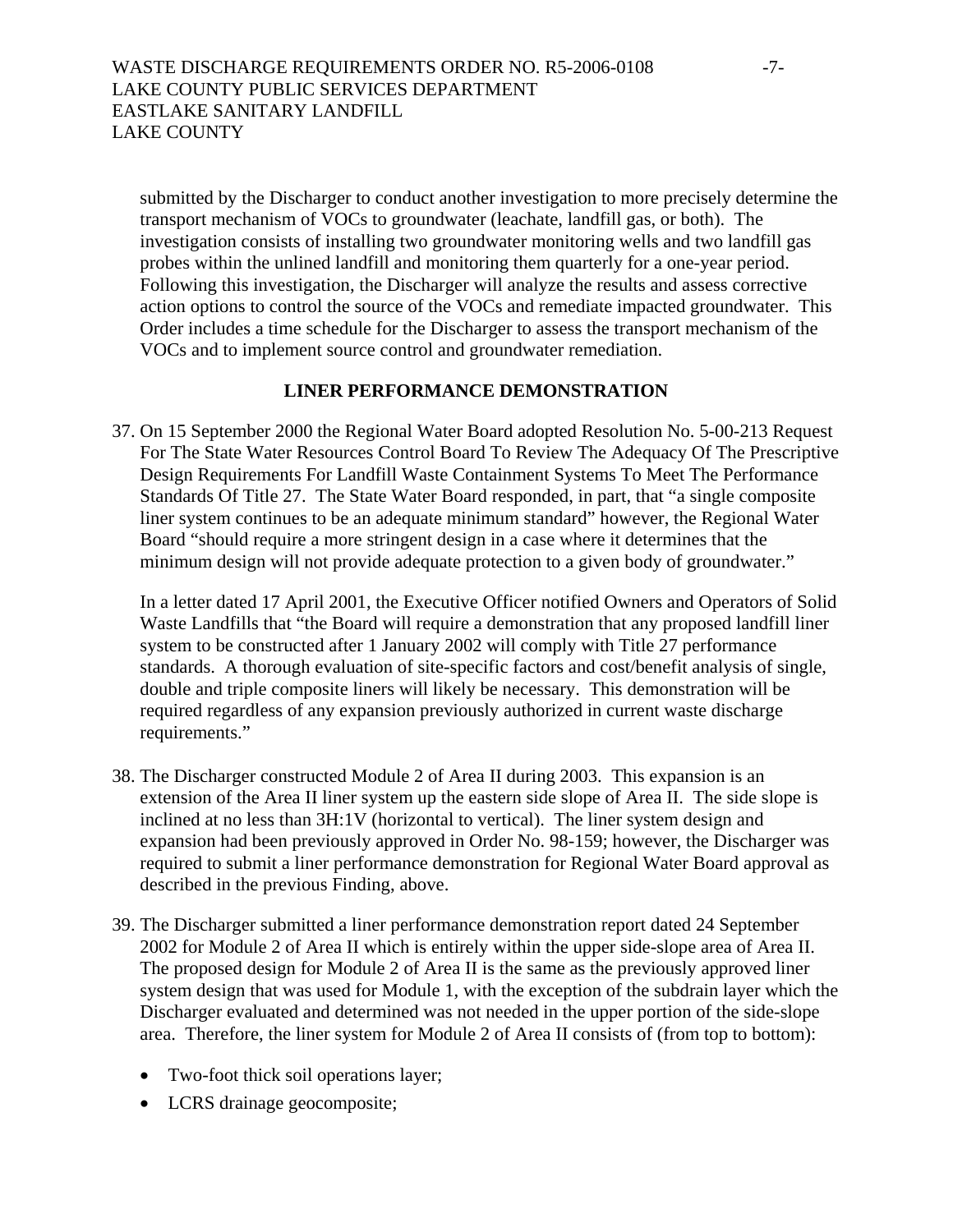- 60-mil thick HDPE geomembrane (double-sided textured);
- Geosynthetic clay liner;
- Prepared subgrade

As part of the liner performance demonstration, the consultant for the Discharger reported having performed detailed evaluations of the performance of single-composite liner systems for slopes ranging from 3H:1V to 2H:1V. These demonstrations were completed for the Class II Altamont Landfill, the Class II Western Regional Landfill and for the Class III Neal Road Landfill. Each of the liner performance evaluations indicated that the leakage potentials on these steep side slopes are very low ranging from  $2 \times 10^{-4}$  gallons per acre per day (gpad) to 2 x 10<sup>-5</sup> gpad based on leachate generation rates ranging from 25 gpad to 60 gpad. These estimated leakage rates were reported to be considered negligible. Cost-benefit analysis further demonstrated that additional liner components added significant cost, but provided no significant increase in benefit. Based on the information presented in the liner performance demonstration report submitted by the Discharger, the Regional Water Board has found that the proposed side-slope single composite liner system meets the Class III performance standard required by Title 27.

# **SEISMIC DESIGN**

40. Title 27 requires seismic design for Class III units to be based on the Maximum Probable Earthquake (MPE), or the maximum earthquake likely to happen within 100 years. Seismic design for the base liner system at the Eastlake Landfill conducted in 1998 was based on a Peak Ground Acceleration (PGA) with 10% probability of being exceeded in 250 years with a resulting PGA of 0.58g. This seismic design exceeds the required MPE. A different seismic analysis conducted in 2004 was used for design of the filling (side-slopes and benches) and closure of the landfill based on new seismic information at that time. The seismic design for the closure of the landfill has been based on a PGA with a 50% probability of being exceeded in 75 years with a resulting PGA of 0.17g. This design meets the MPE since the resulting PGA would be likely to occur within a period of 100 years (greater than 50% probability of being exceeded).

### **CONSTRUCTION AND ENGINEERED ALTERNATIVE**

- 41. On 17 June 1993, the State Water Resources Control Board adopted Resolution No. 93-62 implementing a State Policy for the construction, monitoring, and operation of municipal solid waste landfills that is consistent with the federal municipal solid waste regulations promulgated under Title 40, Code of Federal Regulations, Part 258 (Subtitle D).
- 42. Resolution No. 93-62 requires the construction of a specified composite liner system at new municipal solid waste landfills, or expansion areas of existing municipal solid waste landfills, that receive wastes after 9 October 1993.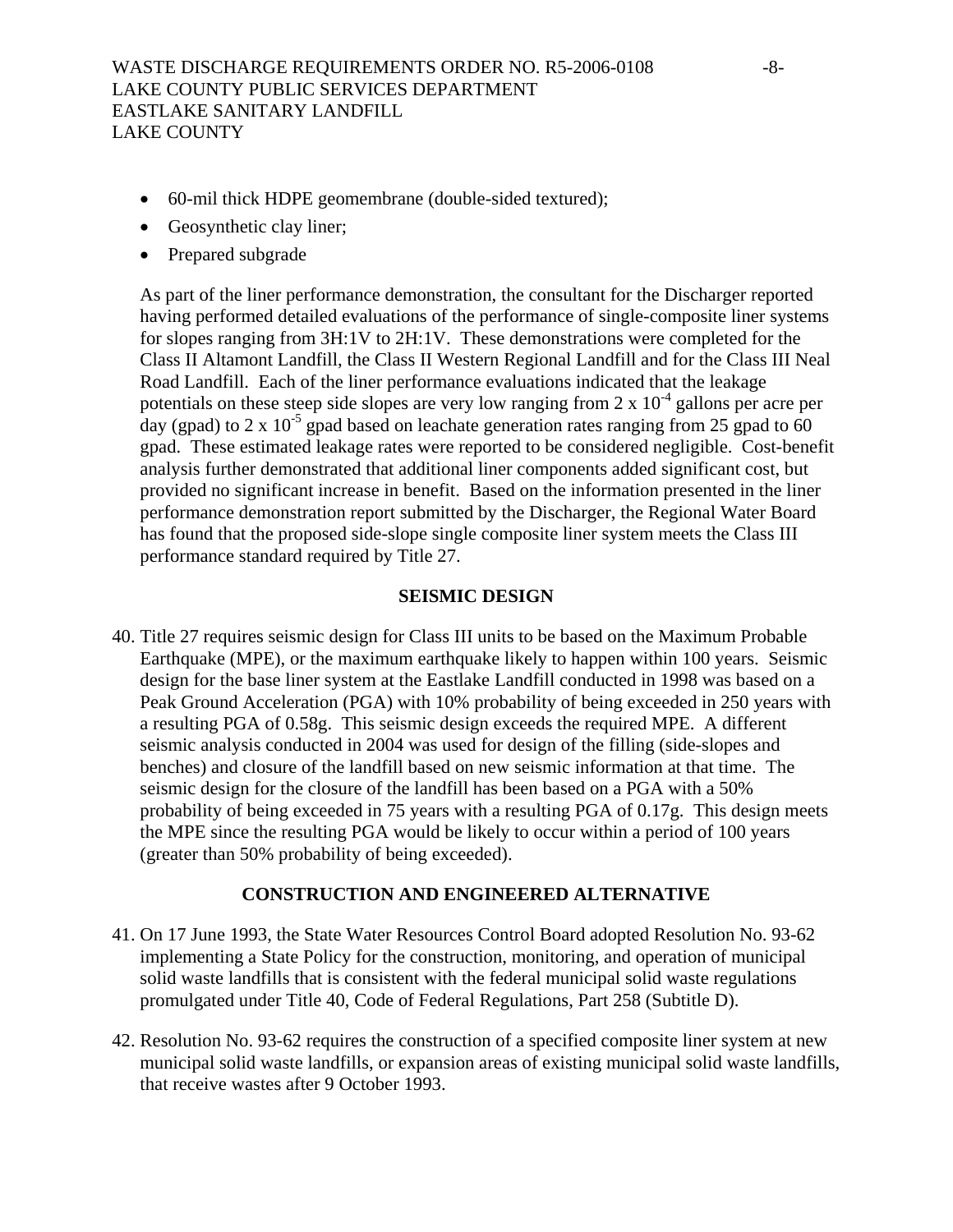- 43. Resolution No. 93-62 also allows the Regional Water Board to consider the approval of engineered alternatives to the prescriptive standard. Section III.A.b. of Resolution No. 93-62 requires that the engineered alternative liner systems be of a composite design similar to the prescriptive standard.
- <span id="page-8-0"></span>44. Section 20080(b) of Title 27 allows the Regional Water Board to consider the approval of an engineered alternative to the prescriptive standard. In order to approve an engineered alternative in accordance with  $\S 20080(c)(1)$  and (2), the Discharger must demonstrate that the prescriptive design is unreasonably and unnecessarily burdensome and will cost substantially more than an alternative which will meet the criteria contained in §20080(b), or would be impractical and would not promote attainment of applicable performance standards. The Discharger must also demonstrate that the proposed engineered alternative liner system is consistent with the performance goal addressed by the particular prescriptive standard, and provides protection against water quality impairment equivalent to the prescriptive standard in accordance with §20080(b)(2) of Title 27.
- 45. Section 13360(a)(1) of the California Water Code allows the Regional Water Board to specify the design, type of construction, and/or particular manner in which compliance must be met in waste discharge requirements or orders for the discharge of waste at solid waste disposal facilities.
- 46. The Discharger proposes a liner system which will be designed, constructed, and operated in accordance with the criteria set forth in Title 27, and the provisions in State Water Resources Control Board Resolution No. 93-62 for municipal solid wastes.
- 47. The Discharger submitted a Report of Waste Discharge during 1998 requesting approval of an engineered alternative to liner requirements. The Regional Water Board approved an engineered alternative liner system design for the Area II lined Unit in previous WDRs Order No. 98-159 using GCL in place of two-feet of compacted clay. Module 1 of Area II was constructed during 1999 and included the entire base liner system for Area II, as well as the side slopes up to the first bench. Module 2 of Area II (the remainder of the side slope) was constructed in 2003. The Regional Water Board has routinely approved the substitution of GCLs for the low permeability layer of a landfill liner or cover system. The Discharger was not required to repeat the demonstrations listed in Finding No. [44](#page-8-0) because there are no significant differences in the characteristics of already approved GCLs and the low permeability layer substitution proposed for the Area II Unit. Furthermore, GCLs are more suitable for steep side slopes such as the Module 2 side-slope liner extension at the Eastlake Landfill because of the difficulties in compacting a clay liner on a steep side-slope. The issuance of these WDRs constitutes continued Regional Water Board approval of the GCL engineered alternative.
- 48. The Discharger adequately demonstrated that construction of a Subtitle D prescriptive standard liner would be unreasonable and unnecessarily burdensome when compared to the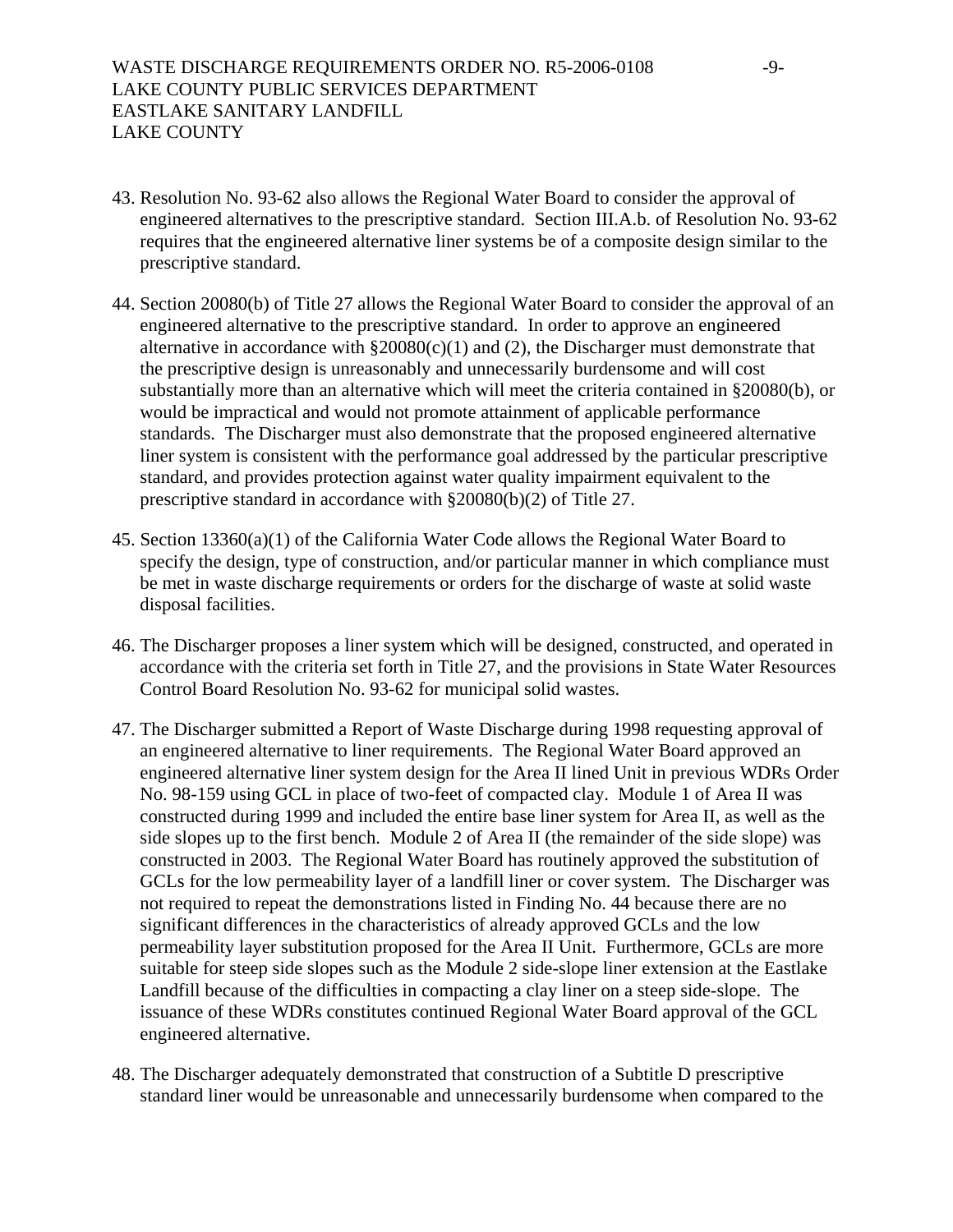proposed engineered alternative design. The Discharger has demonstrated that the proposed engineered alternative is consistent with the performance goals of the prescriptive standard and affords equivalent protection against water quality impairment.

# **CLOSURE, POST-CLOSURE MAINTENANCE, AND FINANCIAL ASSURANCE**

- 49. The Discharger submitted an updated Preliminary Closure and Post-Closure Maintenance Plan (PCPCMP) dated August 2005. The PCPCMP includes information required by Title 27 CCR Section 21769(b), and includes a lump sum estimate of the cost of carrying out all actions necessary to close each Unit, to prepare detailed design specifications, to develop the final closure and post-closure maintenance plan, and to carry out the first thirty years of post-closure maintenance. The total amount of the closure cost estimate is \$4,366,215 and the amount of the post-closure maintenance cost estimate is \$1,401,805 (for the first 30 years of post-closure maintenance). The Regional Water Board hereby approves these cost estimates. This Order requires that the Discharger maintain financial assurance with the CIWMB in at least the amount of these cost estimates.
- 50. The Discharger has also submitted a cost estimate for corrective action of all known or reasonably foreseeable releases as required by Title 27 Section 22221. The amount of the approved cost estimate is \$128,300 (approved by the Executive Officer on 21 July 2000). This Order requires that the Discharger maintain financial assurance with the CIWMB in at least the amount of this cost estimate.
- 51. Title 27 CCR Sections 21780(c)(3) and (d)(1) [sections promulgated by the CIWMB] require the Discharger to submit the final closure and post-closure maintenance plan, or for the closure of discrete units, the partial final closure and post-closure maintenance plan, at least two years prior to the anticipated date of closure. This Order requires that the Discharger obtain WDRs from the Regional Water Board with closure and post-closure maintenance requirements prior to closure.
- 52. For purposes of estimating closure costs and performing a slope stability analysis as required by Title 27, the August 2005 PCPCMP includes proposed final cover systems, which are as follows:
	- a. For the Area I unlined landfill (from bottom to top): a 12-inch thick compacted soil foundation layer, a 60-mil textured HDPE geomembrane, a geonet composite drainage layer, and a 24-inch thick vegetative soil layer.
	- b. For the Area II lined landfill (from bottom to top): a 12-inch thick compacted soil foundation layer, a GCL layer, a 60-mil textured HDPE geomembrane, and a 24-inch thick vegetative soil layer.

The Discharger's proposed final cover systems include 12-inches of additional soil in the vegetative layer beyond the minimum requirement in Title 27, but 12-inches less in the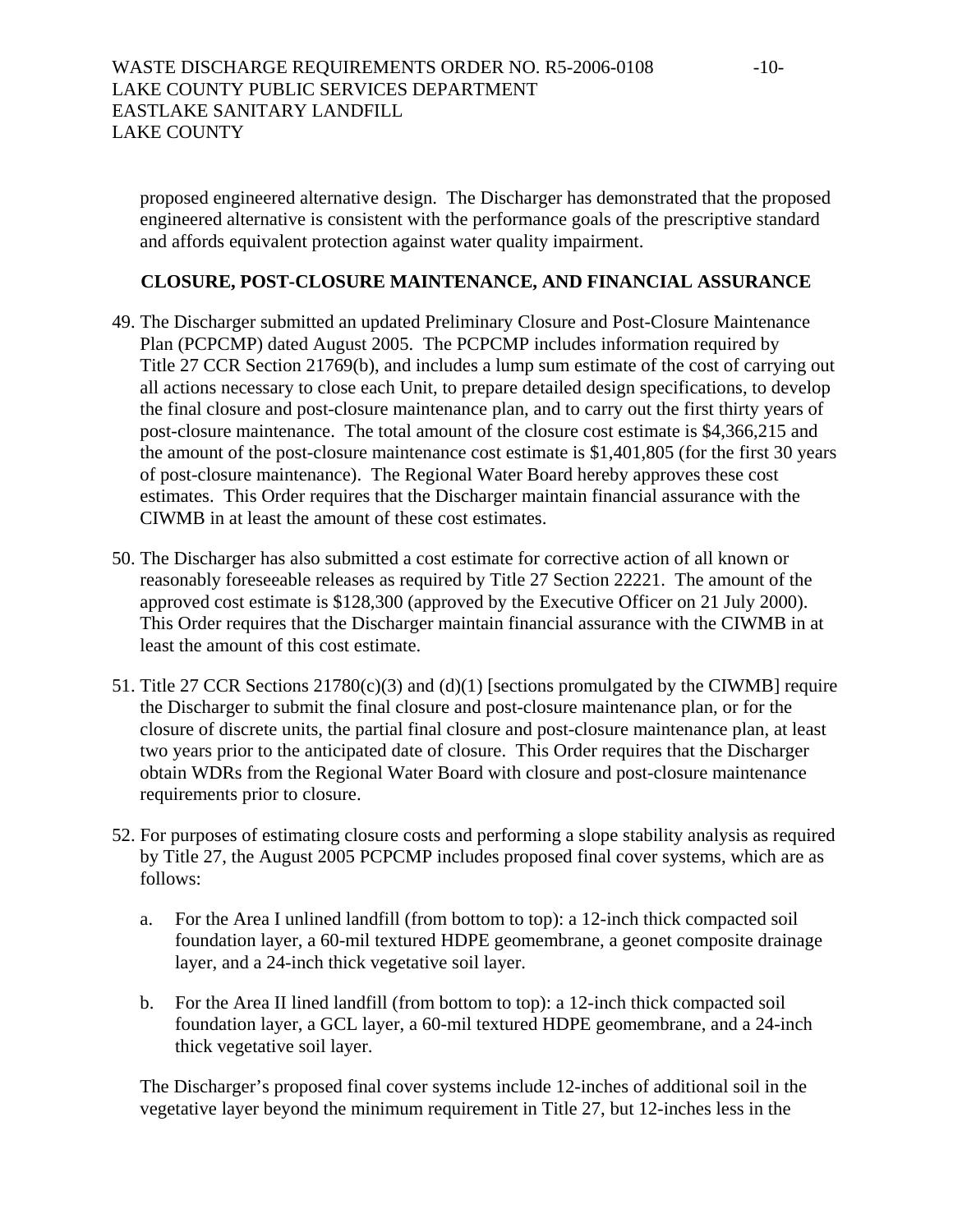foundation layer. Since the purpose of the foundation layer is to provide a stable surface upon which to compact the low permeability compacted clay layer (CCL), and since the Discharger proposes to substitute a geomembrane or GCL for the CCL, a full 24-inch foundation layer is not needed. The Discharger has proposed that this soil should be used for a thicker vegetative layer instead that will, among other things, reduce the probability of failure due to over-saturation and reduce the potential for roots clogging the underlying drainage layer. The Regional Water Board hereby approves the August 2005 PCPCMP.

53. The PCPCMP estimates the final closure of the landfill will occur during the year 2027. Title 27 requires that the Discharger submit the Final Closure and Post-Closure Maintenance Plan (FCPCMP) at lease two years before the anticipated closure of the landfill. Closure WDRs should be considered by the Regional Water Board following receipt of the FCPCMP.

# **CEQA AND OTHER CONSIDERATIONS**

- 54. The County of Lake, Community Development Department, Planning Division certified a Notice of Exemption for the Eastlake Landfill on 30 January 1998 in accordance with the California Environmental Quality Act (Public Resources Code Section 21000 et seq.) and CEQA guidelines (14 CCR Section 15000 et seq.). The Notice of Exemption stated that the project consists of a plan for continued operation of an existing facility, and revisions will not result in new significant adverse environmental impacts.
- 55. The action to revise waste discharge requirements for this existing facility is exempt from the provisions of the California Environmental Quality Act (CEQA), Public Resource Code §21000, et seq., and the CEQA guidelines, in accordance with Title 14, CCR, §15301.
- 56. This order implements:
	- a. The Water Quality Control Plan for the Sacramento River and San Joaquin River Basins, Fourth Edition;
	- b. The prescriptive standards and performance goals of Chapters 1 through 7, Subdivision 1, Division 2, Title 27, of the California Code of Regulations, effective 18 July 1997, and subsequent revisions;
	- c. The prescriptive standards and performance criteria of RCRA Subtitle D, Part 258; and
	- d. State Water Resources Control Board Resolution No. 93-62, *Policy for Regulation of Discharges of Municipal Solid Waste*, adopted 17 June 1993.
- 57. Section 13267(b) of California Water Code provides that: "In conducting an investigation specified in subdivision (a), the regional board may require that any person who has discharged, discharges, or is suspected of discharging, or who proposed to discharge within its region, or any citizen or domiciliary, or political agency or entity of this state who had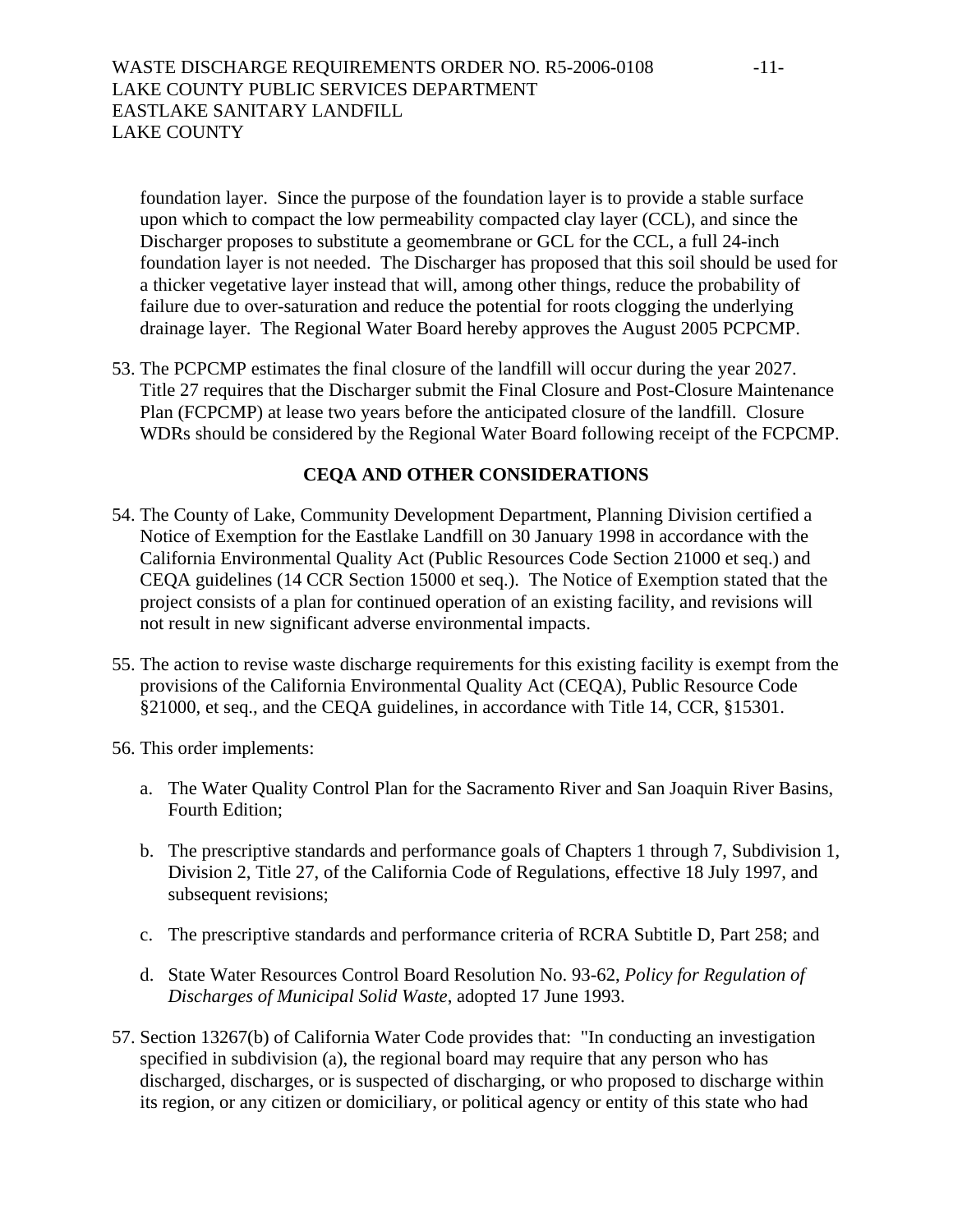discharged, discharges, or is suspected of discharging, or who proposed to discharge waste outside of its region that could affect the quality of the waters of the state within its region shall furnish, under penalty of perjury, technical or monitoring program reports which the regional board requires. The burden, including costs of these reports, shall bear a reasonable relationship to the need for the reports and the benefits to be obtained from the reports."

58. The technical reports required by this Order and the attached "Monitoring and Reporting Program No. R5-2006-0108" are necessary to assure compliance with these waste discharge requirements. The Discharger owns and operates the facility that discharges the waste subject to this Order.

# **PROCEDURAL REQUIREMENTS**

- 59. All local agencies with jurisdiction to regulate land use, solid waste disposal, air pollution, and to protect public health have approved the use of this site for the discharges of waste to land stated herein.
- 60. The Regional Water Board notified the Discharger and interested agencies and persons of its intent to prescribe waste discharge requirements for this discharge, and has provided them with an opportunity for a public hearing and an opportunity to submit their written comments and recommendations.
- 61. The Regional Water Board, in a public meeting, heard and considered all comments pertaining to the discharge.
- 62. Any person affected by this action of the Regional Water Board may petition the State Water Resources Control Board to review the action in accordance with Sections 2050 through 2068, Title 23, California Code of Regulations. The petition must be received by the State Water Resources Control Board, Office of Chief Counsel, P.O. Box 100, Sacramento, California 95812, within 30 days of the date of issuance of this Order. Copies of the laws and regulations applicable to the filing of a petition are available on the Internet at [http://www.waterboards.ca.gov/water\\_laws/index.html](http://www.waterboards.ca.gov/water_laws/index.html) and will be provided on request.

IT IS HEREBY ORDERED, pursuant to Sections 13263 and 13267 of the California Water Code, that Order No. R5-2002-0217 is rescinded, and that the Lake County Public Services Department, its agents, successors, and assigns, in order to meet the provisions of Division 7 of the California Water Code and the regulations adopted thereunder, shall comply with the following: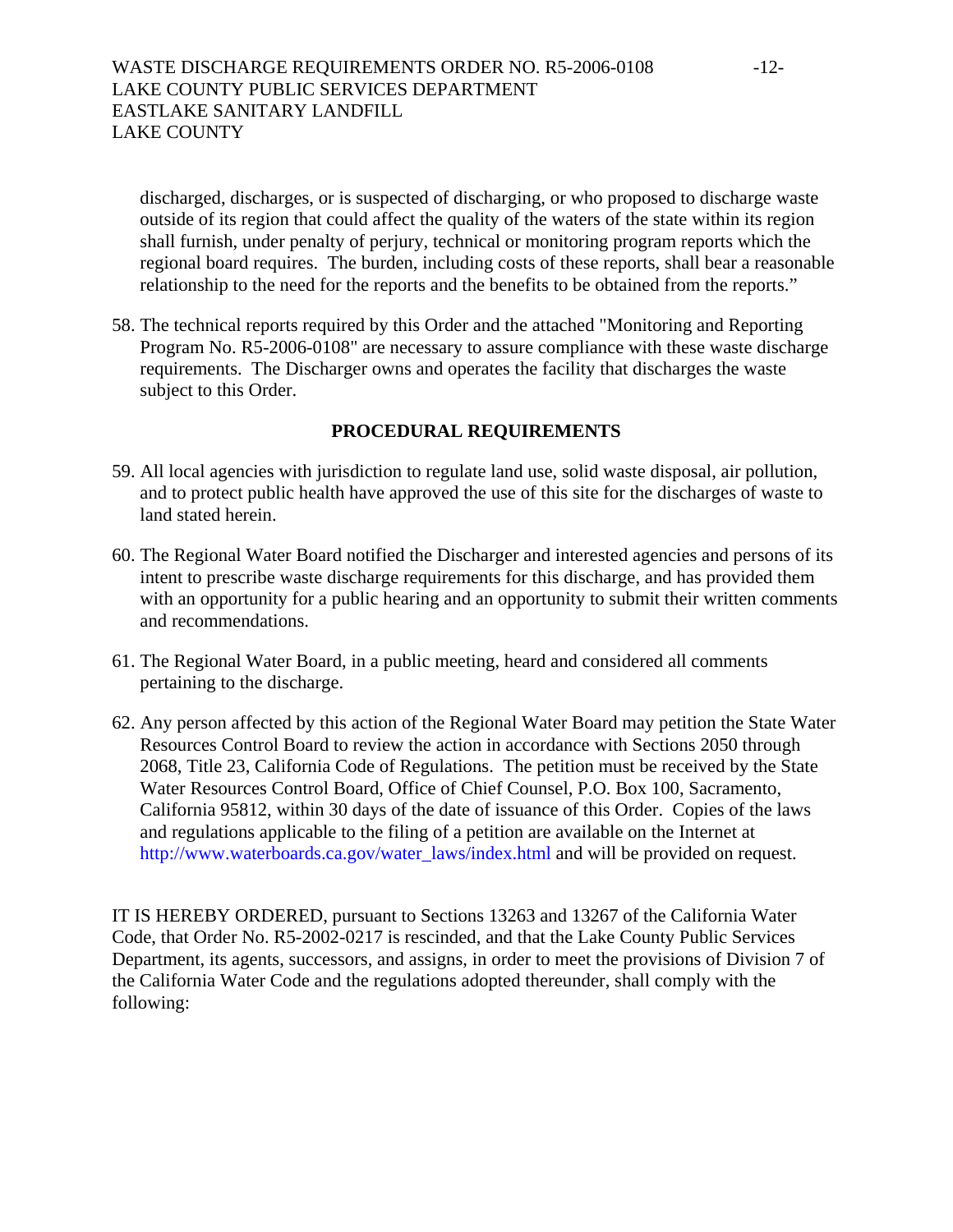# **A. PROHIBITIONS**

- 1. The discharge of 'hazardous waste' is prohibited. For the purposes of this Order, the term 'hazardous waste' is as defined in Title 23, California Code of Regulations, Section 2510 et seq.
- 2. The discharge of 'designated waste' anywhere at the facility other than the Class II surface impoundment is prohibited. For the purposes of this Order, the term 'designated waste' is as defined in Title 27.
- 3. The discharge of wastes outside of a Unit or portions of a Unit specifically designed for their containment is prohibited.
- 4. The discharge of waste to a closed Unit is prohibited.
- 5. The discharge of waste constituents to the unsaturated zone or to groundwater is prohibited.
- 6. The discharge of solid or liquid waste or leachate to surface waters, surface water drainage courses, or groundwater is prohibited.

# **B. DISCHARGE SPECIFICATIONS**

- 1. Nonhazardous wastes shall be discharged to either:
	- a. The Area I unlined Unit; or
	- b. To the Area II lined Unit which is equipped with a composite liner containment system and a leachate collection and removal system.
- 2. The discharge shall remain within the designated disposal area at all times.
- 3. "Treated wood" wastes may be discharged, but only to an area equipped with a composite liner and leachate collection and removal system, as described in Construction Specification D.2, and only if the wastes are handled in accordance with California Health and Safety Code Sections 25143.1.5 and 250150.7. "Treated wood" means wood that has been treated with a chemical preservative for purposes of protecting the wood against attacks from insects, microorganisms, fungi, and other environmental conditions that can lead to decay of the wood and the chemical preservative is registered pursuant to the Federal Insecticide, Fungicide, and Rodenticide Act (7 U.S.C. Sec. 136 and following). This may include but is not limited to waste wood that has been treated with chromated copper arsenate (CCA), pentachlorophenol, creosote, acid copper chromate (ACC), ammoniacal copper arsenate (ACA), ammoniacal copper zinc arsenate (ACZA), or chromated zinc chloride (CZC).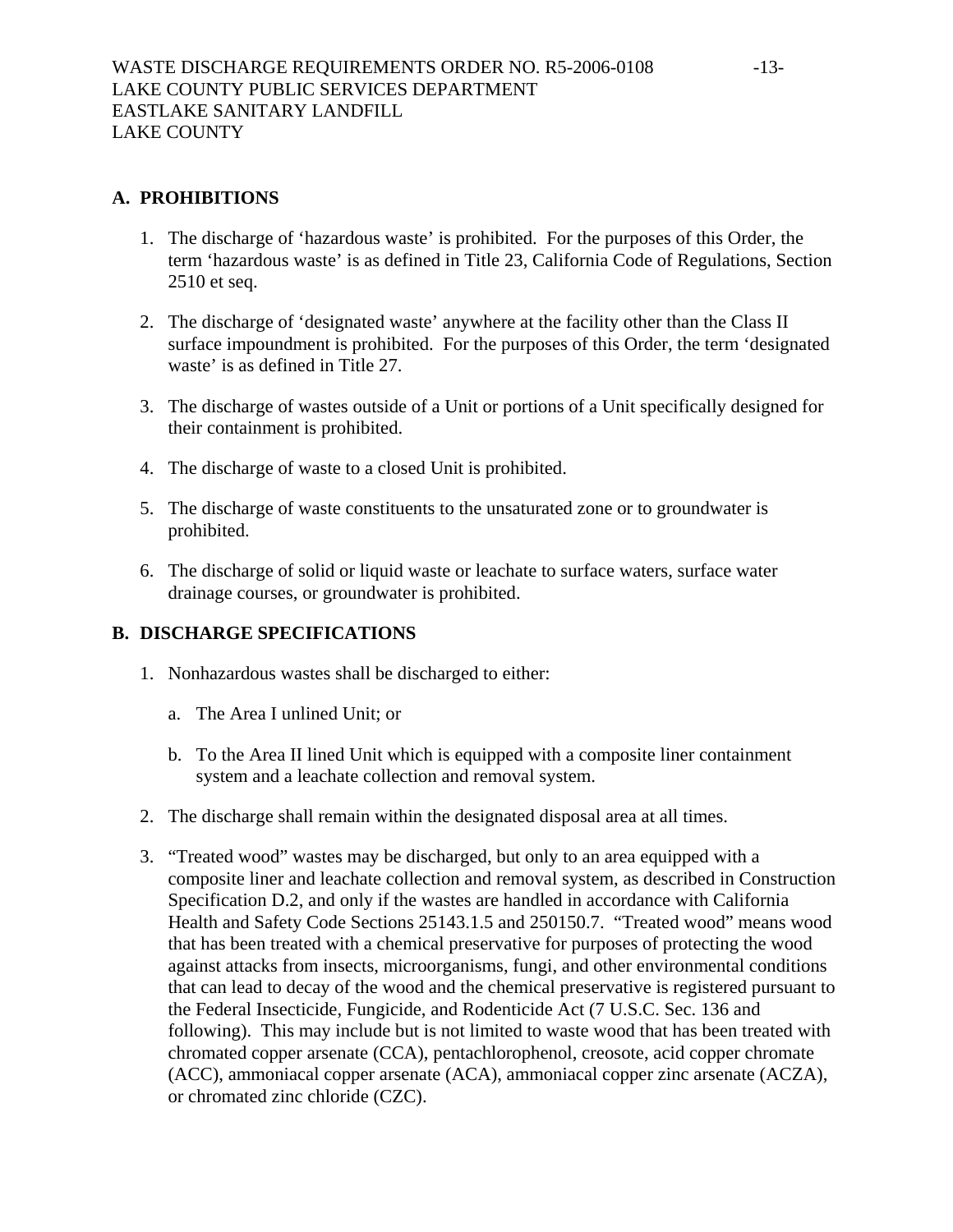- 4. Treated wood must be managed to ensure consistency with Sections 25143.1.5 and 25150.7 of the Health and Safety Code. If a verified release is detected from the waste management unit where treated wood is disposed, the disposal of treated wood shall be terminated at the unit with the verified release until corrective action ceases the release.
- 5. Discharge Specifications B.3 and B.4, above, apply only to treated wood waste that is classified as a hazardous waste solely due to the presence of a preservative in the wood, and is not subject to regulation as a hazardous waste under the federal act.

# **C. FACILITY SPECIFICATIONS**

- 1. The Discharger shall, in a timely manner, remove and relocate any wastes discharged at this facility in violation of this Order.
- 2. The Discharger shall immediately notify the Regional Water Board of any flooding, unpermitted discharge of waste off-site, equipment failure, slope failure, significant erosion, or other change in site conditions which could impair the integrity of waste or leachate containment facilities or precipitation and drainage control structures.
- 3. The Discharger shall maintain any disturbed areas, including side-slopes, to prevent erosion in accordance with the Storm Water Pollution Prevention Plan for the landfill.
- 4. The Discharger shall repair erosion damage or slope failure in a timely manner, and shall immediately provide interim repairs to such damaged areas if permanent repair is not immediately feasible due to wet conditions.
- 5. Water used for facility maintenance shall be limited to the minimum amount necessary for dust control and construction.
- 6. The Discharger shall maintain in good working order any facility, control system, or monitoring device installed to achieve compliance with the waste discharge requirements.
- 7. Methane and other landfill gases shall be adequately vented, removed from the Units, or otherwise controlled as needed to prevent adverse health effects, nuisance conditions, degradation, or the impairment of the beneficial uses of surface water or groundwater due to migration through the unsaturated zone.
- 8. Surface drainage within the waste management facility shall either be contained on-site or be discharged in accordance with applicable storm water regulations.
- 9. The Discharger shall maintain a *Storm Water Pollution Prevention Plan* and *Monitoring Program and Reporting Requirements* in accordance with State Water Resources Control Board Order No. 97-03-DWQ, or retain all storm water on-site.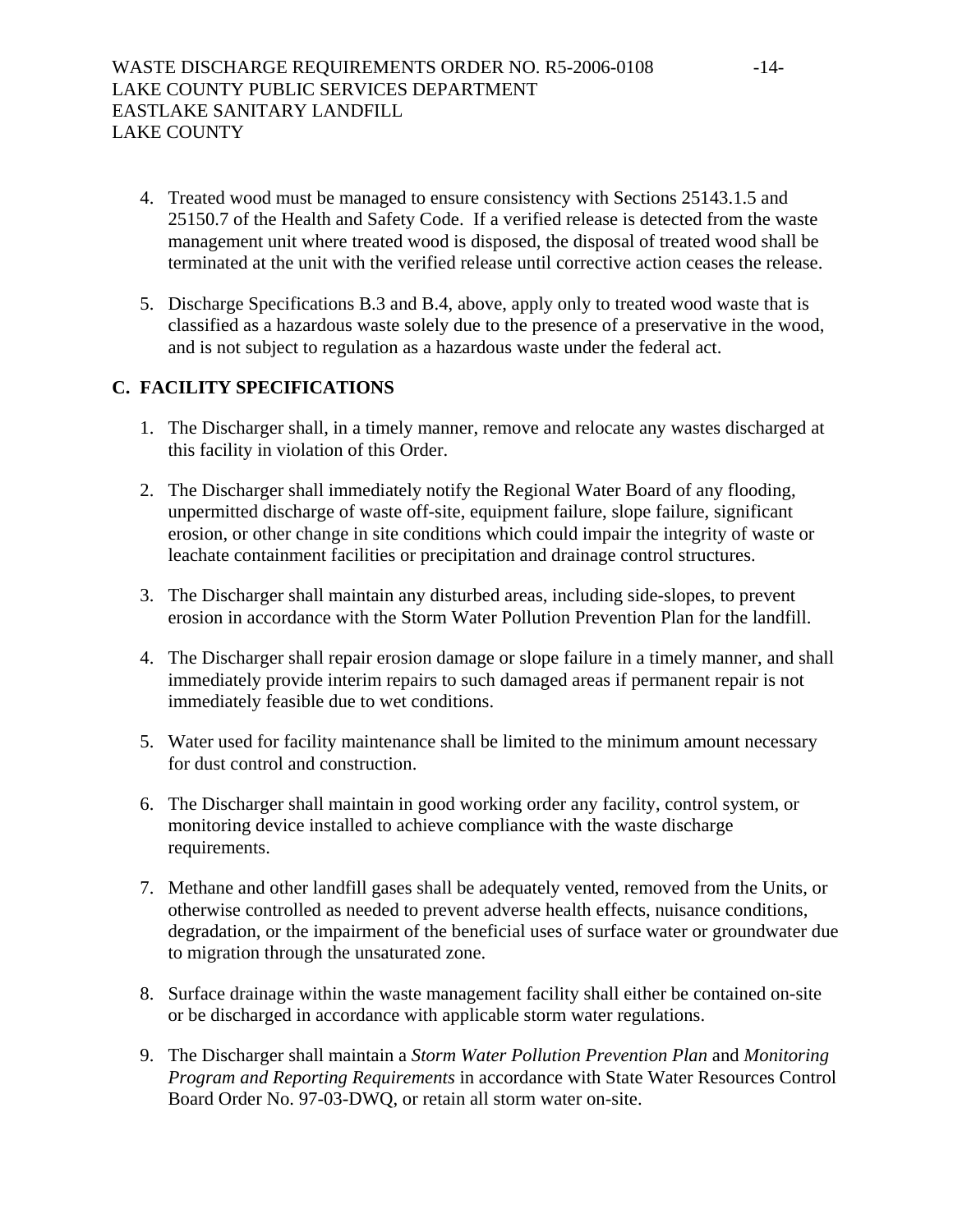# **Surface Impoundment Specifications**

- 10. Surface impoundments shall consist of, described from top to bottom, a 80-mil HDPE geomembrane primary liner, a geonet LCRS on the sidewalls of the pond with a one foot layer of drainage gravel on the bottom of the pond, a 40-mil HDPE geomembrane liner with geosynthetic clay liner (GCL) composite secondary liner, and an appropriate bedding layer. The leachate is drained from the impoundment using a gravity drainage system from the base of the sump.
- 11. Surface impoundments shall be designed, constructed, and operated to maintain at least two feet of freeboard. At no time shall the freeboard of an impoundment be less than two feet.
- 12. Surface impoundments shall be designed, constructed, and maintained to prevent scouring and/or erosion of the liners and other containment features at points of discharge to the impoundments and by wave action at the waterline.
- 13. Leachate removed from a surface impoundment LCRS shall be discharged to the impoundment from which it originated.
- 14. Solids that accumulate in any surface impoundments shall be periodically removed to maintain minimum freeboard requirements and to maintain sufficient capacity for landfill and surface impoundment leachate and for the discharge of wastes. Prior to removal of these solids, sufficient samples shall be taken for their characterization and classification pursuant to Title 27, Division 2, Subdivision 1, Chapter 3, Article 2. The rationale for the sampling protocol used, the results of this sampling, and a rationale for classification of the solids shall be submitted to Regional Water Board staff for review. The solids may be discharged to the Class III landfill units only if Regional Water Board staff determine that the solids qualify for classification as 'nonhazardous solid waste' or 'inert waste'.

# **D. CONSTRUCTION SPECIFICATIONS**

- 1. The Discharger shall submit for review and approval **prior to** construction, design plans and specifications for new Units and expansions of existing Units, that include the following:
	- a. A Construction Quality Assurance Plan meeting the requirements of §20324 of Title 27; and
	- b. A geotechnical evaluation of the area soils, evaluating their use as the base layer; and
	- c. An unsaturated zone monitoring system, which is demonstrated to remain effective throughout the active life, closure, and postclosure maintenance periods of the Unit,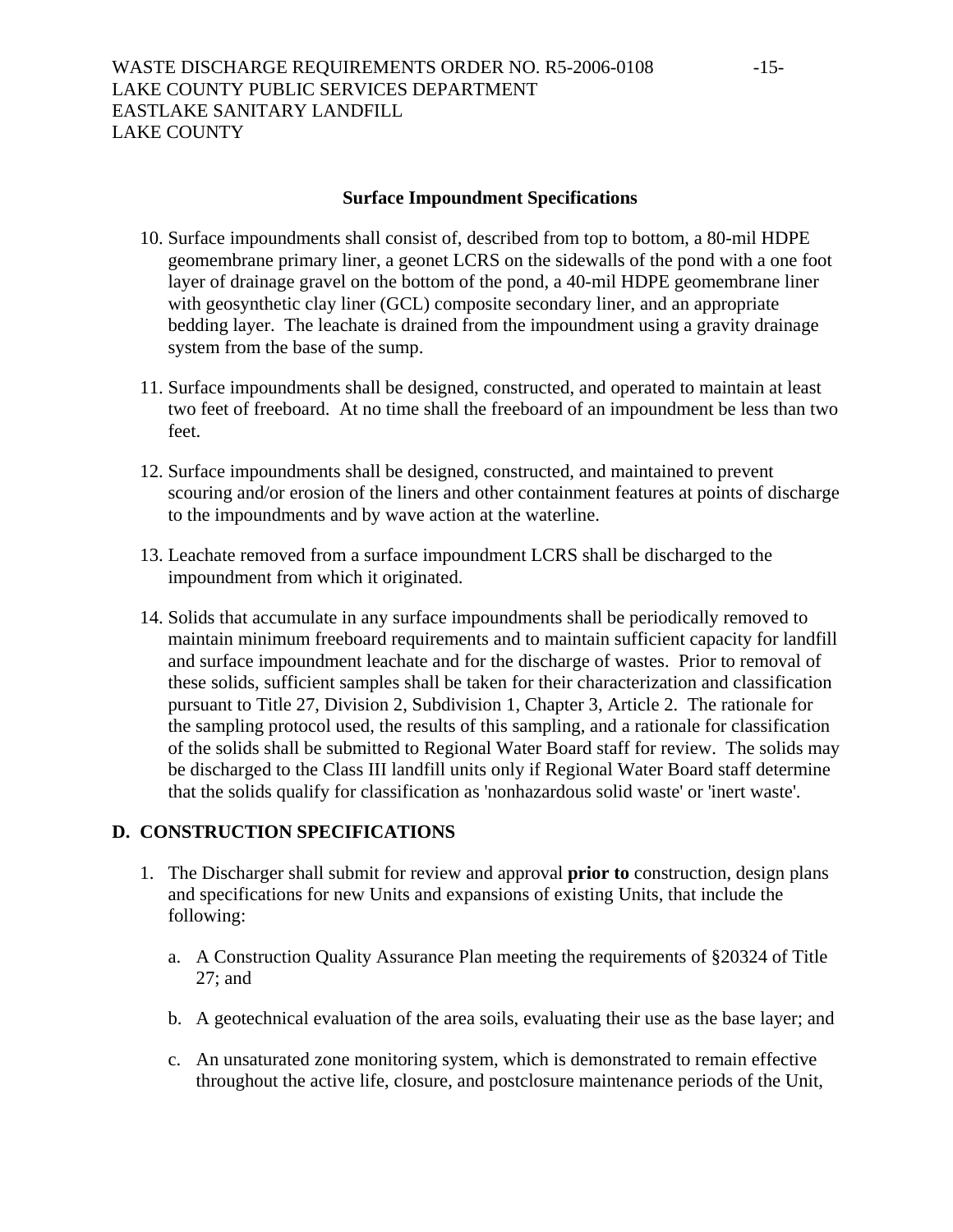which shall be installed beneath the composite liner system in accordance with §20415(d) of Title 27.

- 2. The liner system for Module 2 of the Area II Unit shall be constructed in accordance with the following composite liner design (from top to bottom):
	- a. a two-foot thick soil operations layer;
	- b. LCRS drainage geocomposite;
	- c. 60-mil thick HDPE geomembrane (double-sided textured);
	- d. a geosynthetic clay liner that shall exhibit appropriate strength characteristics (hydrated) to accommodate stresses associated with specific landfill design parameters, with particular attention to interface, long-term creep shear, and bearing capacity;
	- e. a subdrain geocomposite drainage layer (if necessary);
	- f. prepared subgrade that is prepared in an appropriate manner using accepted engineering and construction methods so as to provide a smooth surface that is free from rocks, sticks, or other debris that could damage or otherwise limit the performance of the GCL or the HDPE geomembrane.
- 3. The Discharger may propose changes to the liner system design prior to construction, provided that approved components are not eliminated, the engineering properties of the components are not substantially reduced, and the proposed liner system results in the protection of water quality equal to or greater than the design prescribed by Title 27 and this Order. The proposed changes may be made following approval by the Executive Officer. Substantive changes to the design require reevaluation as an engineered alternative and approval by the Regional Water Board.
- 4. Construction shall proceed only after all applicable construction quality assurance plans have been approved.
- 5. Following the completion of construction of a Unit or portion of a Unit, and prior to discharge onto the newly constructed liner system, the final documentation required in §20324(d)(1)(C) of Title 27 shall be submitted for review and approval. The report shall be certified by a registered civil engineer or a certified engineering geologist. It shall contain sufficient information and test results to verify that construction was in accordance with the design plans and specifications, and with the prescriptive standards and performance goals of Title 27.
- 6. A third party independent of both the Discharger and the construction contractor shall perform all of the construction quality assurance monitoring and testing during the construction of a liner system.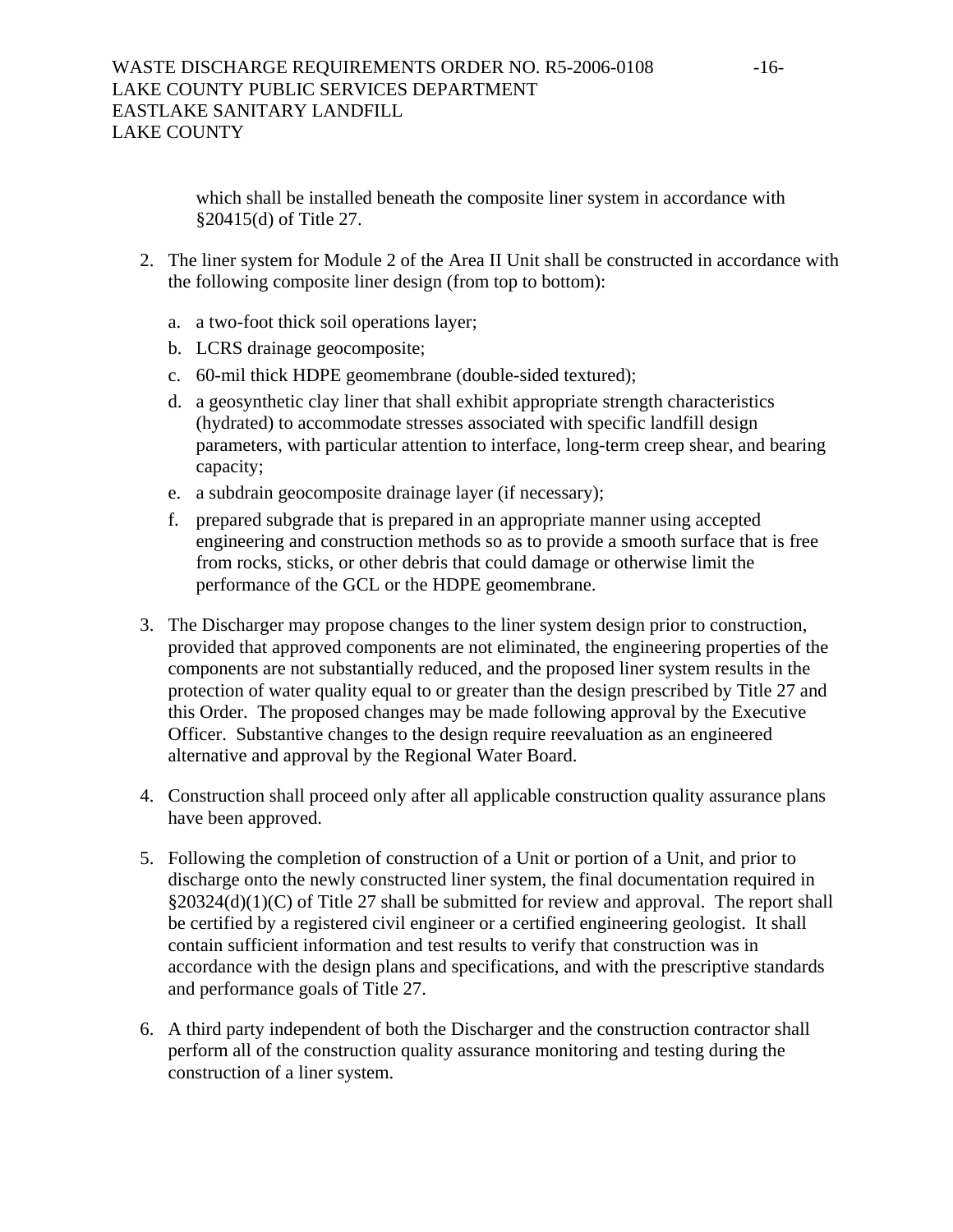- 7. If monitoring reveals substantial or progressive increases of leachate generation above the design leachate flow volume for the Unit or portion of the Unit (landfill or surface impoundment), such that the depth of fluid on any portion of the LCRS (excluding the leachate removal pump sump) exceeds 30 cm, the Discharger shall immediately notify the Regional Water Board in writing within seven days. The notification shall include a timetable for remedial or corrective action necessary to achieve compliance with the leachate depth limitation.
- 8. The landfill shall be filled with final side slopes with steepness no greater than 3H:1V (3 horizontal to 1 vertical) and shall include, at a minimum, one 15 foot wide bench for every 50 feet in vertical height.
- 9. Closure shall not proceed without the adoption of closure waste discharge requirements.

# **E. DETECTION MONITORING SPECIFICATIONS**

- 1. The Discharger shall submit for review and approval a groundwater detection monitoring program demonstrating compliance with Title 27 for any Unit expansion.
- 2. The Discharger shall comply with the detection monitoring program provisions of Title 27 for groundwater, surface water, and the unsaturated zone, and in accordance with Monitoring and Reporting Program No. R5-2006-0108. A detection monitoring program for a new Unit shall be installed, operational, and one year of monitoring data collected prior to the discharge of wastes [Title 27 CCR Section 20415(e)(6)].
- 3. The Discharger shall provide Regional Water Board staff a minimum of **one week** notification prior to commencing any field activities related to the installation, repair, or abandonment of monitoring devices, and a minimum 48 hour notification prior to the collection of samples associated with a detection monitoring program, evaluation monitoring program, or corrective action program.
- 4. The Discharger shall comply with the Water Quality Protection Standard as specified in this Order, Monitoring and Reporting Program No. R5-2006-0108, and the Standard Provisions and Reporting Requirements, dated April 2000.
- 5. The Water Quality Protection Standard for organic compounds which are not naturally occurring and not detected in background groundwater samples shall be taken as the detection limit of the analytical method used (i.e., US-EPA methods 8260 and 8270). The repeated detection of one or more non-naturally occurring organic compounds in samples above the Water Quality Protection Standard from detection monitoring wells is evidence of a release from the Unit.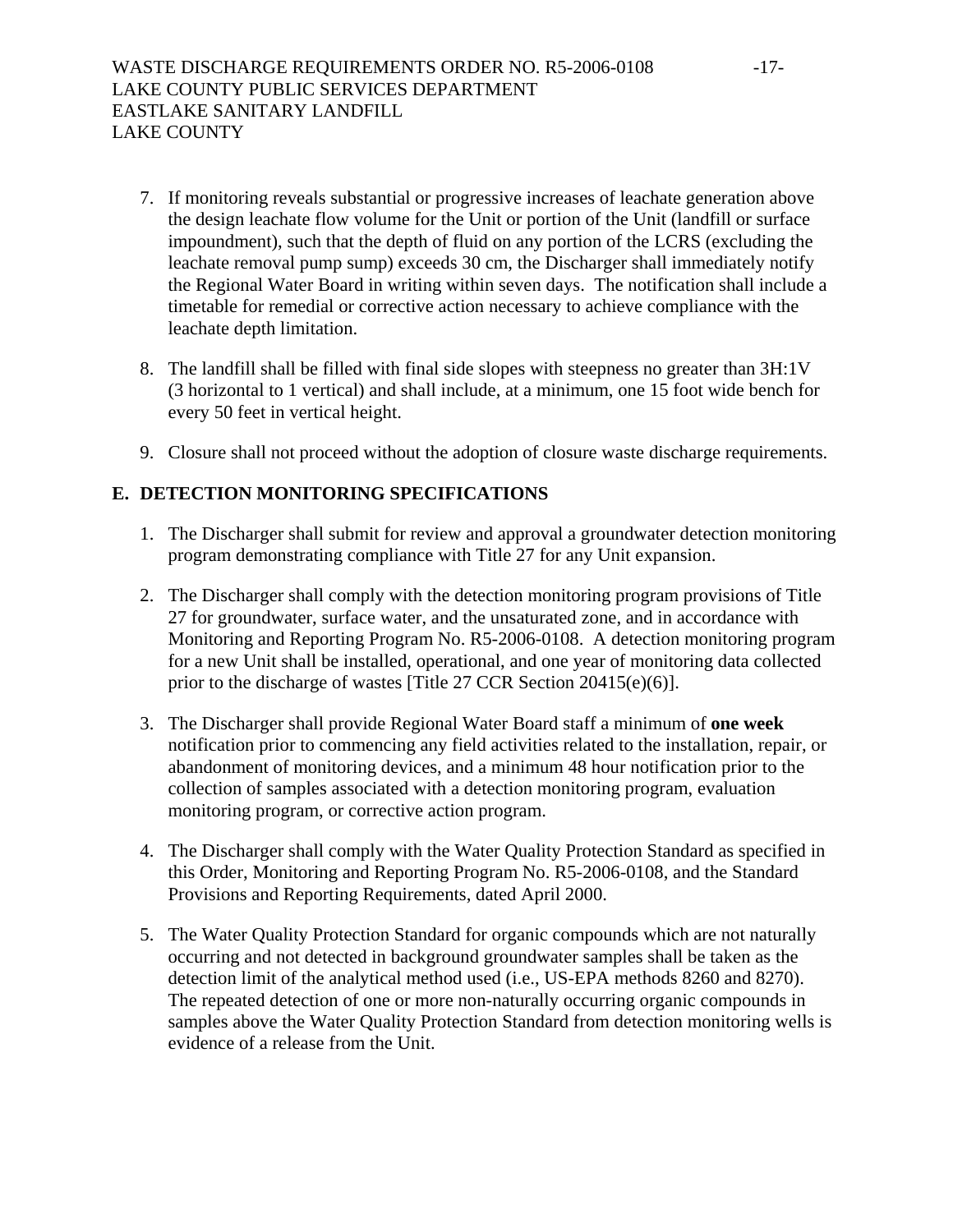- 6. The concentrations of the constituents of concern in waters passing the Point of Compliance shall not exceed the concentration limits established pursuant to Monitoring and Reporting Program No. R5-2006-0108.
- 7. For each monitoring event, the Discharger shall determine whether the landfill is in compliance with the Water Quality Protection Standard using procedures specified in Monitoring and Reporting Program No. R5-2006-0108 and Title 27 CCR Section 20415(e).
- 8. The Discharger shall submit for review and approval a Sample Collection and Analysis Plan. The Sample Collection and Analysis Plan shall at a minimum include:
	- a. Sample collection procedures describing purging techniques, sampling equipment, and decontamination of sampling equipment;
	- b. Sample preservation information and shipment procedures;
	- c. Sample analytical methods and procedures;
	- d. Sample quality assurance/quality control (QA/QC) procedures; and
	- e. Chain of Custody control.
- 9. For any given monitored medium, the samples taken from all monitoring points and background monitoring points to satisfy the data analysis requirements for a given reporting period shall all be taken **within a span not to exceed 30 days**, unless a longer time period is approved, and shall be taken in a manner that ensures sample independence to the greatest extent feasible. Specific methods of collection and analysis must be identified. Sample collection, storage, and analysis shall be performed according to the most recent version of USEPA Methods, such as the latest editions, as applicable, of: (1) Methods for the Analysis of Organics in Water and Wastewater (USEPA 600 Series), (2) Test Methods for Evaluating Solid Waste (SW-846, latest edition), and (3) Methods for Chemical Analysis of Water and Wastes (USEPA 600/4-79-020), and in accordance with the approved Sample Collection and Analysis Plan.
- 10. If methods other than USEPA-approved methods or Standard Methods are used, the exact methodology shall be submitted for review and approval prior to use.
- 11. The **methods of analysis and the detection limits** used must be appropriate for the expected concentrations. For the monitoring of any constituent or parameter that is found in concentrations which produce more than 90% non-numerical determinations (i.e., "trace" or "ND") in data from background monitoring points for that medium, the analytical method having the lowest method detection limit (MDL) shall be selected from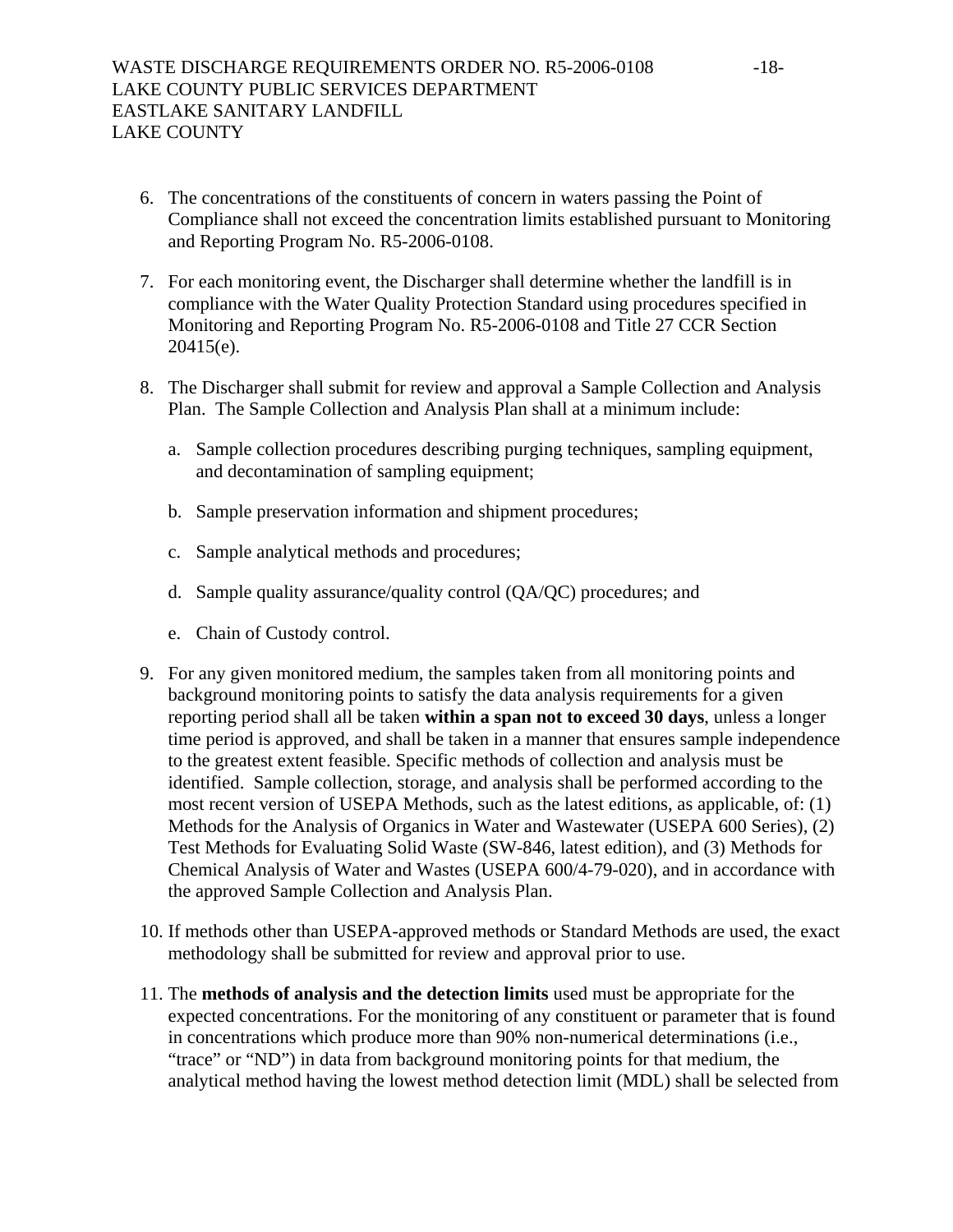among those methods which would provide valid results in light of any matrix effects or interferences.

- 12. **"Trace" results** results falling between the MDL and the practical quantitation limit (PQL) - shall be reported as such, and shall be accompanied both by the estimated MDL and PQL values for that analytical run.
- 13. **MDLs and PQLs** shall be derived by the laboratory for each analytical procedure, according to State of California laboratory accreditation procedures. These MDLs and PQLs shall reflect the detection and quantitation capabilities of the specific analytical procedure and equipment used by the lab, rather than simply being quoted from USEPA analytical method manuals. In relatively interference-free water, laboratory-derived MDLs and PQLs are expected to closely agree with published USEPA MDLs and PQLs.
- 14. If the laboratory suspects that, due to a change in matrix or other effects, the true detection limit or quantitation limit for a particular analytical run differs significantly from the laboratory-derived MDL/PQL values, the results shall be flagged accordingly, along with estimates of the detection limit and quantitation limit actually achieved. The **MDL shall always be calculated such that it represents the lowest achievable concentration associated with a 99% reliability of a nonzero result**. The PQL shall always be calculated such that it represents the lowest constituent concentration at which a numerical value can be assigned with reasonable certainty that it represents the constituent's actual concentration in the sample. Normally, PQLs should be set equal to the concentration of the lowest standard used to calibrate the analytical procedure.
- 15. All **QA/QC data** shall be reported, along with the sample results to which they apply, including the method, equipment, analytical detection and quantitation limits, the percent recovery, an explanation for any recovery that falls outside the QC limits, the results of equipment and method blanks, the results of spiked and surrogate samples, the frequency of quality control analysis, and the name and qualifications of the person(s) performing the analyses. Sample results shall be reported unadjusted for blank results or spike recoveries. In cases where contaminants are detected in QA/QC samples (i.e., field, trip, or lab blanks), the accompanying sample results shall be appropriately flagged.
- 16. Unknown chromatographic peaks shall be reported, flagged, and tracked for potential comparison to subsequent unknown peaks that may be observed in future sampling events. Identification of unknown chromatographic peaks that recur in subsequent sampling events may be required.
- 17. The statistical method shall account for data below the practical quantitation limit (PQL) with one or more statistical procedures that are protective of human health and the environment. Any PQL validated pursuant to Title 27 CCR Section 20415(e)(7) that is used in the statistical method shall be **the lowest concentration (or value) that can be**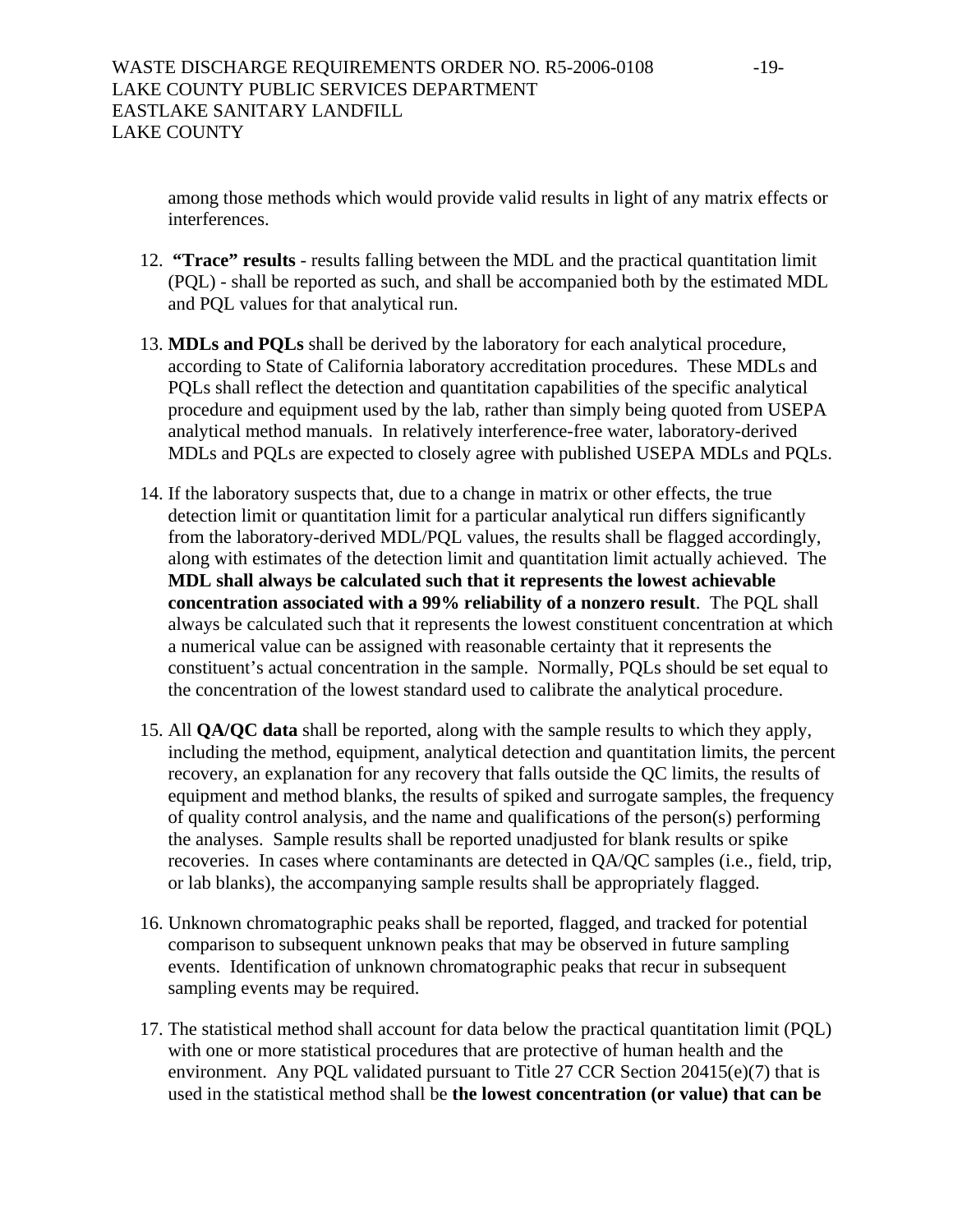**reliably achieved** within limits of precision and accuracy specified in the WDRs for routine laboratory operating conditions that are available to the facility. The Discharger's technical report, pursuant to Title 27 CCR Section 20415(e)(7), shall consider the PQLs listed in Appendix IX to Chapter 14 of Division 4.5 of Title 22, CCR, for guidance when specifying limits of precision and accuracy. For any given constituent monitored at a background or downgradient monitoring point, an indication that falls between the MDL and the PQL for that constituent (hereinafter called a "trace" detection) shall be identified and used in appropriate statistical or nonstatistical tests. Nevertheless, for a statistical method that is compatible with the proportion of censored data (trace and ND indications) in the data set, the Discharger can use the laboratory's concentration estimates in the trace range (if available) for statistical analysis, in order to increase the statistical power by decreasing the number of "ties".

- 18. Background for water samples or soil-pore gas samples shall be represented by the data from all samples taken from applicable background monitoring points during that reporting period (at least one sample from each background monitoring point). The Discharger may propose an alternate statistical method [to the methods listed under Title 27 CCR Section 20415(e)(8)(A-D)] in accordance with Title 27 CCR Section  $20415(e)(8)(E)$ , for review and approval.
- 19. The Discharger may propose an alternate statistical method [to the methods listed under Title 27 CCR Section 20415(e)(8)(A-D)] in accordance with Title 27 CCR Section 20415(e)(8)(E), for review and approval. Upon receiving written approval, alternate statistical procedures may be used for determining the significance of analytical results for common laboratory contaminants (i.e., methylene chloride, acetone, diethylhexyl phthalate, and di-n-octyl phthalate). Nevertheless, analytical results involving detection of these analytes in any background or downgradient sample shall be reported and flagged for easy reference by Regional Water Board staff.
- 20. The Discharger shall use the following non-statistical method for all analytes that are detected in less than 10% of the background samples. The non-statistical method shall be implemented as follows:
	- a. From the constituent of concern or monitoring parameter list, identify each analyte in the **current** sample that exceeds either its respective MDL or PQL. The Discharger shall conclude that the exceedance provides a preliminary indication of a release or a change in the nature or extent of the release, at that monitoring point, if *either:* 
		- 1) The data contains two or more analytes that are detected in less than 10% of background samples that equal or exceed their respective MDLs; or
		- 2) The data contains one or more analyte that equals or exceeds its PQL.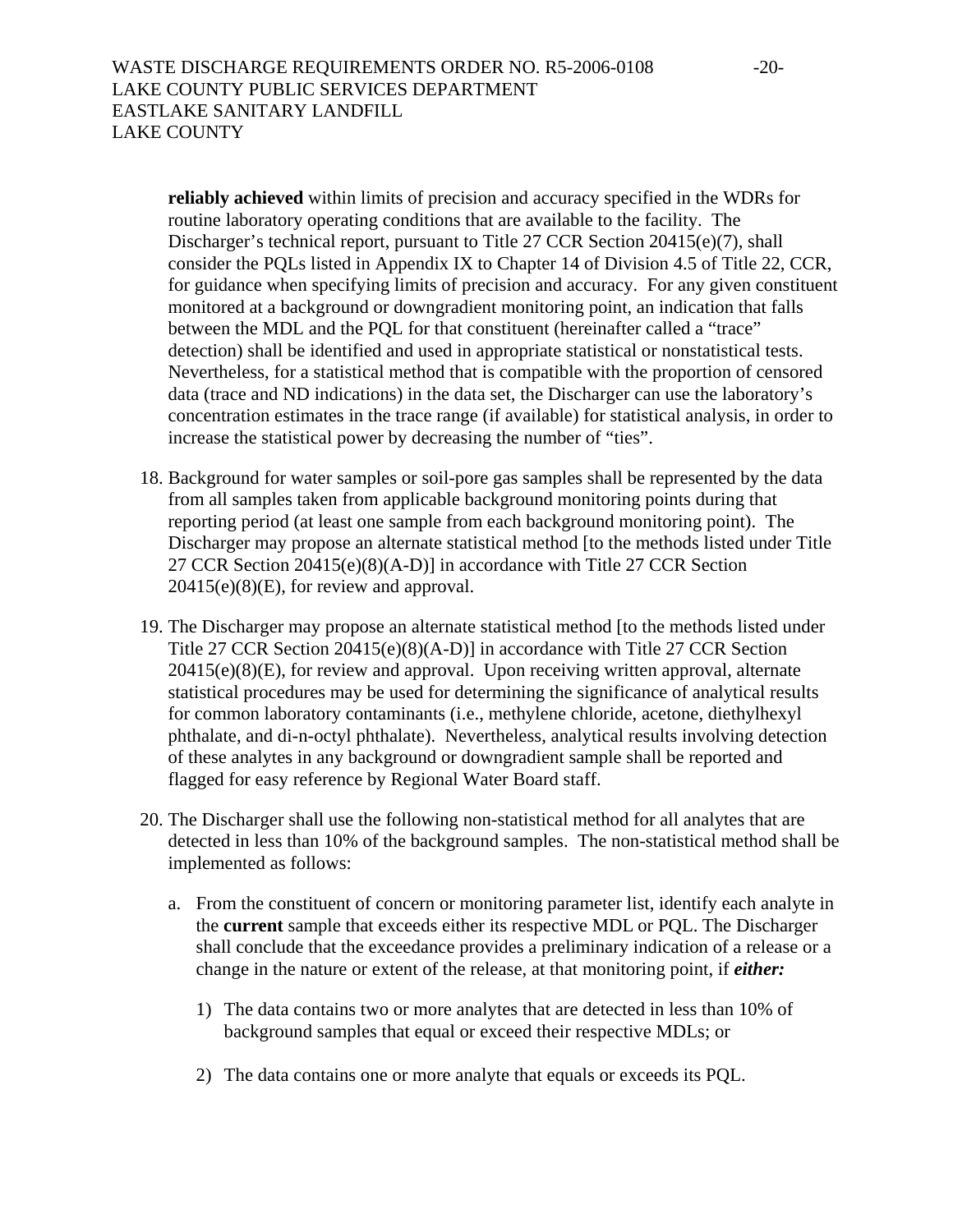# b. **Discrete Retest** [Title 27 CCR Section 20415(e)(8)(E)]:

- 1) In the event that the Discharger concludes (pursuant to paragraph 20.a., above) that there is a preliminary indication of a release, then the Discharger shall immediately notify Regional Water Board staff by phone or e-mail and, within 30 days of such indication, shall collect two new (retest) samples from the monitoring point where the release is preliminarily indicated.
- 2) For any given retest sample, the Discharger shall include, in the retest analysis, **only the laboratory analytical results for those analytes detected in the original sample**. As soon as the retest data are available, the Discharger shall conclude that there is measurably significant evidence of a release if two or more analytes equal or exceed their respective MDLs or if one or more analyte equals or exceeds its PQL and shall:
	- a) **Immediately** notify the Regional Water Board about any constituent or constituents verified to be present at the monitoring point, and follow up with written notification submitted by certified mail **within seven days** of validation; and
	- b) Comply with ¶21, below if any constituent or constituents were verified to be present.
- 3) Any analyte that is confirmed per this method shall be added to the monitoring parameter list such that it is monitored during each regular monitoring event.
- 21. If the Discharger determines that there is measurably significant evidence of a release from the Unit at any monitoring point, the Discharger shall **immediately** implement the requirements of **XI. Response To A Release, C. Release Has Been Verified**, contained in the Standard Provisions and Reporting Requirements.

# **F. PROVISIONS**

- 1. The Discharger shall maintain a copy of this Order at the facility and make it available at all times to facility operating personnel, who shall be familiar with its contents, and to regulatory agency personnel.
- 2. The Discharger shall comply with all applicable provisions of Title 27 and 40 Code of Federal Regulations Part 258 (Subtitle D) that are not specifically referred to in this Order.
- 3. The Discharger shall comply with Monitoring and Reporting Program No. R5-2006-0108, which is incorporated into and made part of this Order.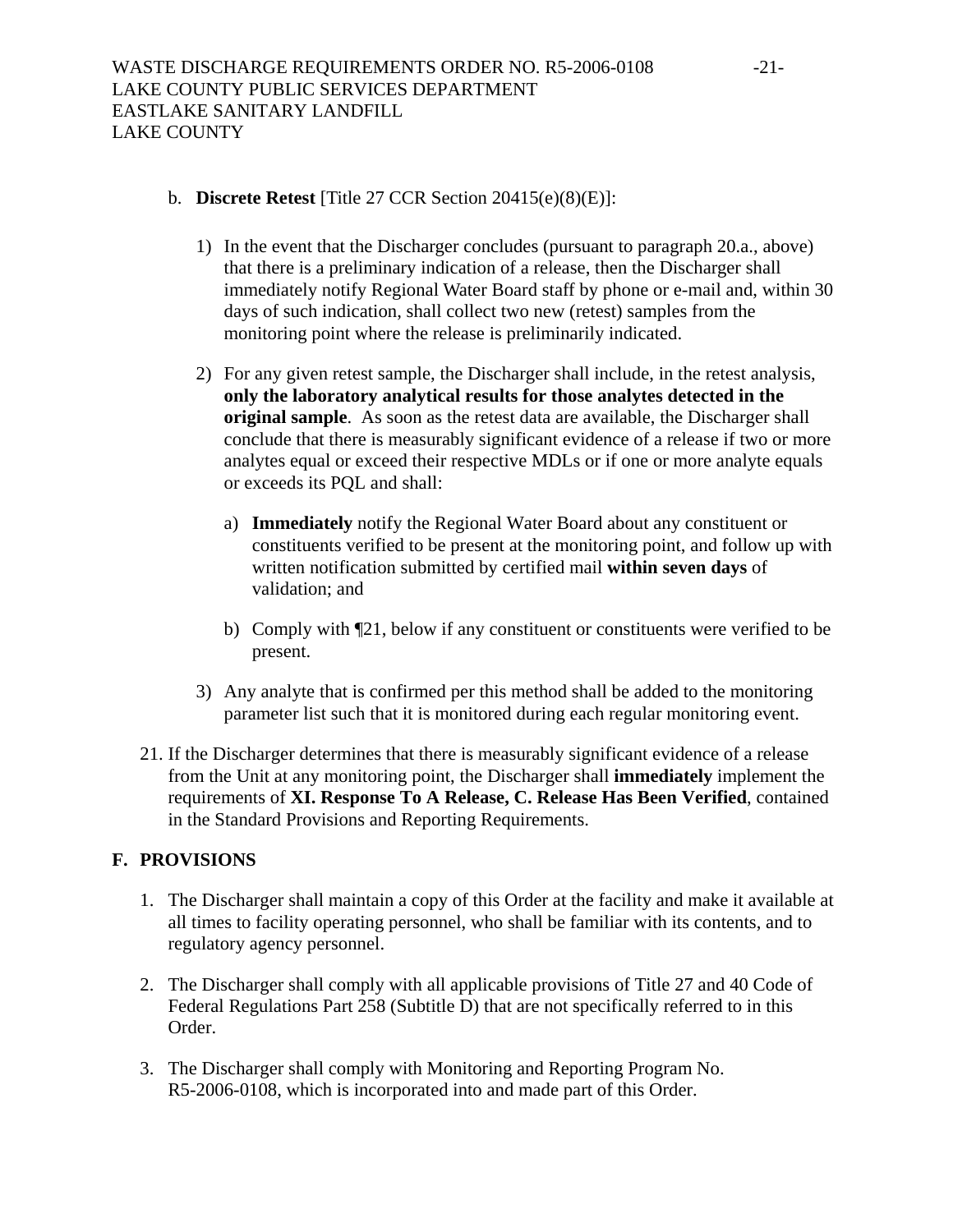- 4. The Discharger shall comply with the applicable portions of the Standard Provisions and Reporting Requirements for Waste Discharge Requirements for Nonhazardous Solid Waste Discharges Regulated by Title 27 and/or Subtitle D (27 CCR §20005 et seq. and 40 CFR 258 et seq.), dated April 2000, which are hereby incorporated into this Order.
- 5. In the event the Discharger does not comply or will be unable to comply with any prohibition or limitation of this Order for any reason, the Discharger shall notify the appropriate Regional Water Board office by telephone **as soon as** it or its agents have knowledge of such noncompliance or potential for noncompliance, and shall confirm this notification in writing **within two weeks**. The written notification shall state the nature, time, and cause of noncompliance, and shall describe the measures being taken to prevent recurrences and shall include a timetable for corrective actions.
- <span id="page-21-0"></span>6. All reports and transmittal letters shall be signed by persons identified below:
	- a. For a corporation: by a principal executive officer of at least the level of senior vice-president.
	- b. For a partnership or sole proprietorship: by a general partner or the proprietor.
	- c. For a municipality, state, federal or other public agency: by either a principal executive officer or ranking elected or appointed official.
	- d. A duly authorized representative of a person designated in a, b or c above if;
		- 1) The authorization is made in writing by a person described in a, b, or c of this provision;
		- 2) The authorization specifies either an individual or a position having responsibility for the overall operation of the regulated facility or activity, such as the position of plant manager, operator of a Unit, superintendent, or position of equivalent responsibility. (A duly authorized representative may thus be either a named individual or any individual occupying a named position); and
		- 3) The written authorization is submitted to the Regional Water Board.
	- e. Any person signing a document under this Section shall make the following certification:

"I certify under penalty of law that I have personally examined and am familiar with the information submitted in this document and all attachments and that, based on my inquiry of those individuals immediately responsible for obtaining the information, I believe that the information is true, accurate, and complete. I am aware that there are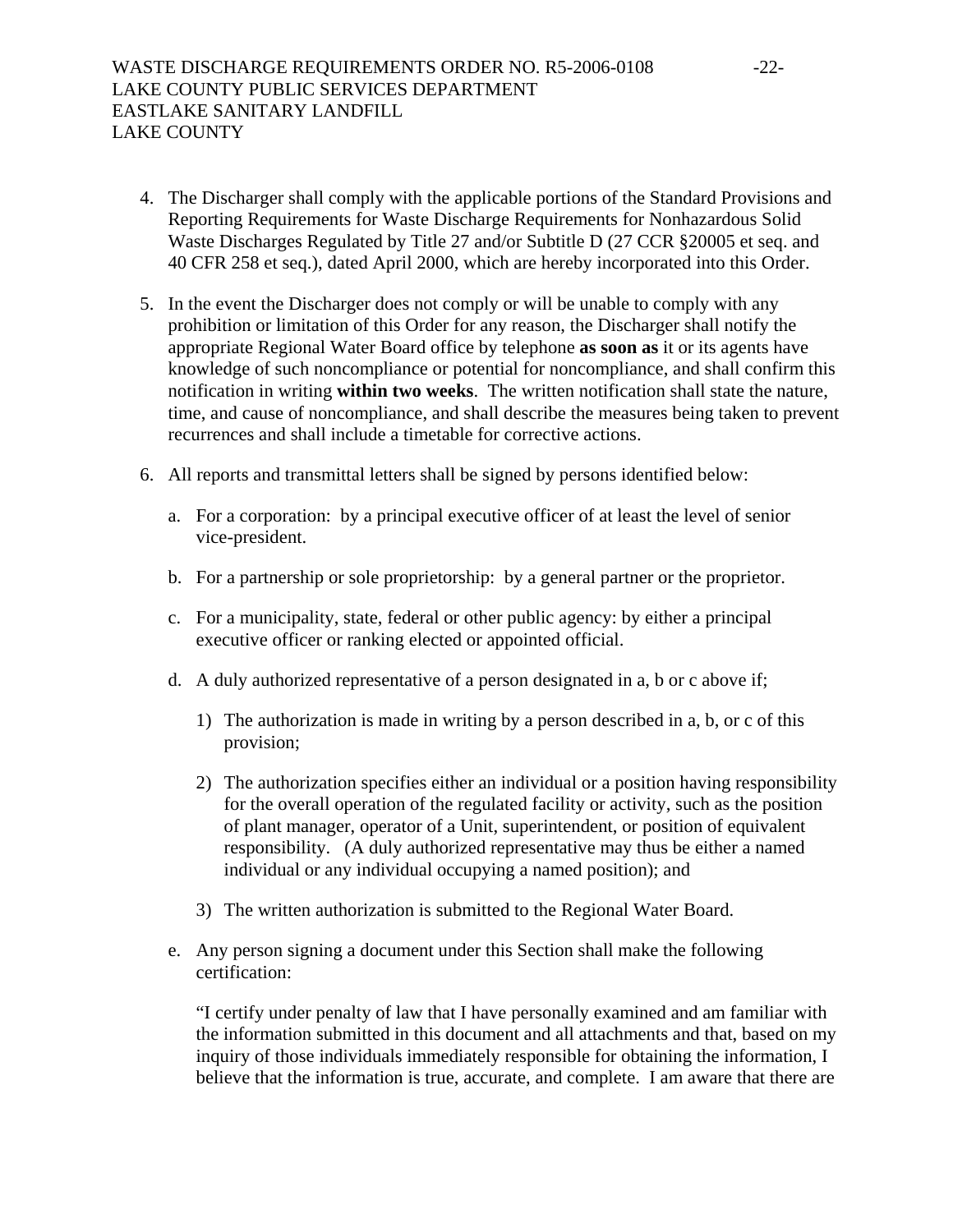significant penalties for submitting false information, including the possibility of fine and imprisonment."

- 7. The Discharger shall take all reasonable steps to minimize any adverse impact to the waters of the State resulting from noncompliance with this Order. Such steps shall include accelerated or additional monitoring as necessary to determine the nature, extent, and impact of the noncompliance.
- 8. The owner of the waste management facility shall have the continuing responsibility to assure protection of waters of the state from discharged wastes and from gases and leachate generated by discharged waste during the active life, closure, and postclosure maintenance period of the Unit(s) and during subsequent use of the property for other purposes.
- 9. The fact that it would have been necessary to halt or reduce the permitted activity in order to maintain compliance with this Order shall not be regarded as a defense for the Discharger's violations of the Order.
- 10. To assume ownership or operation under this Order, the succeeding owner or operator must apply in writing to the Regional Water Board requesting transfer of the Order within 14 days of assuming ownership or operation of this facility. The request must contain the requesting entity's full legal name, the State of incorporation if a corporation, the name and address and telephone number of the persons responsible for contact with the Regional Water Board, and a statement. The statement shall comply with the signatory requirements contained in Provision F[.6](#page-21-0). and state that the new owner or operator assumes full responsibility for compliance with this Order. Failure to submit the request shall be considered a discharge without requirements, a violation of the California Water Code. Transfer of this Order shall be approved or disapproved by the Regional Water Board.
- 11. The Discharger shall establish cost estimates for initiating and completing corrective action for all known or reasonably foreseeable releases from the landfill, and submit these estimates for review and approval.
- 12. The Discharger shall obtain and maintain assurances of financial responsibility for initiating and completing corrective action for all known or reasonably foreseeable releases from the landfill in the amount of the approved cost estimate. The Discharger shall submit the approved cost estimate and proposed financial assurance mechanism meeting the requirements of Chapter 6, Title 27 to the Financial Assurances Section of the California Integrated Waste Management Board (CIWMB). If the CIWMB determines that either the amount of coverage or the mechanism is inadequate, then within 90 days of notification, the Discharger shall submit an acceptable mechanism for at least the amount of the approved cost estimate.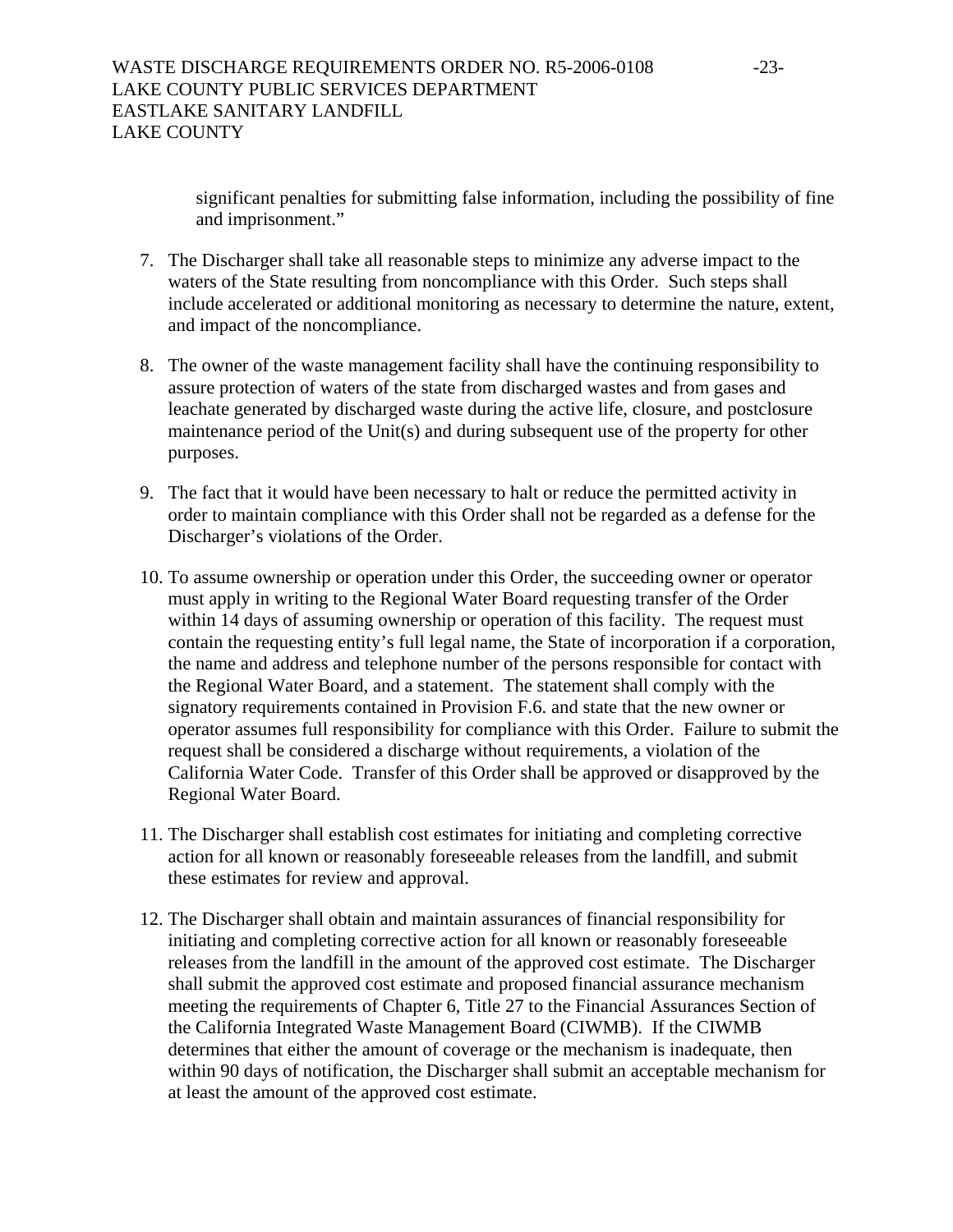- 13. The Discharger shall update the preliminary closure and post-closure maintenance plan (PCPCMP) any time there is a change that will increase the amount of the closure and post-closure maintenance cost estimate. The updated PCPCMP shall be submitted to the Regional Water Board, the Local Enforcement Agency, and the CIWMB. The PCPCMP shall meet the requirements of Title 27 CCR Section 21769(b), and include a lump sum estimate of the cost of carrying out all actions necessary to close each Unit, to prepare detailed design specifications, to develop the final closure and post-closure maintenance plan, and to carry out the first thirty years of post-closure maintenance. A final (or partial final) closure and post-closure maintenance plan shall be submitted prior to closure and closure shall not be conducted in the absence of closure WDRs.
- 14. The Discharger shall obtain and maintain assurances of financial responsibility for closure and post-closure maintenance costs in the amount of the cost estimates in the approved preliminary or final closure and post-closure maintenance plan, as applicable. The Discharger shall submit a proposed financial assurance mechanism for closure and post-closure maintenance meeting the requirements of Chapter 6, Title 27 to the Financial Assurances Section of the CIWMB. If the CIWMB determines that either the amount of coverage or the mechanism is inadequate, then within 90 days of notification, the Discharger shall submit an acceptable mechanism for at least the amount of the approved cost estimate.
- 15. The Discharger shall complete the tasks contained in these waste discharge requirements in accordance with the following time schedule:

| Task                                                                                                                         | <b>Compliance Date</b>          |
|------------------------------------------------------------------------------------------------------------------------------|---------------------------------|
| A. Construction Plans                                                                                                        |                                 |
| Submit construction and design plans for Executive Officer review<br>and approval. (see Construction Specification D.1)      | <b>Prior</b> to<br>construction |
| <b>B.</b> Construction Report                                                                                                |                                 |
| Submit a construction report upon completion demonstrating<br>construction was in accordance with approved constructed plans | <b>Prior to discharge</b>       |

for review and approval. (see Construction Specification D.5)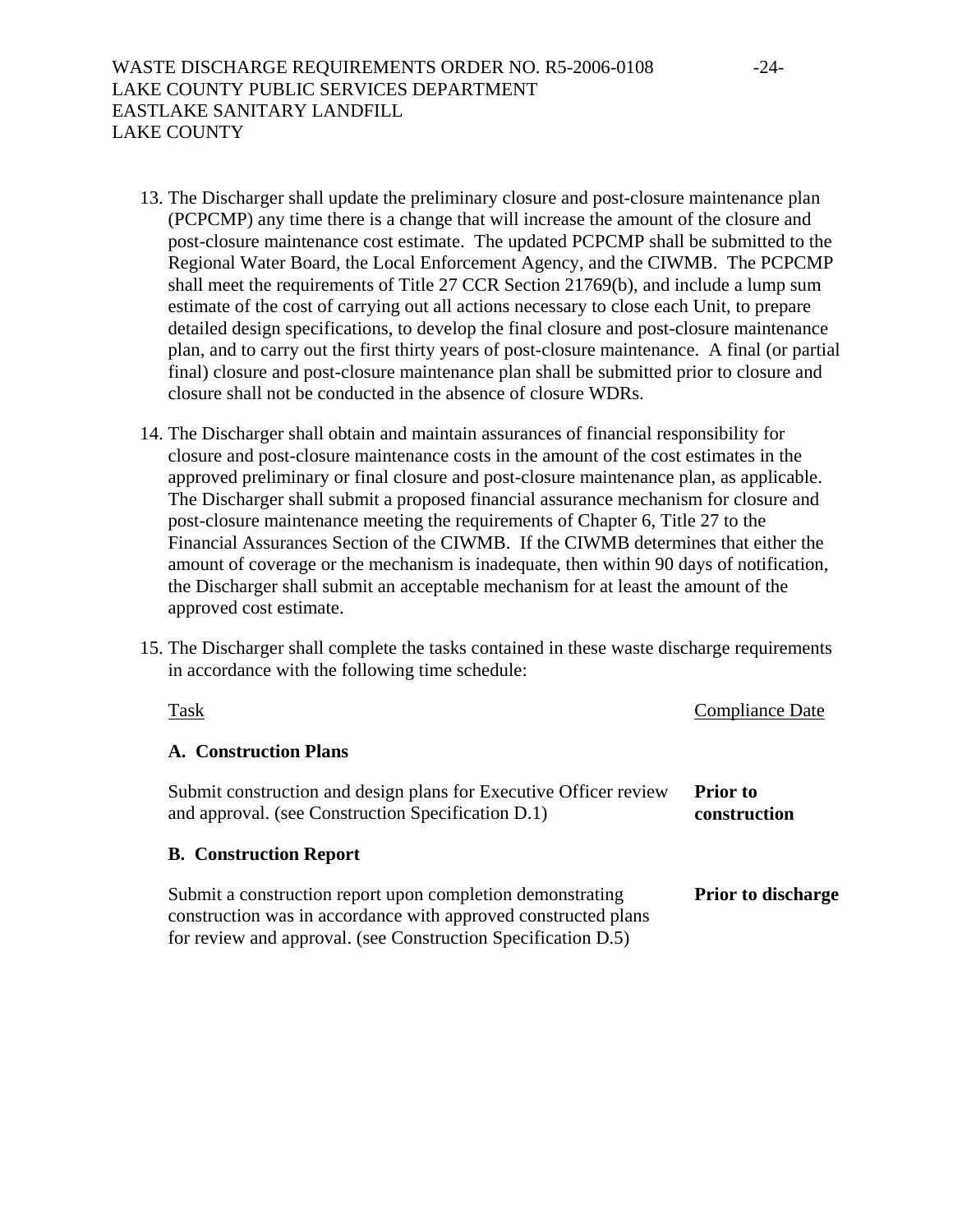| Task                                                                                                                                                                                                                                                                                                                                                                                                                                                                                                                                | <b>Compliance Date</b> |
|-------------------------------------------------------------------------------------------------------------------------------------------------------------------------------------------------------------------------------------------------------------------------------------------------------------------------------------------------------------------------------------------------------------------------------------------------------------------------------------------------------------------------------------|------------------------|
| C. Assessment of Transport Mechanism of VOCs                                                                                                                                                                                                                                                                                                                                                                                                                                                                                        |                        |
| Submit a technical report presenting the results of the groundwater<br>and soil/landfill gas investigation conducted per the May 2006<br>work plan and an assessment of the transport mechanism of VOCs<br>to groundwater. The report shall use the data and information<br>available at the time to conclude whether the transport mechanism<br>of VOCs to groundwater is leachate, landfill gas, or both and<br>estimate the relative contribution of each to VOCs being detected in<br>groundwater monitoring wells at the site. | 3 December 2007        |
| D. Engineering Feasibility Study (EFS)                                                                                                                                                                                                                                                                                                                                                                                                                                                                                              |                        |
| Pursuant to Section $20420(k)(6)$ of Title 27, submit an EFS<br>containing a detailed description of the potential corrective action<br>measures that could be taken to achieve background concentrations<br>(non-detect) for all VOCs in groundwater at and beyond the Point<br>of Compliance wells (MW-5, MW-6, MW-13, and MW-14). The<br>EFS shall consider source control as a potential corrective action<br>measure.                                                                                                          | <b>3 March 2008</b>    |
| E. Corrective Action Program (CAP)                                                                                                                                                                                                                                                                                                                                                                                                                                                                                                  |                        |
| Pursuant to Section 20430 of Title 27, submit a CAP to implement<br>corrective action measures to achieve background concentrations<br>(non-detect) for all VOCs in groundwater at all Monitoring Points<br>throughout the zone at and beyond the Point of Compliance wells                                                                                                                                                                                                                                                         | 31 July 2008           |

I, PAMELA C. CREEDON, Executive Officer, do hereby certify that the foregoing is a full, true, and correct copy of an Order adopted by the California Regional Water Quality Control Board, Central Valley Region, on 22 September 2006.

(MW-5, MW-6, MW-13, and MW-14). If applicable, corrective

action measures shall include source control.

\_\_\_\_\_\_\_\_\_\_\_\_\_\_\_\_\_\_\_\_\_\_\_\_\_\_\_\_\_\_\_\_\_\_\_ PAMELA C. CREEDON, Executive Officer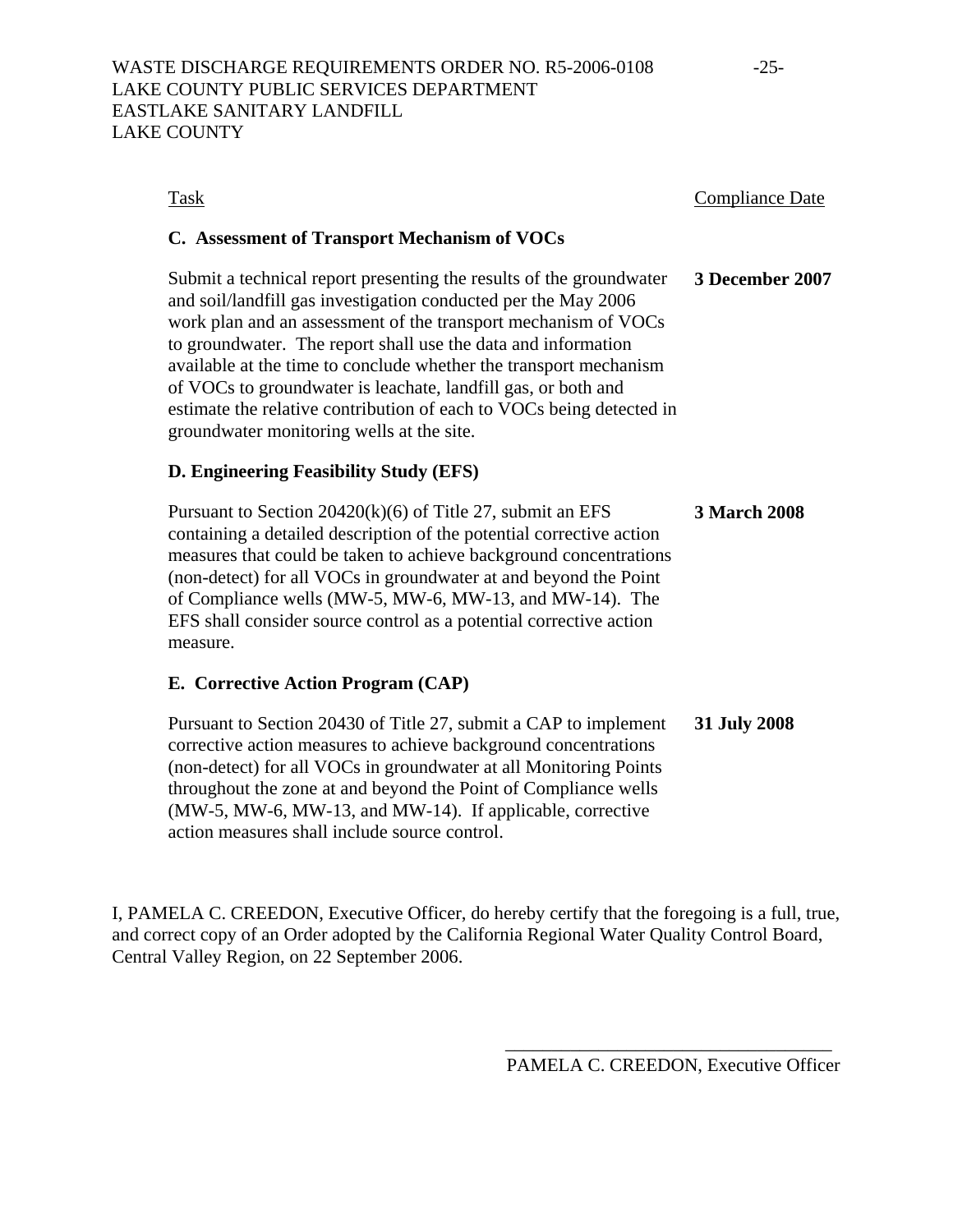# WASTE DISCHARGE REQUIREMENTS ORDER NO. R5-2006-0108 -26-LAKE COUNTY PUBLIC SERVICES DEPARTMENT EASTLAKE SANITARY LANDFILL LAKE COUNTY

WLB: 9/22/2006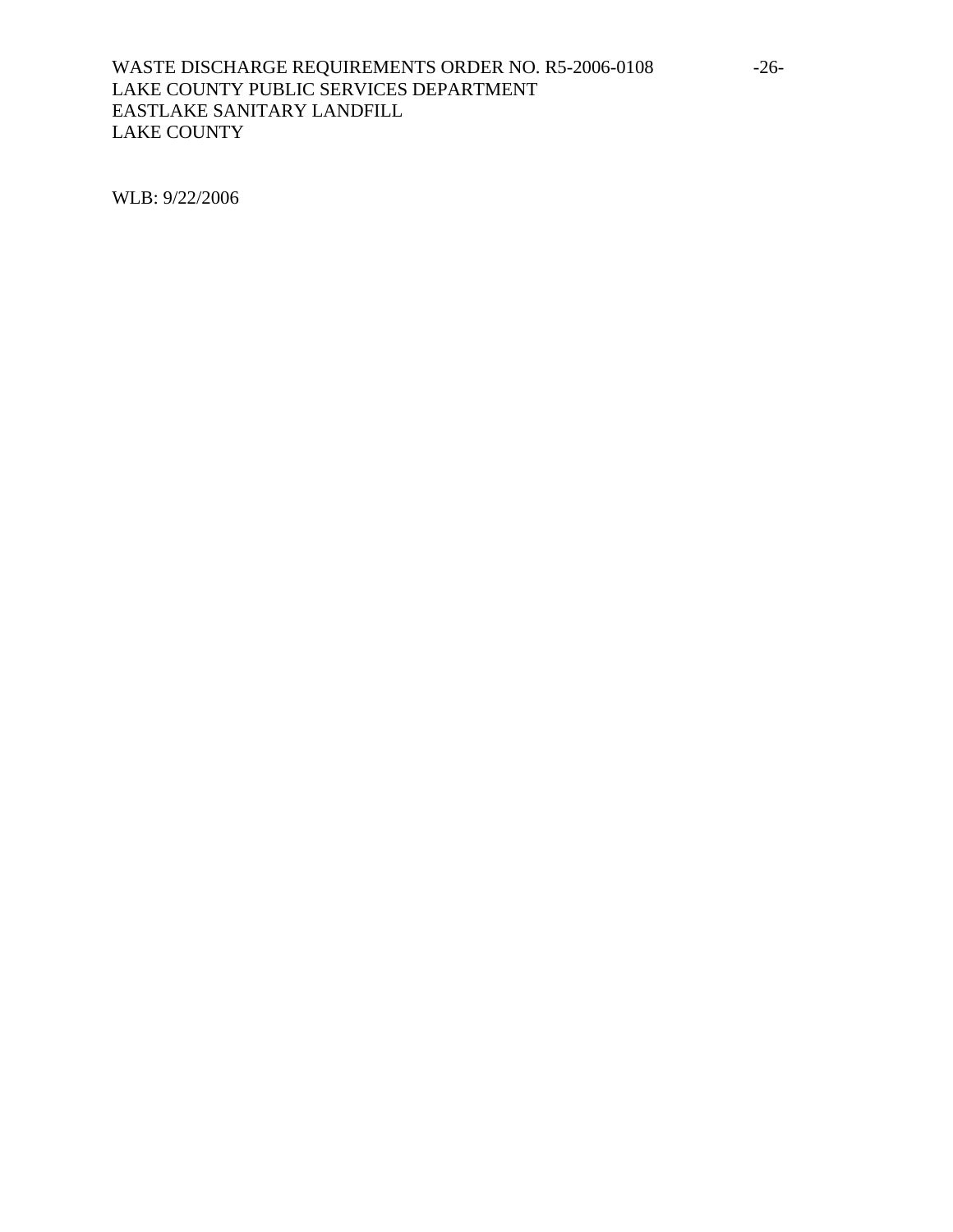# CALIFORNIA REGIONAL WATER QUALITY CONTROL BOARD CENTRAL VALLEY REGION

# MONITORING AND REPORTING PROGRAM NO. R5-2006-0108 FOR LAKE COUNTY PUBLIC SERVICES DEPARTMENT EASTLAKE SANITARY LANDFILL CLASS III LANDFILL CLASS II SURFACE IMPOUNDMENT CONSTRUCTION, OPERATION, AND CORRECTIVE ACTION LAKE COUNTY

The Discharger shall comply with this Monitoring and Reporting Program, with Title 27, California Code of Regulations, Section 20005, et seq. (hereafter Title 27), and with the *Standard Provisions and Reporting Requirements for Waste Discharge Requirements for Nonhazardous Solid Waste Discharges Regulated by Title 27 and/or Subtitle D (27 CCR §20005 et seq. and 40 CFR 258)*, dated April 2000, as ordered by Waste Discharge Requirements Order No. R5-2006-0108.

# **A. REQUIRED MONITORING REPORTS**

| Report |                                                                           | Due                  |
|--------|---------------------------------------------------------------------------|----------------------|
| 1.     | Groundwater Monitoring (Section D.1)                                      | <b>See Table I</b>   |
| 2.     | <b>Annual Monitoring Summary Report</b><br>(Section E.5.)                 | <b>Annually</b>      |
| 3.     | Unsaturated Zone Monitoring (Section D.2)                                 | <b>See Table II</b>  |
| 4.     | Leachate Monitoring (Section D.3)                                         | <b>See Table III</b> |
| 5.     | Surface Water Monitoring (Section D.4)                                    | <b>See Table IV</b>  |
| 6.     | Facility Monitoring (Section D.5)                                         | As necessary         |
| 7.     | Response to a Release<br>(Standard Provisions and Reporting Requirements) | As necessary         |

# **B. REPORTING**

 The Discharger shall report monitoring data and information as required in this Monitoring and Reporting Program and as required in Order No. R5-2006-0108 and the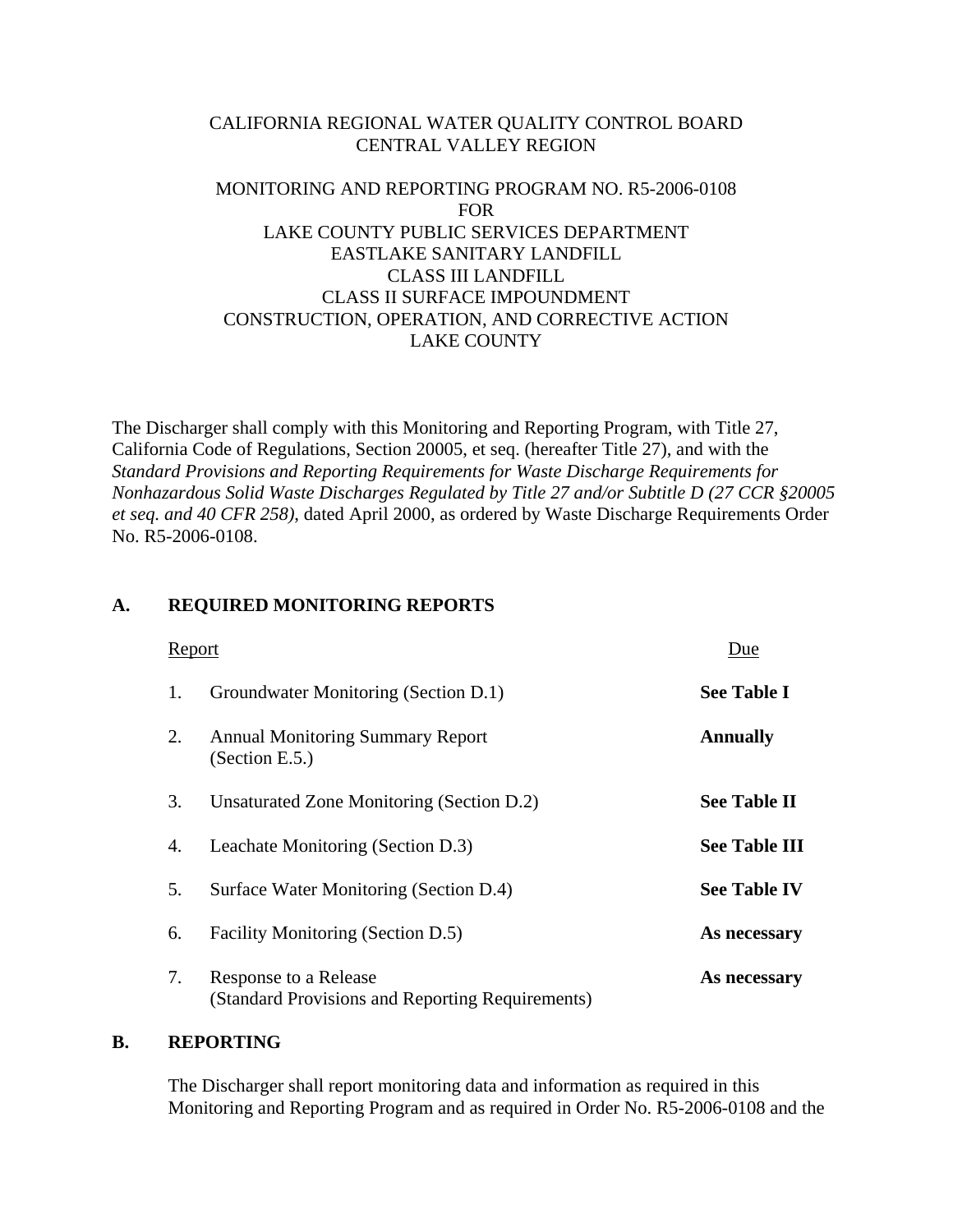Standard Provisions and Reporting Requirements. Reports which do not comply with the required format will be **REJECTED** and the Discharger shall be deemed to be in noncompliance with the waste discharge requirements. In reporting the monitoring data required by this program, the Discharger shall arrange the data in tabular form so that the date, the constituents, the concentrations, and the units are readily discernible. The data shall be summarized in such a manner so as to illustrate clearly the compliance with waste discharge requirements or the lack thereof. Data shall also be submitted in a digital format acceptable to the Executive Officer.

 Each monitoring report shall include a compliance evaluation summary as specified in E. Reporting Requirements, below.

 Field and laboratory tests shall be reported in each monitoring report. Monthly, quarterly, semiannual, and annual monitoring reports shall be submitted to the Board in accordance with the following schedule for the calendar period in which samples were taken or observations made.

| Sampling<br>Frequency | Reporting<br>Frequency | Reporting<br>Periods End                           | Report<br>Date Due                              |
|-----------------------|------------------------|----------------------------------------------------|-------------------------------------------------|
| Monthly               | Quarterly              | Last Day of Month                                  | by Semiannual Schedule                          |
| Quarterly             | Quarterly              | 31 March<br>30 June<br>30 September<br>31 December | 30 April<br>31 July<br>31 October<br>31 January |
| Semiannually          | Semiannually           | 30 June<br>31 December                             | 31 July<br>31 January                           |
| Annually              | Annually               | 31 December                                        | 31 January                                      |
| 5-Year                | Every 5 years          | 31 December                                        | 31 January                                      |

 The Discharger shall submit an **Annual Monitoring Summary Report** to the Board covering the previous monitoring year. The annual report shall contain the information specified in E. Reporting Requirements, below, and a discussion of compliance with the waste discharge requirements and the Water Quality Protection Standard.

 The results of **all monitoring** conducted at the site shall reported to the Board in accordance with the reporting schedule above for the calendar period in which samples were taken or observations made.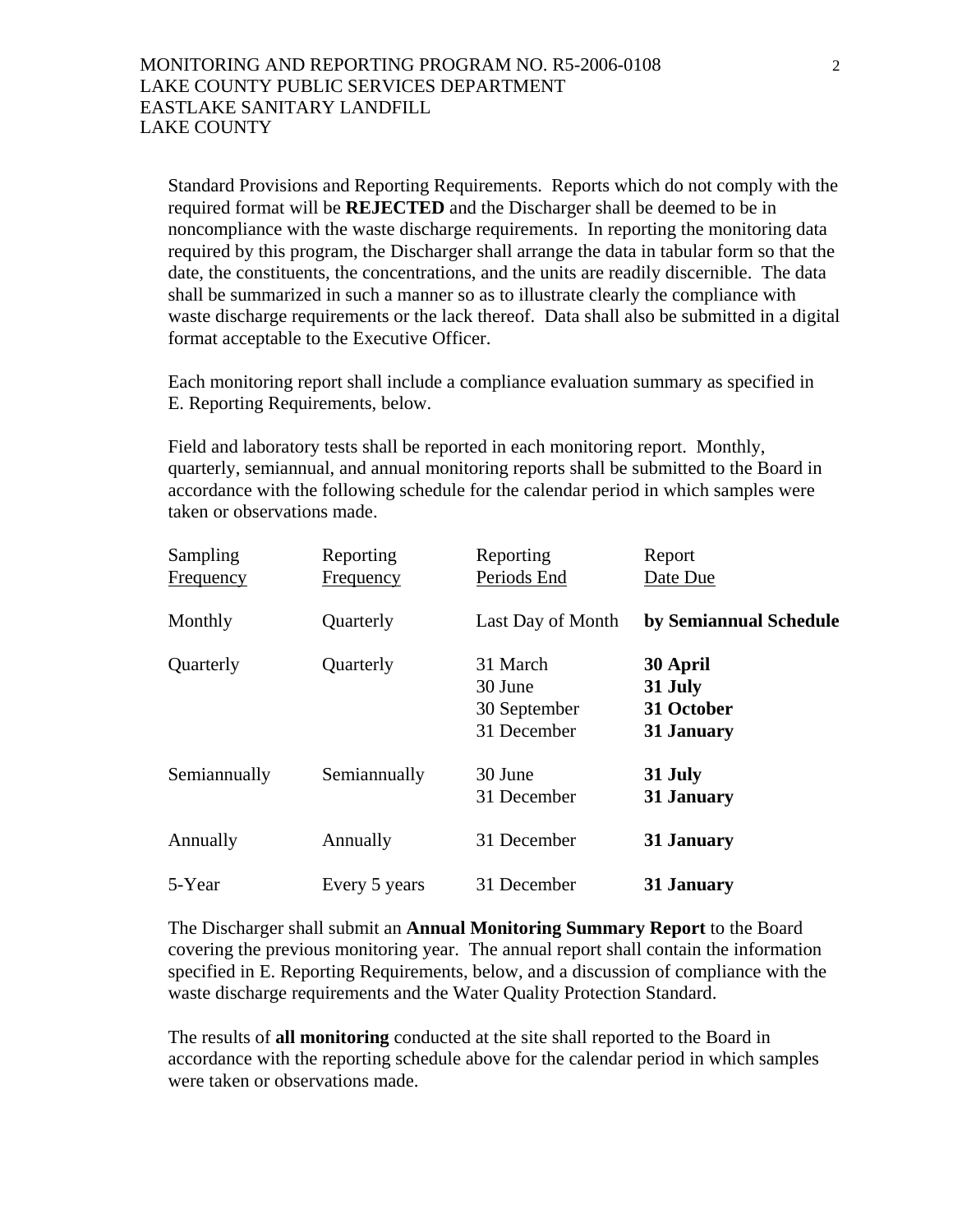# **C. CONSTITUENTS OF CONCERN, MONITORING POINTS, CONCENTRATION LIMITS, POINT OF COMPLIANCE AND COMPLIANCE PERIOD**

# **1. Constituents of Concern**

 The constituents of concern include all the waste constituents, their reaction products, and hazardous constituents that are reasonably expected to be in or derived from waste contained in the Unit. The constituents of concern for all Units at the facility are those listed in Tables I through IV for the specified monitored medium, and Table VI. The Discharger shall monitor all constituents of concern every five years, or more frequently as required in accordance with a Corrective Action Program.

# a**. Monitoring Parameters**

 Monitoring parameters are constituents of concern that are the waste constituents, reaction products, hazardous constituents, and physical parameters that provide a reliable indication of a release from a Unit. The monitoring parameters for all Units are those listed in Tables I through V for the specified monitored medium.

# **2. Monitoring Points**

# Groundwater:

The **background** Monitoring Points for groundwater shall be monitoring wells MW-3 and MW-9b as shown on Attachment B, and any other background wells installed after the adoption of this Order.

The **detection** Monitoring Points for groundwater are monitoring wells MW-6, and MW-10 as shown on Attachment B, and any other detection monitoring wells installed after the adoption of this Order.

The **evaluation/corrective action** Monitoring Points for groundwater are monitoring wells MW-1, MW-5, MW-8, MW-11, MW-12, MW-13, and MW-14 as shown on Attachment B, and any other evaluation or corrective action monitoring wells installed after the adoption of this Order.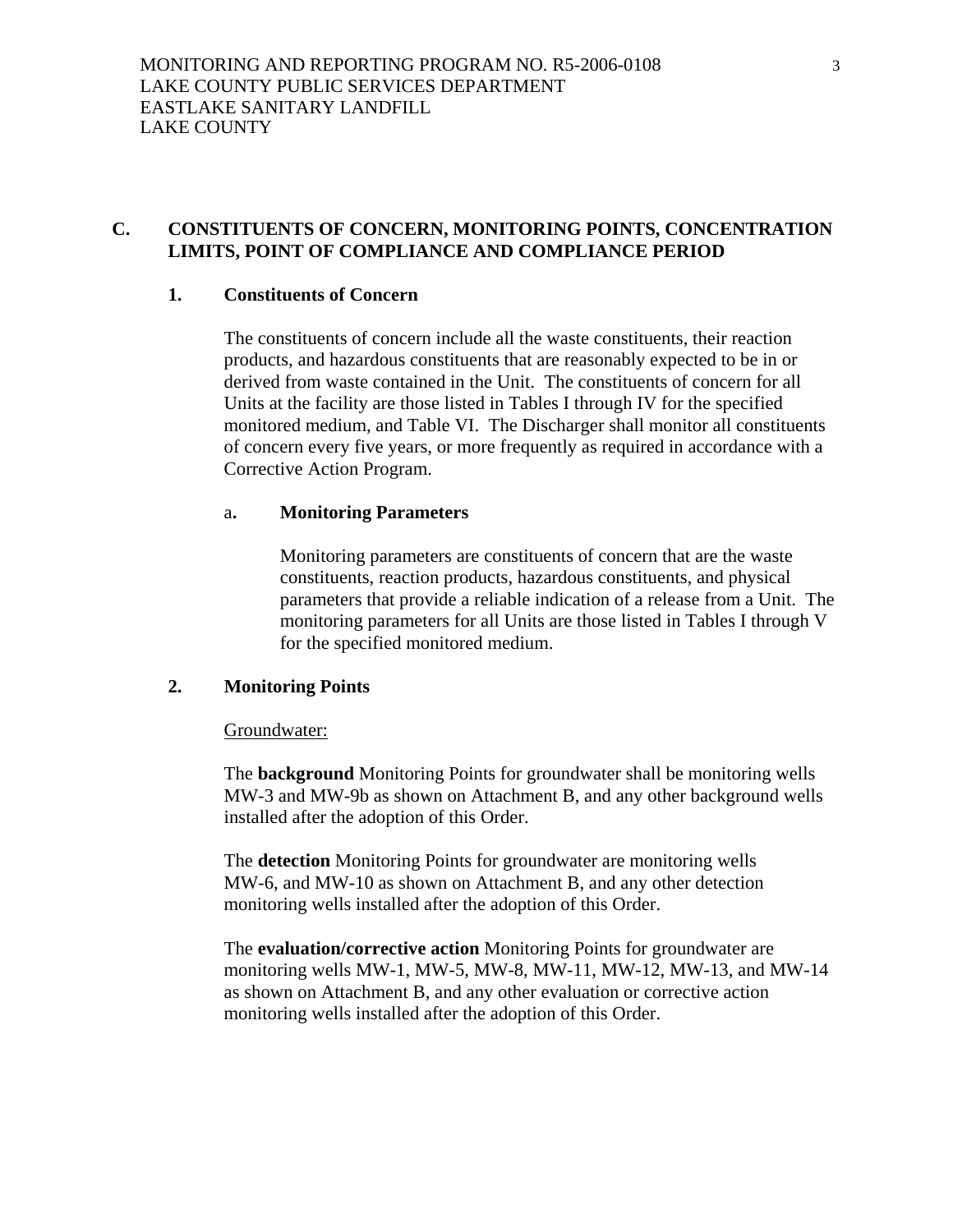#### Surface Water:

The **background** surface water Monitoring Point shall be SWMS-3 shown on Attachment B.

The **detection** surface water Monitoring Point shall be SWMS-1 shown on Attachment B.

Unsaturated Zone:

The **detection** unsaturated zone Monitoring Point shall be the pan lysimeter located beneath the sump for the Area II lined landfill Unit.

### **3. Concentration Limits**

 For a naturally occurring constituent of concern, the concentration limit for each constituent of concern shall be determined as follows:

- a. By calculation in accordance with a statistical method pursuant to §20415 of Title 27(e)(8); or
- b. By an alternate statistical method meeting the requirements of §20415(e)(8)(E) of Title 27.

 Concentration limits shall be updated semi-annually as new background data becomes available for each COC and shall be listed in each semi-annual monitoring report.

# **4. Point of Compliance**

 The Point of Compliance for the water standard at each Unit is a vertical surface located at the hydraulically downgradient limit of the Unit that extends through the uppermost aquifer underlying the Unit. The Point of Compliance wells are MW-5, MW-6, MW-13, and MW-14.

#### **5. Compliance Period**

 The compliance period for each Unit shall be the number of years equal to the active life of the Unit plus the closure period. The compliance period is the minimum period during which the Discharger shall conduct a water quality monitoring program subsequent to a release from the Unit. The compliance period shall begin anew each time the Discharger initiates an evaluation monitoring program.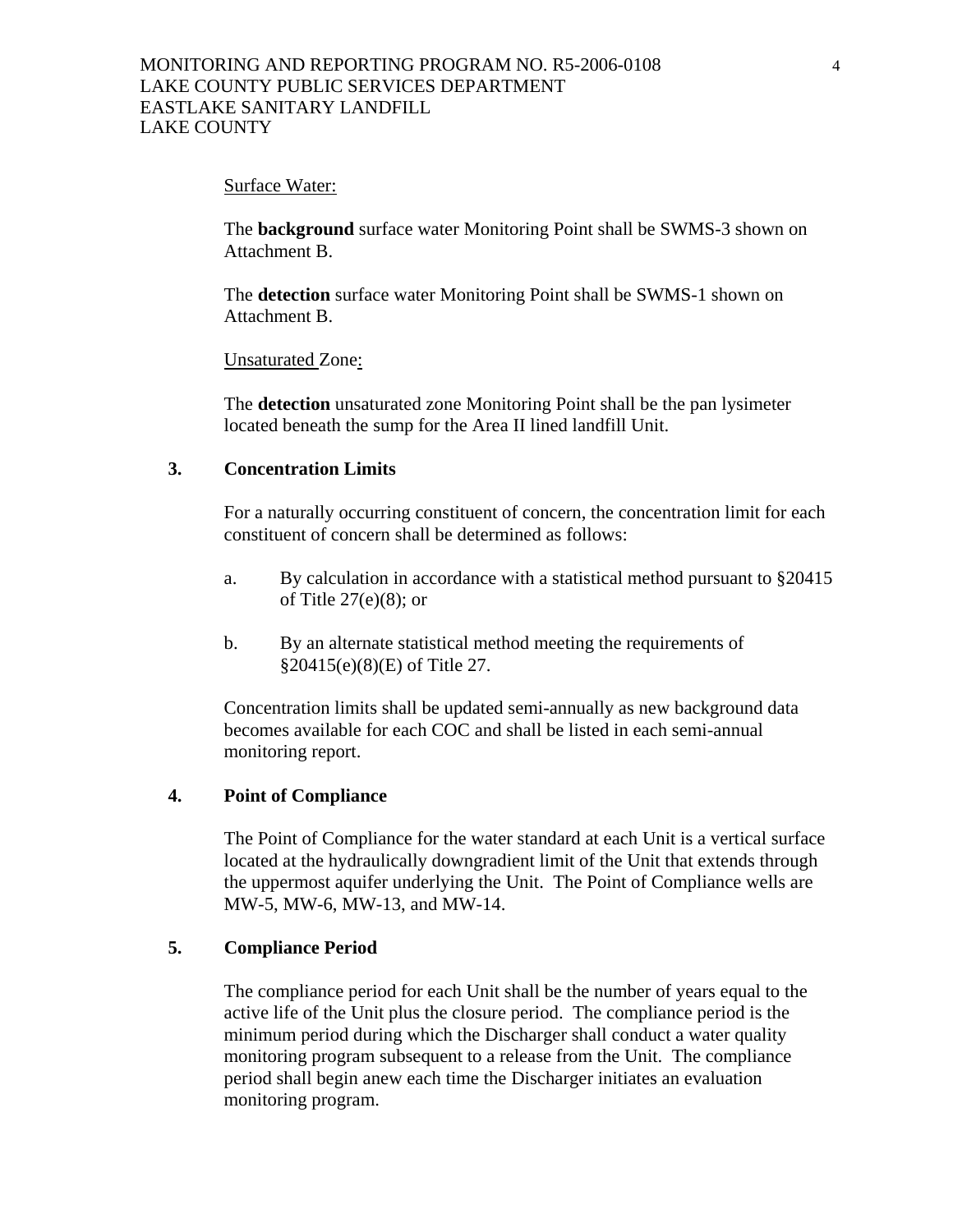# **D. MONITORING**

The Discharger shall comply with the detection monitoring program provisions of Title 27 for groundwater, surface water, and the unsaturated zone, in accordance with Detection Monitoring Specification E.2 and E.4 of Waste Discharge Requirements, Order No. R5-2006-0108. All monitoring shall be conducted in accordance with a Sample Collection and Analysis Plan, which includes quality assurance/quality control standards, that shall be submitted for review and approval.

All Point of Compliance monitoring wells established for the detection monitoring program shall constitute the monitoring points for the groundwater Water Quality Protection Standard. All detection monitoring program groundwater monitoring wells, unsaturated zone monitoring devices, leachate, and surface water monitoring points shall be sampled and analyzed for monitoring parameters and constituents of concern as indicated and listed in Tables I through IV.

Method detection limits and practical quantitation limits shall be reported. All peaks shall be reported, including those which cannot be quantified and/or specifically identified. Metals shall be analyzed in accordance with the methods listed in Table VI.

The Discharger may use alternative analytical test methods, including new USEPA approved methods, provided the methods have method detection limits equal to or lower than the analytical methods specified in this Monitoring and Reporting Program.

# **1. Groundwater**

The Discharger shall operate and maintain a groundwater detection monitoring system that complies with the applicable provisions of §20415 and §20420 of Title 27 in accordance with an approved Detection Monitoring Program. The detection monitoring system shall be certified by a California-licensed professional civil engineer or geologist as meeting the requirements of Title 27. The Discharger shall collect, preserve, and transport groundwater samples in accordance with the approved Sample Collection and Analysis Plan.

The Discharger shall determine the groundwater flow rate and direction in the uppermost aquifer and in any zones of perched water and in any additional zone of saturation monitored pursuant to this Monitoring and Reporting Program, and report the results semiannually, including the times of highest and lowest elevations of the water levels in the wells.

Hydrographs of each well shall be submitted showing the elevation of groundwater with respect to the elevations of the top and bottom of the screened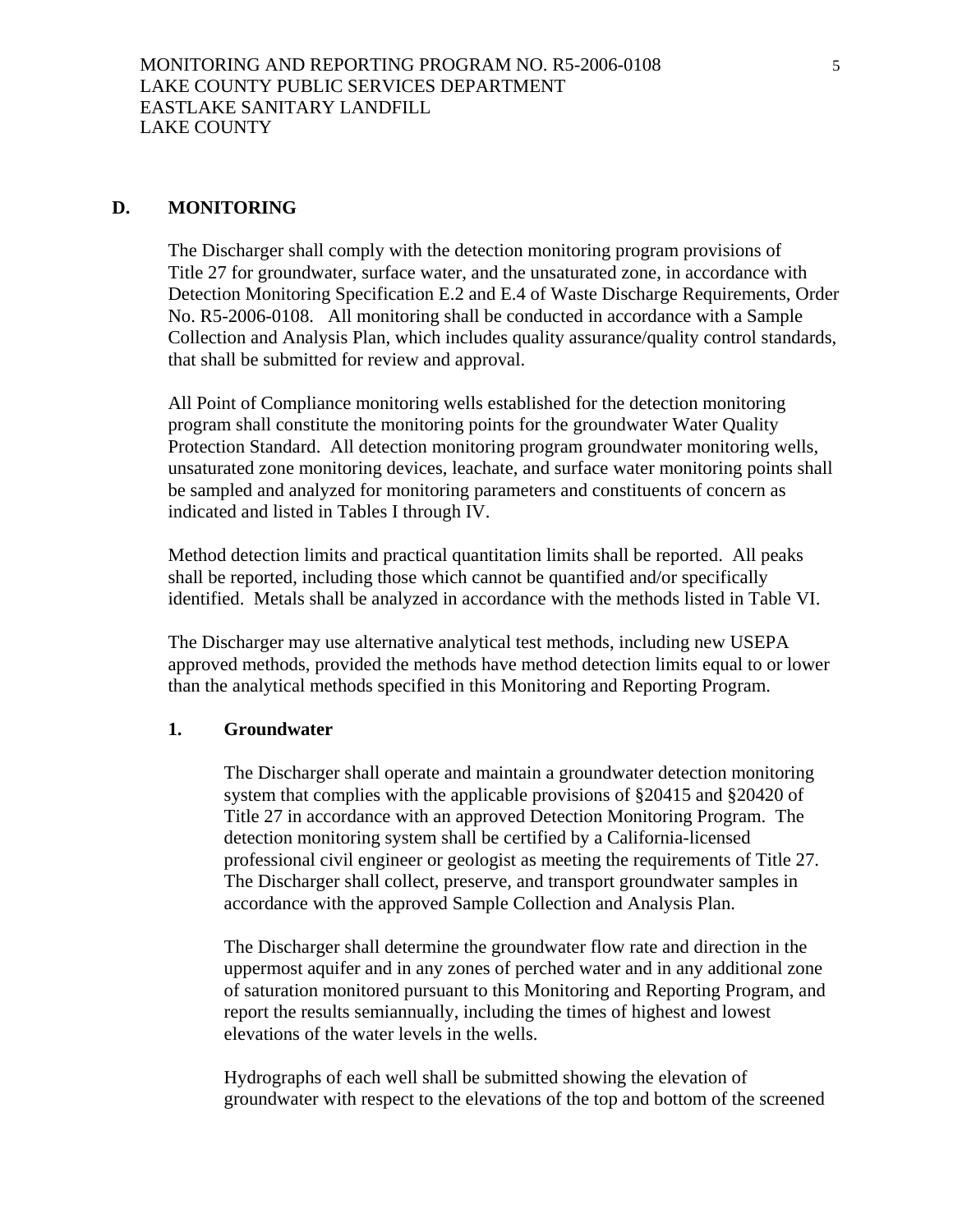interval and the elevation of the pump intake. Hydrographs of each well shall be prepared quarterly and submitted annually.

Groundwater samples shall be collected from the point-of-compliance wells, background wells, and any additional wells added as part of the approved groundwater monitoring system. Samples shall be collected and analyzed for the monitoring parameters in accordance with the methods and frequency specified in Table I.

The monitoring parameters shall also be evaluated each reporting period with regards to the cation/anion balance, and the results shall be graphically presented using a Stiff diagram, a Piper graph, or a Schueller plot. Samples for the constituents of concern specified in Table I shall be collected and analyzed in accordance with the methods listed in Table VI every five years.

# **2. Unsaturated Zone Monitoring**

The Discharger shall operate and maintain an unsaturated zone detection monitoring system that complies with the applicable provisions of §20415 and §20420 of Title 27 in accordance with an approved Detection Monitoring Program. The Discharger shall collect, preserve, and transport samples in accordance with the quality assurance/quality control standards contained in the approved Sample Collection and Analysis Plan.

Unsaturated zone samples shall be collected from the monitoring devices and background monitoring devices of the approved unsaturated zone monitoring system. The collected samples shall be analyzed for the listed constituents in accordance with the methods and frequency specified in Table II. All monitoring parameters shall be graphed so as to show historical trends at each monitoring point. Samples for the constituents of concern specified in Table II shall be collected and analyzed in accordance with the methods listed in Table VI every five years.

The pan lysimeters shall be checked monthly for liquid and monitoring shall also include the total volume of liquid removed from the system. Unsaturated zone monitoring reports shall be included with the corresponding semiannual groundwater monitoring and shall include an evaluation of potential impacts of the facility on the unsaturated zone and compliance with the Water Quality Protection Standard.

# **3. Leachate/Seep Monitoring**

All landfill and surface impoundment leachate collection and removal system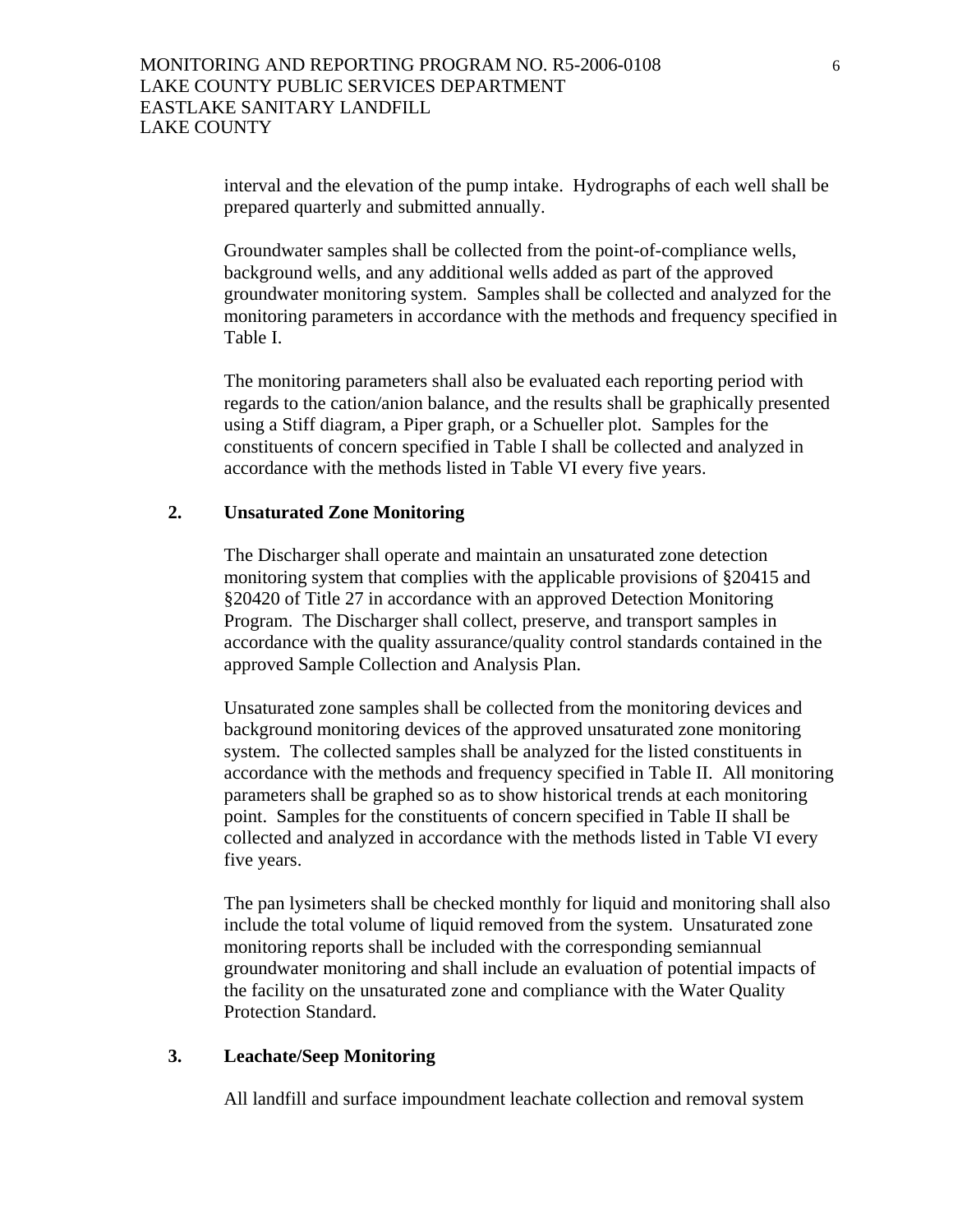sumps shall be inspected monthly for leachate generation. Upon detection of leachate in a previously dry leachate collection and removal system, leachate shall be sampled **immediately** and analyzed for the constituents listed in Table III. Leachate shall then be sampled and analyzed annually during the fourth quarter thereafter, with a retest during the following second quarter if constituents are detected that have not been previously detected. Leachate samples shall be collected and analyzed for the listed constituents in accordance with the methods and frequency specified in Table III. The constituents of concern list shall include all constituents listed in Table VI. The quantity of leachate pumped from each sump shall be measured and reported monthly as Leachate Flow Rate (in gallons).

Leachate which seeps to the surface from the Unit shall be sampled and analyzed for the Monitoring Parameters and Constituents of Concern listed in Table III upon detection. The quantity of leachate shall be estimated and reported as Leachate Flow Rate (in gallons/day). Also, refer to Section E.4, below.

# **4. Surface Water Monitoring**

The Discharger shall install and operate a surface water detection monitoring system where appropriate that complies with the applicable provisions of §20415 and §20420 of Title 27 in accordance with an approved Detection Monitoring Program.

For all monitoring points and background monitoring points assigned to surface water detection monitoring, samples shall be collected and analyzed for the monitoring parameters in accordance with the methods and frequency specified in Table IV. All surface water monitoring samples shall be collected and analyzed for the constituents of concern specified in Table IV every five years. All monitoring parameters shall be graphed so as to show historical trends at each sample location.

# **5. Facility Monitoring**

### a. **Facility Inspection**

Annually, prior to the anticipated rainy season, but no later than **30 September**, the Discharger shall conduct an inspection of the facility. The inspection shall assess damage to the drainage control system, groundwater monitoring equipment (including wells, etc.), and shall include the Standard Observations contained in Section F.4.f., below. Any necessary construction, maintenance, or repairs shall be completed by **31 October**. By **15 November** of each year, the Discharger shall submit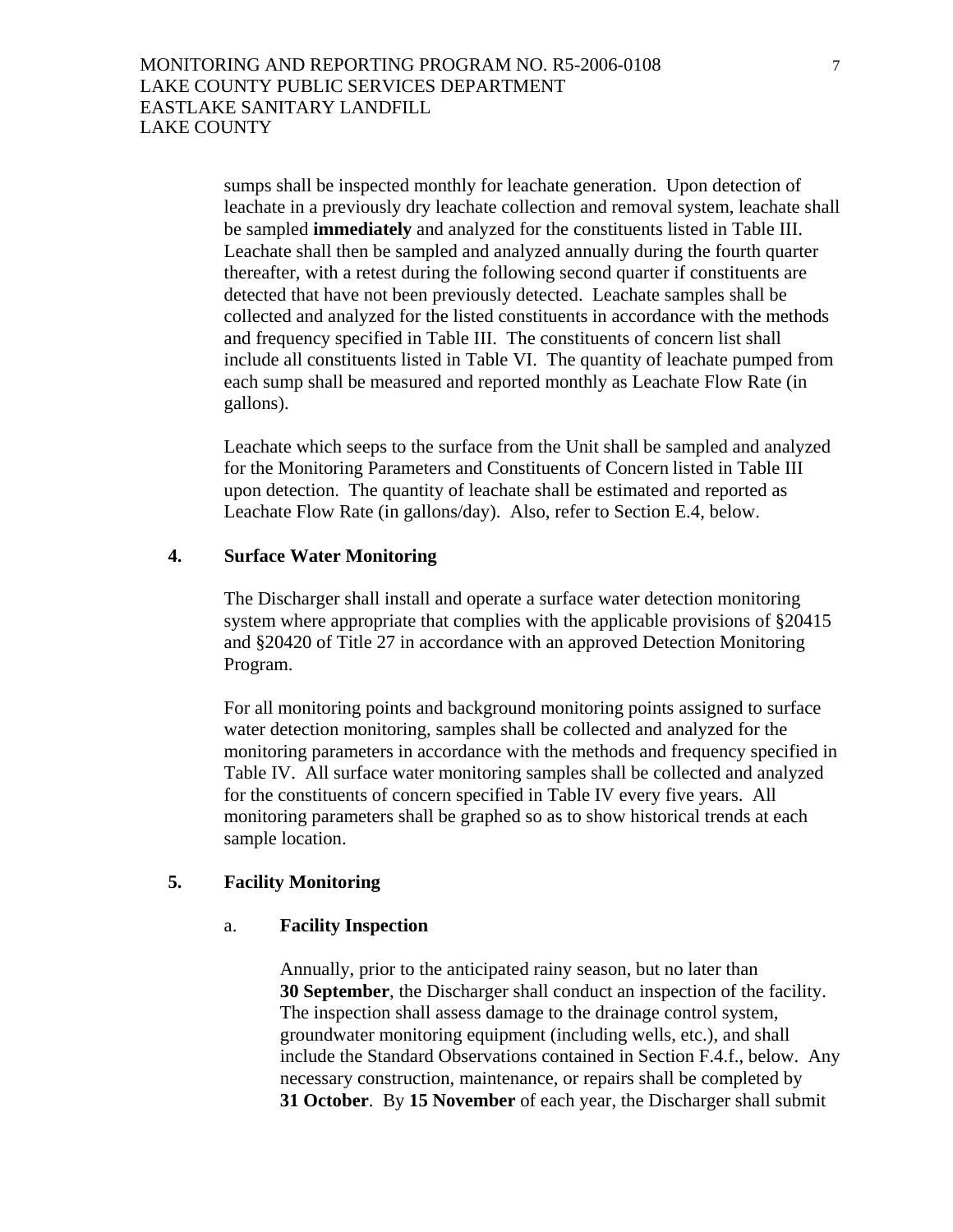an annual report describing the results of the inspection and the repair measures implemented, including photographs of the problem and the repairs.

### b. **Storm Events**

The Discharger shall inspect all precipitation, diversion, and drainage facilities for damage **within 7 days** following *major storm events*. Necessary repairs shall be completed **within 30 days** of the inspection. The Discharger shall report any damage and subsequent repairs within 45 days of completion of the repairs, including photographs of the problem and the repairs.

# **E. REPORTING REQUIREMENTS**

1. The Discharger shall retain records of all monitoring information, including all calibration and maintenance records, all original strip chart recordings of continuous monitoring instrumentation, copies of all reports required by this Order, and records of all data used to complete the application for this Order. Records shall be maintained throughout the life of the facility including the postclosure period.

Such legible records shall show the following for each sample:

- a. Sample identification and the monitoring point or background monitoring point from which it was taken, along with the identity of the individual who obtained the sample;
- b. Date, time, and manner of sampling;
- c. Date and time that analyses were started and completed, and the name of the personnel and laboratory performing each analysis;
- d. Complete procedure used, including method of preserving the sample, and the identity and volumes of reagents used;
- e. Calculation of results; and
- f. Results of analyses, and the MDL and PQL for each analysis.
- 2. A transmittal letter explaining the essential points shall accompany each report. At a minimum, the transmittal letter shall identify any violations found since the last report was submitted, and if the violations were corrected. If no violations have occurred since the last submittal, this shall be stated in the transmittal letter. The transmittal letter shall also state that a discussion of any violations found since the last report was submitted, and a description of the actions taken or planned for correcting those violations, including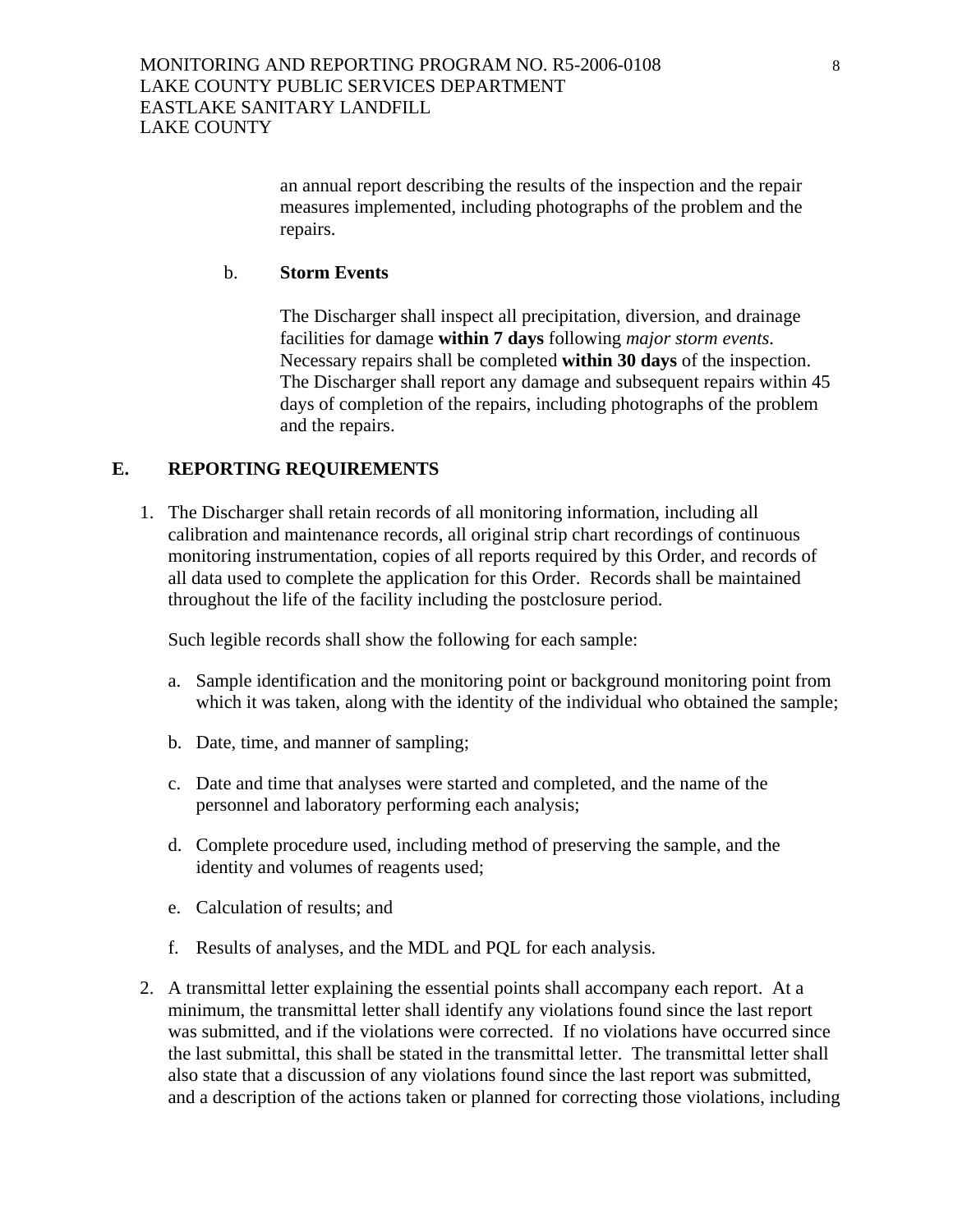any references to previously submitted time schedules, is contained in the accompanying report.

- 3. Each monitoring report shall include a compliance evaluation summary. The summary shall contain at least:
	- a. For each monitoring point and background monitoring point addressed by the report, a description of:
		- 1) The time of water level measurement;
		- 2) The type of pump or other device used for purging and the elevation of the pump intake relative to the elevation of the screened interval;
		- 3) The method of purging (the pumping rate; the equipment and methods used to monitor field pH, temperature, and conductivity during purging; the calibration of the field equipment; results of the pH, temperature, conductivity, and turbidity testing; and the method of disposing of the purge water) to remove all portions of the water that was in the well bore while the sample was being taken;
		- 4) The type of pump or other device used for sampling, if different than the pump or device used for purging; and
		- 5) A statement that the sampling procedure was conducted in accordance with the approved Sampling and Analysis Plan.
	- b. A map or aerial photograph showing the locations of observation stations, monitoring points, and background monitoring points.
	- c. For each groundwater body, a description and graphical presentation of the gradient and direction of groundwater flow under/around the Unit, and the groundwater flow rate, based upon water level elevations taken prior to the collection of the water quality data submitted in the report.
	- d. Laboratory statements of results of all analyses evaluating compliance with requirements.
	- e. An evaluation of the effectiveness of the leachate monitoring and control facilities, and of the run-off/run-on control facilities.
	- f. A summary and certification of completion of all **Standard Observations** for the Unit(s), for the perimeter of the Unit, and for the receiving waters. Standard observations for ACTIVE landfill units shall be conducted **weekly** during the wet season (1 October to 30 April) and **monthly** during the dry season (1 May to 30 September). Standard observations for INACTIVE or CLOSED landfill units shall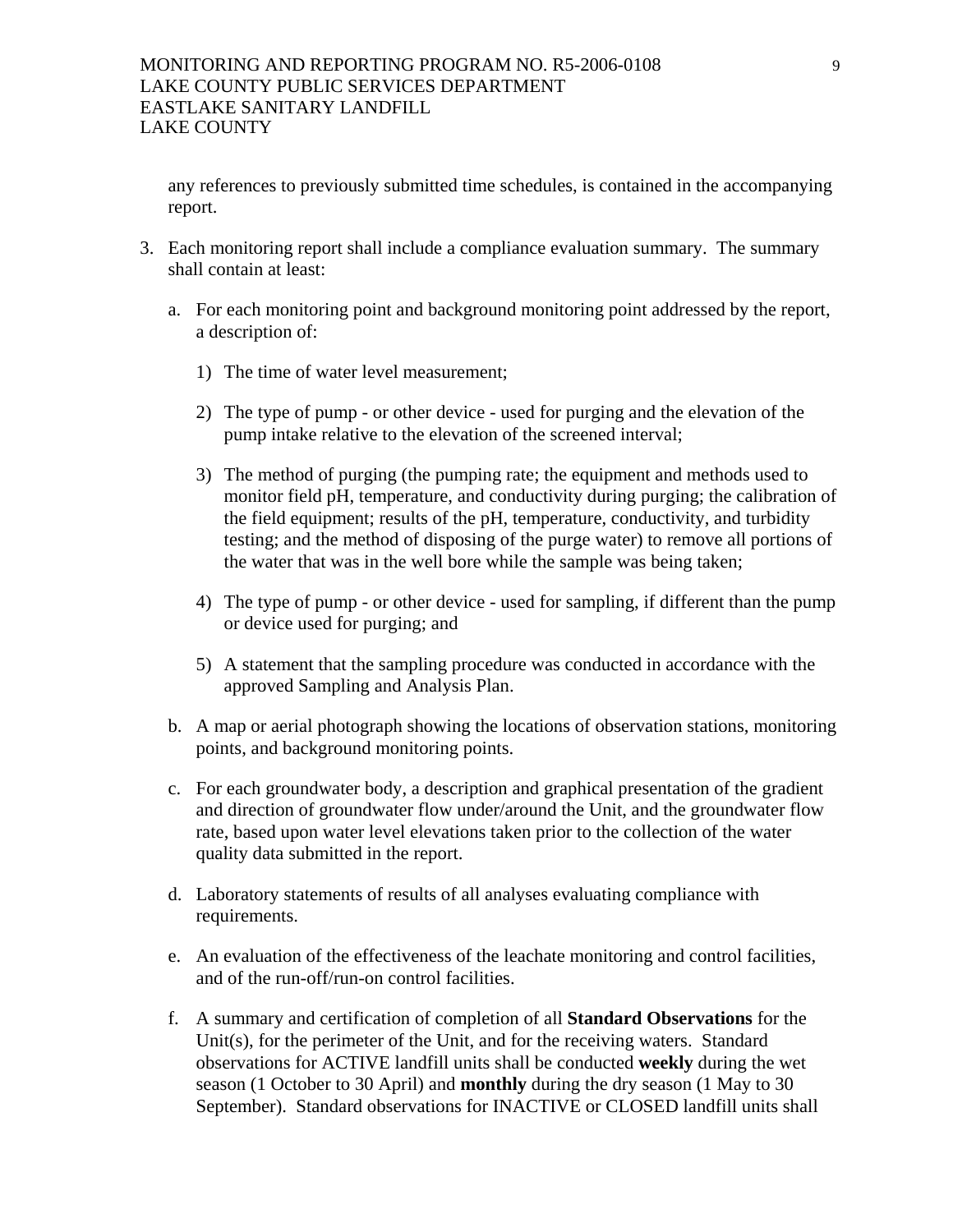be conducted **monthly** during the wet season (1 October to 30 April) and **quarterly** during the dry season (1 May to 30 September). Standard The Standard Observations shall include:

- 1) For the Unit:
	- a) Evidence of ponded water at any point on the facility (show affected area on map);
	- b) Evidence of odors presence or absence, characterization, source, and distance of travel from source; and
	- c) Evidence of erosion and/or of day-lighted refuse.
- 2) Along the perimeter of the Unit:
	- a) Evidence of liquid leaving or entering the Unit, estimated size of affected area, and flow rate (show affected area on map);
	- b) Evidence of odors presence or absence, characterization, source, and distance of travel from source; and
	- c) Evidence of erosion and/or of day-lighted refuse.
- 3) For receiving waters:
	- a) Floating and suspended materials of waste origin presence or absence, source, and size of affected area;
	- b) Discoloration and turbidity description of color, source, and size of affected area;
	- c) Evidence of odors presence or absence, characterization, source, and distance of travel from source;
	- d) Evidence of water uses presence of water-associated wildlife;
	- e) Flow rate; and
	- f) Weather conditions wind direction and estimated velocity, total precipitation during recent days and on the day of observation.
- g. The quantity and types of wastes discharged and the locations in the Unit where waste has been placed since submittal of the last such report.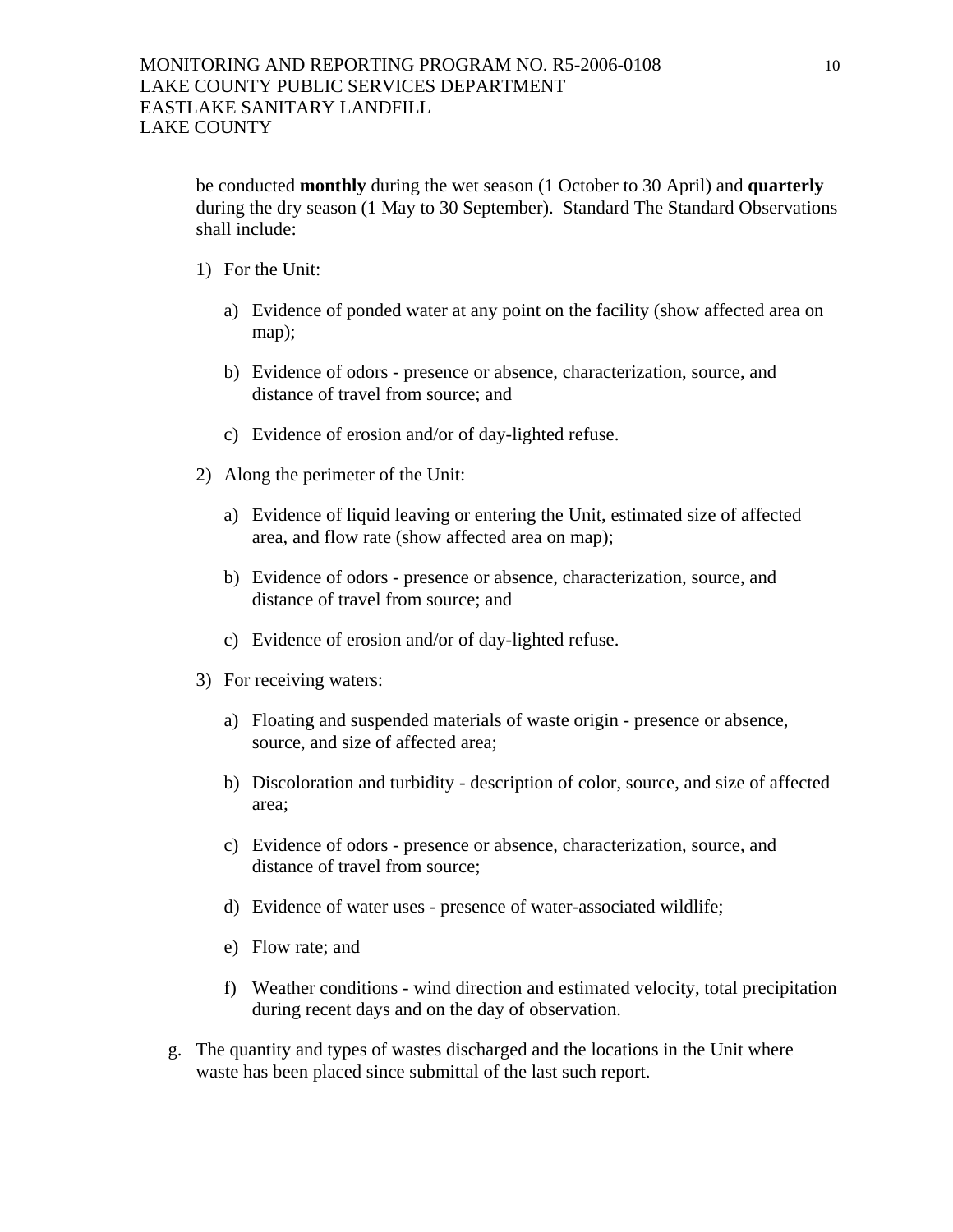- 4. The Discharger shall report by telephone any seepage from the disposal area **immediately** after it is discovered. A written report shall be filed with the Regional Water Board **within seven days**, containing at least the following information:
	- a. A map showing the location(s) of seepage;
	- b. An estimate of the flow rate;
	- c. A description of the nature of the discharge (e.g., all pertinent observations and analyses);
	- d. Verification that samples have been submitted for analyses of the Monitoring Parameters and Constituents of Concern listed in Table III of this MRP, and an estimated date that the results will be submitted to the Regional Water Board; and
	- e. Corrective measures underway or proposed, and corresponding time schedule.
- 5. The Discharger shall submit an **Annual Monitoring Summary Report** to the Regional Water Board covering the reporting period of the previous monitoring year. This report shall contain:
	- a. All monitoring parameters and constituents of concern shall be graphed so as to show historical trends at each monitoring point and background monitoring point, for all samples taken within at least the previous five calendar years. Each such graph shall plot the concentration of one or more constituents for the period of record for a given monitoring point or background monitoring point, at a scale appropriate to show trends or variations in water quality. The graphs shall plot each datum, rather than plotting mean values. For any given constituent or parameter, the scale for background plots shall be the same as that used to plot downgradient data. Graphical analysis of monitoring data may be used to provide significant evidence of a release.
	- b. All historical monitoring data, including data for the previous year, shall be submitted in tabular form as well as in a digital file format. The Regional Water Board regards the submittal of data in hard copy and in digital format as "...the form necessary for..." statistical analysis [Title 27 CCR Section 20420(h)], in that this facilitates periodic review by the Regional Water Board.
	- c. A comprehensive discussion of the compliance record, and the result of any corrective actions taken or planned which may be needed to bring the Discharger into full compliance with the waste discharge requirements.
	- d. A map showing the area and elevations in which filling has been completed during the previous calendar year and a comparison to final closure design contours.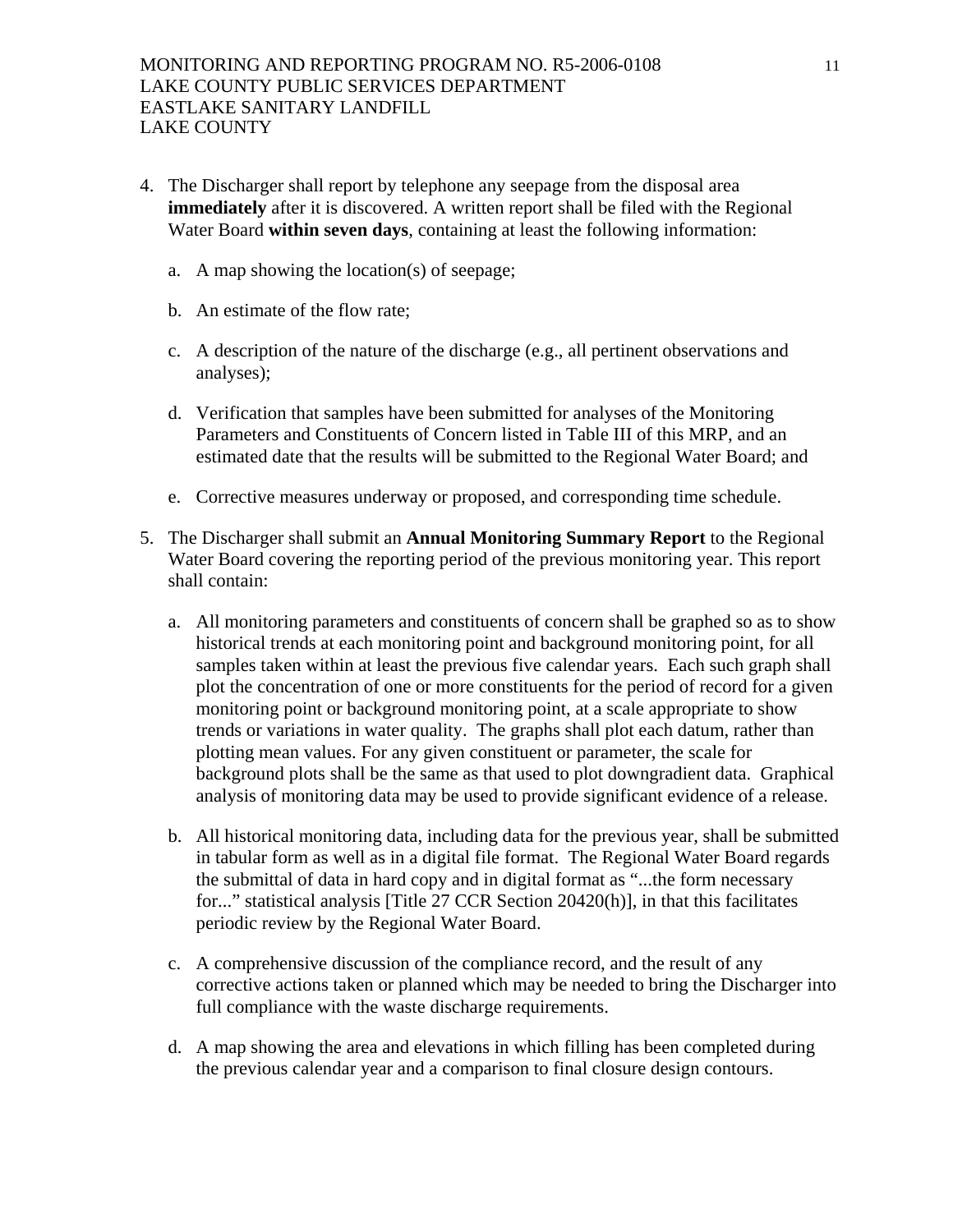- e. A written summary of the monitoring results, indicating any changes made or observed since the previous annual report.
- f. An evaluation of the effectiveness of the leachate monitoring/control facilities including the results of the annual testing of leachate collection and removal systems required under VIII.P of the Standard Provisions and Reporting Requirements.

The Discharger shall implement the above monitoring program on the effective date of this Program.

Ordered by:

PAMELA C. CREEDON, Executive Officer

 22 September 2006 (Date)

WLB: 9/22/2006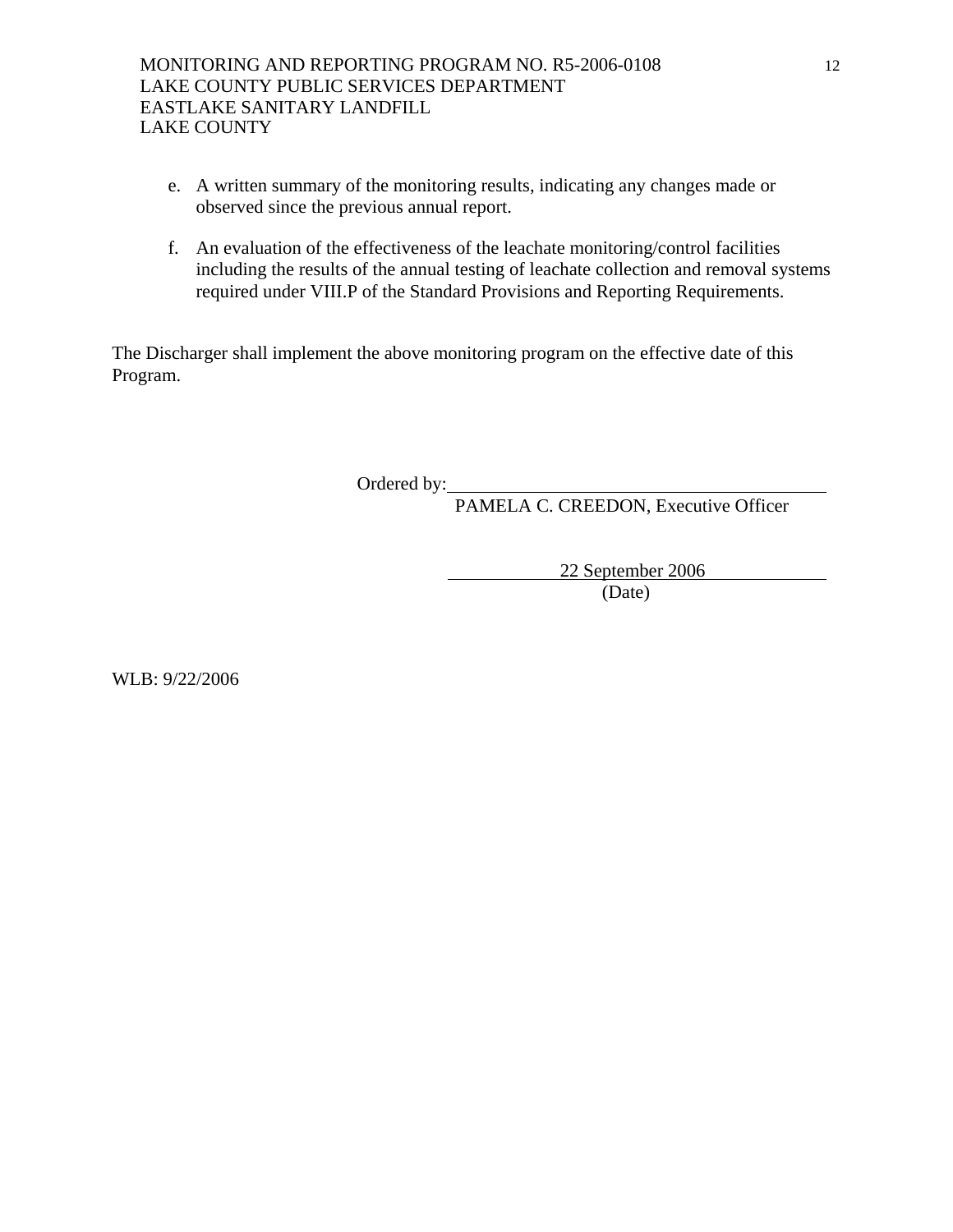# **TABLE I**

## **GROUNDWATER DETECTION MONITORING PROGRAM**

# Parameter **Example 2** Units **Example 2** Units **Example 2** Example 2 Units

# **Field Parameters**

| Groundwater Elevation          | Ft. & hundredths, M.S.L. | <b>Ouarterly</b> |
|--------------------------------|--------------------------|------------------|
| Temperature                    | 0 <sup>C</sup>           | Semiannual       |
| <b>Electrical Conductivity</b> | $\mu$ mhos/cm            | Semiannual       |
| pΗ                             | pH units                 | Semiannual       |
| Turbidity                      | Turbidity units          | Semiannual       |

# **Monitoring Parameters**

| <b>Total Dissolved Solids (TDS)</b> | mg/L      | Semiannual |
|-------------------------------------|-----------|------------|
| Chloride                            | mg/L      | Semiannual |
| Carbonate                           | mg/L      | Semiannual |
| <b>Bicarbonate</b>                  | mg/L      | Semiannual |
| Nitrate - Nitrogen                  | mg/L      | Semiannual |
| Sulfate                             | mg/L      | Semiannual |
| Calcium                             | mg/L      | Semiannual |
| Magnesium                           | mg/L      | Semiannual |
| Potassium                           | mg/L      | Semiannual |
| Sodium                              | mg/L      | Semiannual |
| <b>Volatile Organic Compounds</b>   | $\mu$ g/L | Semiannual |
| (USEPA Method 8260, see Table V)    |           |            |

# **Constituents of Concern (see Table VI)**

| <b>Total Organic Carbon</b>         | mg/L      | 5 years |
|-------------------------------------|-----------|---------|
| Inorganics (dissolved)              | mg/L      | 5 years |
| <b>Volatile Organic Compounds</b>   | $\mu$ g/L | 5 years |
| (USEPA Method 8260B, extended list) |           |         |
| Semi-Volatile Organic Compounds     | $\mu$ g/L | 5 years |
| (USEPA Method 8270C)                |           |         |
| Chlorophenoxy Herbicides            | $\mu$ g/L | 5 years |
| (USEPA Method 8151A)                |           |         |
| Organophosphorus Compounds          | $\mu$ g/L | 5 years |
| (USEPA Method 8141A)                |           |         |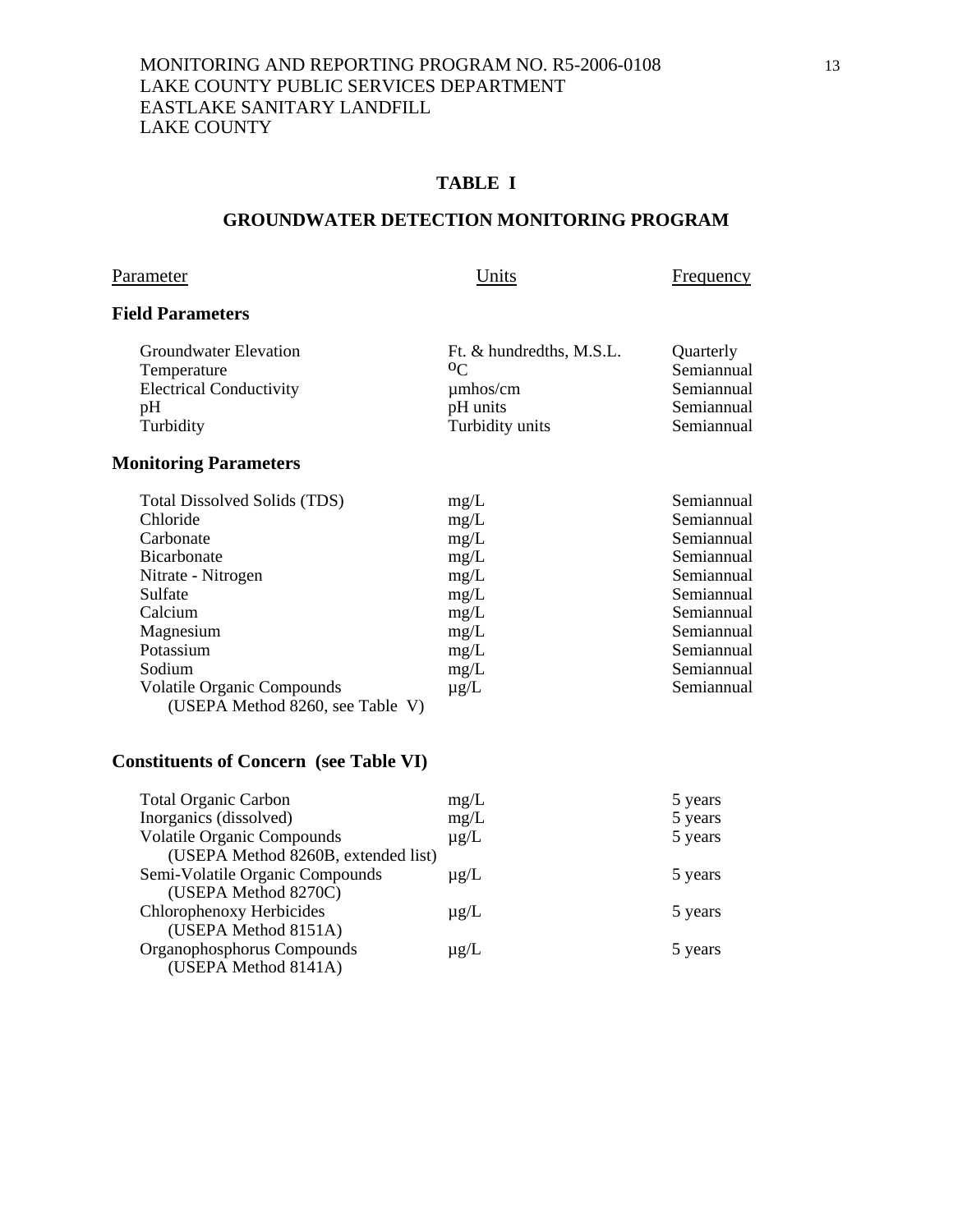# **TABLE II**

#### **UNSATURATED ZONE DETECTION MONITORING PROGRAM**

# **SOIL-PORE GAS**

| Parameter                                                              | Units                     | Frequency                |
|------------------------------------------------------------------------|---------------------------|--------------------------|
| <b>Monitoring Parameters</b>                                           |                           |                          |
| <b>Volatile Organic Compounds</b>                                      | $\mu$ g/cm <sup>3</sup>   | Semiannual               |
| (USEPA Method TO-14)<br>Methane                                        | $\%$                      | Semiannual               |
| <b>PAN LYSIMETERS</b> (or other vadose zone monitoring device)         |                           |                          |
| Parameter                                                              | Units                     | <b>Frequency</b>         |
| <b>Field Parameters</b>                                                |                           |                          |
| <b>Electrical Conductivity</b><br>pH                                   | $\mu$ mhos/cm<br>pH units | Semiannual<br>Semiannual |
| <b>Monitoring Parameters</b>                                           |                           |                          |
| <b>Total Dissolved Solids (TDS)</b><br>Chloride                        | mg/L<br>mg/L              | Semiannual<br>Semiannual |
| Carbonate                                                              | mg/L                      | Semiannual               |
| Bicarbonate                                                            | mg/L                      | Semiannual               |
| Nitrate - Nitrogen                                                     | mg/L                      | Semiannual               |
| Sulfate                                                                | mg/L                      | Semiannual               |
| Calcium                                                                | mg/L                      | Semiannual               |
| Magnesium                                                              | mg/L                      | Semiannual               |
| Potassium                                                              | mg/L                      | Semiannual               |
| Sodium                                                                 | mg/L                      | Semiannual               |
| <b>Volatile Organic Compounds</b><br>(USEPA Method 8260B, see Table V) | $\mu$ g/L                 | Semiannual               |
|                                                                        |                           |                          |

# **Constituents of Concern (see Table VI)**

| <b>Total Organic Carbon</b>         | mg/L      | 5 years |
|-------------------------------------|-----------|---------|
| Inorganics (dissolved)              | mg/L      | 5 years |
| <b>Volatile Organic Compounds</b>   | $\mu$ g/L | 5 years |
| (USEPA Method 8260B, extended list) |           |         |
| Semi-Volatile Organic Compounds     | $\mu$ g/L | 5 years |
| (USEPA Method 8270C)                |           |         |
| Chlorophenoxy Herbicides            | $\mu$ g/L | 5 years |
|                                     |           |         |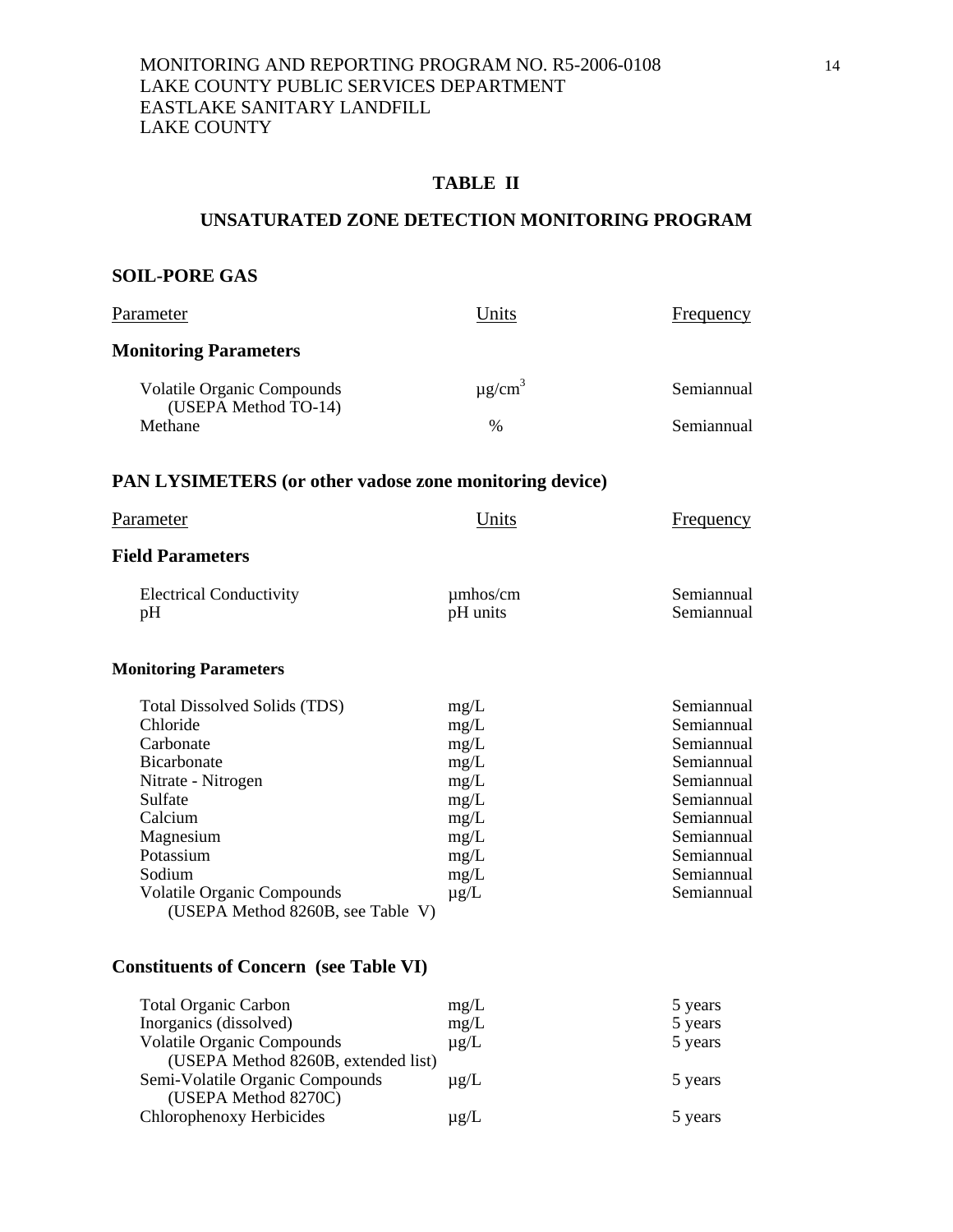(USEPA Method 8151A) Organophosphorus Compounds  $\mu$ g/L 5 years (USEPA Method 8141A)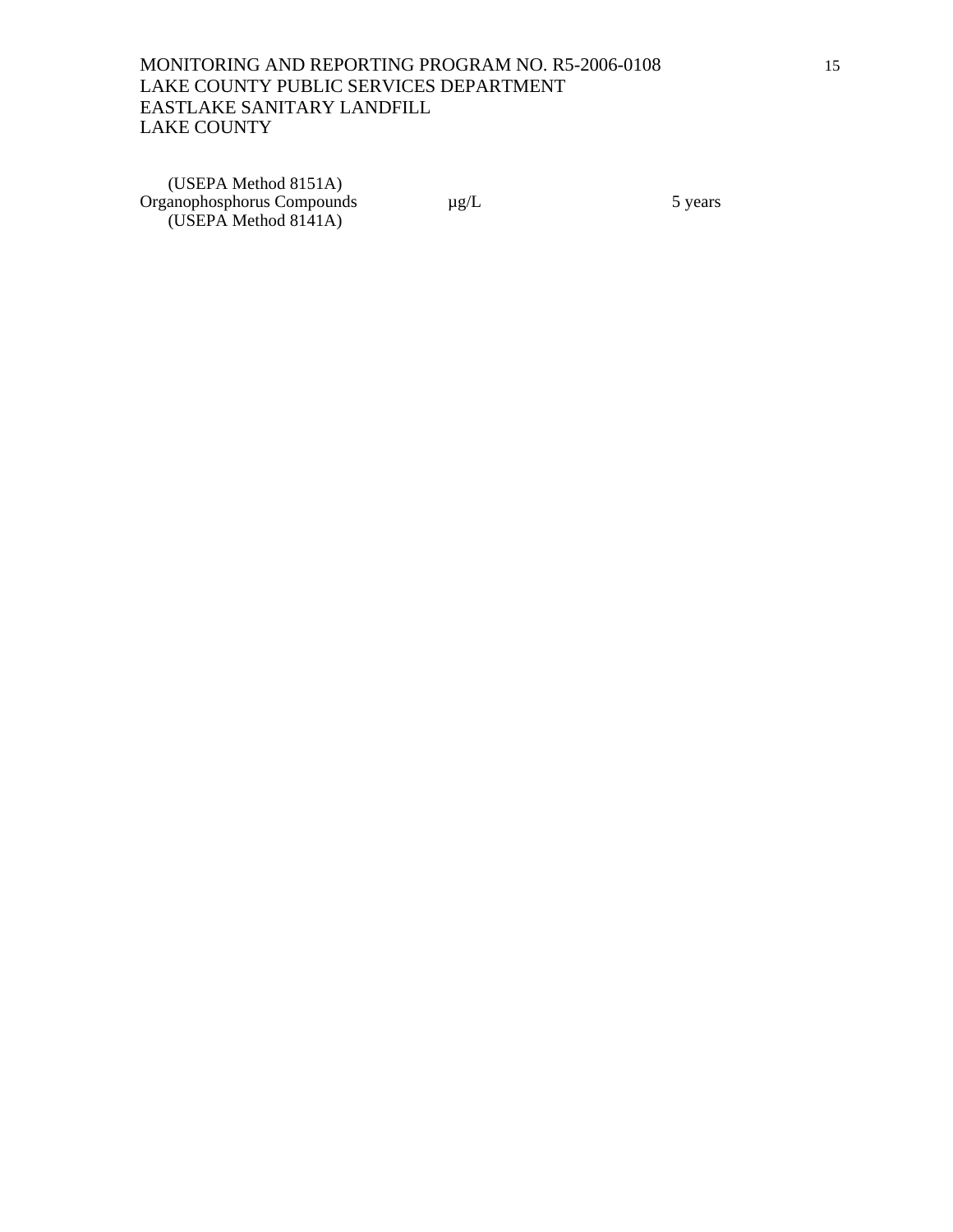# **TABLE III**

### **LEACHATE DETECTION MONITORING PROGRAM**

Parameter **Example 2** Units **Example 2** Units **Example 2** Example 2 Units

# **Field Parameters**

| <b>Total Flow</b>              | <b>Gallons</b> | Monthly |
|--------------------------------|----------------|---------|
| <b>Flow Rate</b>               | Gallons/Day    | Monthly |
| <b>Electrical Conductivity</b> | $\mu$ mhos/cm  | Monthly |
| pH                             | pH units       | Monthly |

# **Monitoring Parameters**

| <b>Total Dissolved Solids (TDS)</b> | mg/L      | Annually |
|-------------------------------------|-----------|----------|
| Chloride                            | mg/L      | Annually |
| Carbonate                           | mg/L      | Annually |
| <b>Bicarbonate</b>                  | mg/L      | Annually |
| Nitrate - Nitrogen                  | mg/L      | Annually |
| Sulfate                             | mg/L      | Annually |
| Calcium                             | mg/L      | Annually |
| Magnesium                           | mg/L      | Annually |
| Potassium                           | mg/L      | Annually |
| Sodium                              | mg/L      | Annually |
| <b>Volatile Organic Compounds</b>   | $\mu$ g/L | Annually |
| (USEPA Method 8260B, see Table V)   |           |          |

# **Constituents of Concern (see Table VI)**

| <b>Total Organic Carbon</b>         | mg/L      | 5 years |
|-------------------------------------|-----------|---------|
| Inorganics (dissolved)              | mg/L      | 5 years |
| <b>Volatile Organic Compounds</b>   | $\mu$ g/L | 5 years |
| (USEPA Method 8260B, extended list) |           |         |
| Semi-Volatile Organic Compounds     | $\mu$ g/L | 5 years |
| (USEPA Method 8270C)                |           |         |
| Chlorophenoxy Herbicides            | $\mu$ g/L | 5 years |
| (USEPA Method 8151A)                |           |         |
| Organophosphorus Compounds          | $\mu$ g/L | 5 years |
| (USEPA Method 8141A)                |           |         |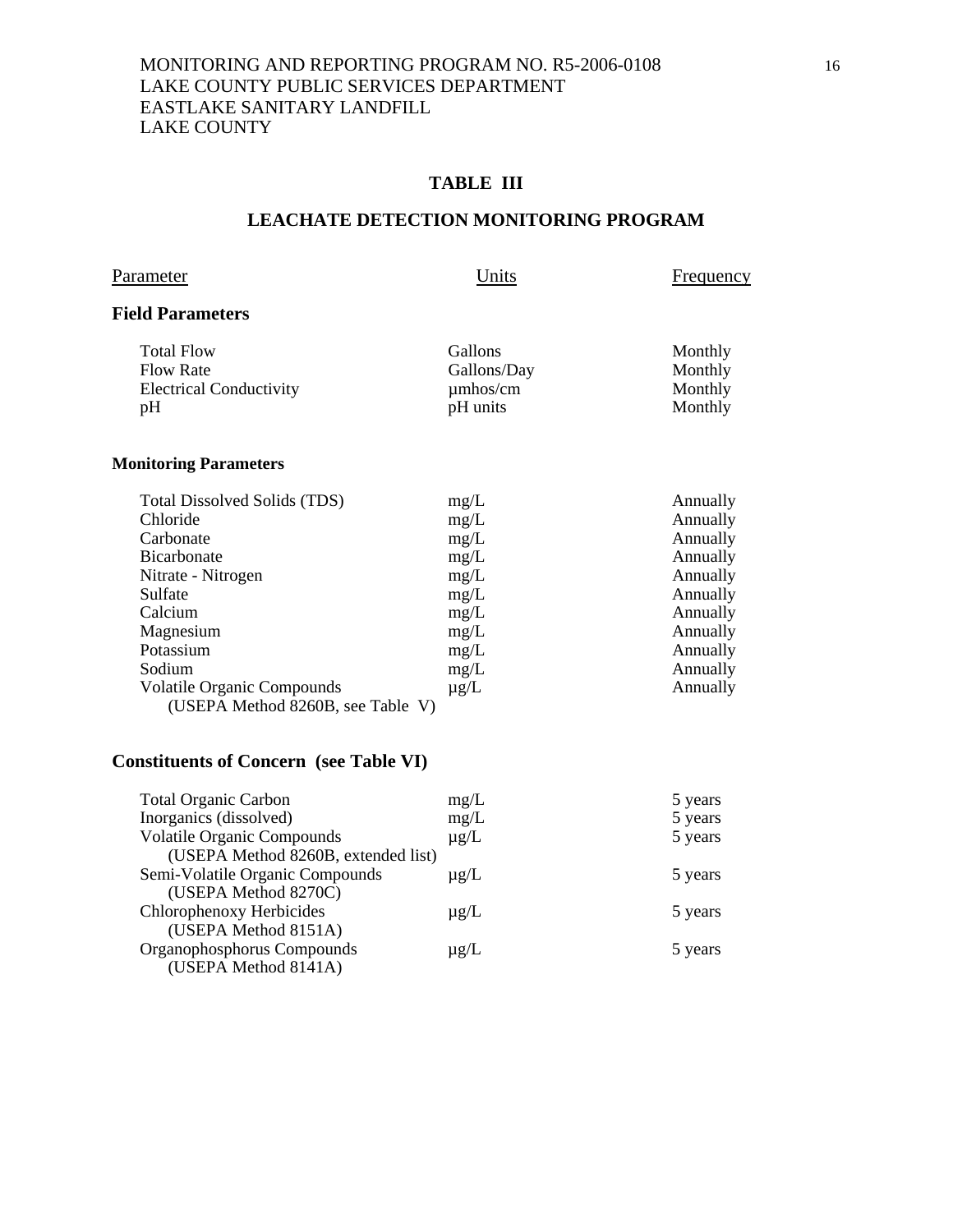# **TABLE IV**

### **SURFACE WATER DETECTION MONITORING PROGRAM**

# Parameter **Example 2** Units **Example 2** Units **Example 2** Example 2 Units

# **Field Parameters**

| Temperature                    | $^{\rm o}C$     | Semiannual |
|--------------------------------|-----------------|------------|
| <b>Electrical Conductivity</b> | $\mu$ mhos/cm   | Semiannual |
| pH                             | pH units        | Semiannual |
| Turbidity                      | Turbidity units | Semiannual |

# **Monitoring Parameters**

| <b>Total Dissolved Solids (TDS)</b> | mg/L      | Semiannual |
|-------------------------------------|-----------|------------|
| Carbonate                           | mg/L      | Semiannual |
| <b>Bicarbonate</b>                  | mg/L      | Semiannual |
| Chloride                            | mg/L      | Semiannual |
| Nitrate - Nitrogen                  | mg/L      | Semiannual |
| Sulfate                             | mg/L      | Semiannual |
| Calcium                             | mg/L      | Semiannual |
| Magnesium                           | mg/L      | Semiannual |
| Potassium                           | mg/L      | Semiannual |
| Sodium                              | mg/L      | Semiannual |
| <b>Volatile Organic Compounds</b>   | $\mu$ g/L | Semiannual |
| (USEPA Method 8260B, see Table V)   |           |            |

# **Constituents of Concern (see Table VI)**

| <b>Total Organic Carbon</b>         | mg/L      | 5 years |
|-------------------------------------|-----------|---------|
| Inorganics (dissolved)              | mg/L      | 5 years |
| <b>Volatile Organic Compounds</b>   | $\mu$ g/L | 5 years |
| (USEPA Method 8260B, extended list) |           |         |
| Semi-Volatile Organic Compounds     | $\mu$ g/L | 5 years |
| (USEPA Method 8270C)                |           |         |
| Chlorophenoxy Herbicides            | $\mu$ g/L | 5 years |
| (USEPA Method 8151A)                |           |         |
| Organophosphorus Compounds          | $\mu$ g/L | 5 years |
| (USEPA Method 8141A)                |           |         |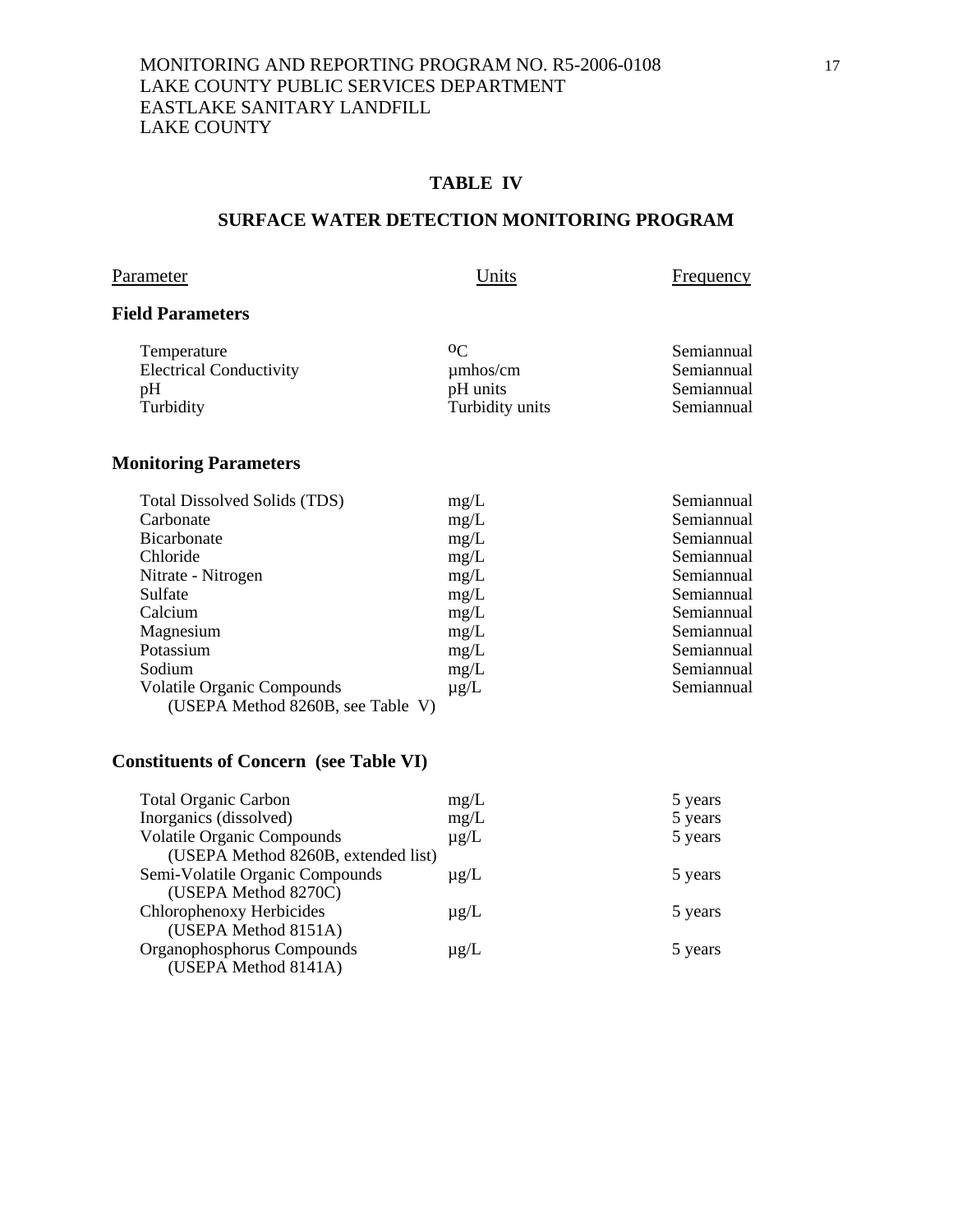### **TABLE V**

#### **MONITORING PARAMETERS FOR DETECTION MONITORING**

#### **Surrogates for Metallic Constituents:**

 pH Total Dissolved Solids Electrical Conductivity Chloride Sulfate Nitrate nitrogen

#### **Constituents included in VOC:**

#### **USEPA Method 8260B**

 Acetone Acrylonitrile Benzene Bromochloromethane Bromodichloromethane Bromoform (Tribromomethane) Carbon disulfide Carbon tetrachloride Chlorobenzene Chloroethane (Ethyl chloride) Chloroform (Trichloromethane) Dibromochloromethane (Chlorodibromomethane) 1,2-Dibromo-3-chloropropane (DBCP) 1,2-Dibromoethane (Ethylene dibromide; EDB) o-Dichlorobenzene (1,2-Dichlorobenzene) m-Dichlorobenzene (1,3-Dichlorobenzene) p-Dichlorobenzene (1,4-Dichlorobenzene) trans- l ,4-Dichloro-2-butene Dichlorodifluoromethane (CFC-12) 1,1-Dichloroethane (Ethylidene chloride) 1,2-Dichloroethane (Ethylene dichloride) 1,1 -Dichloroethylene (1,1 -Dichloroethene; Vinylidene chloride) cis- 1,2-Dichloroethylene (cis- 1,2-Dichloroethene) trans-1,2-Dichloroethylene (trans-1,2-Dichloroethene) 1,2-Dichloropropane (Propylene dichloride) cis- 1,3-Dichloropropene trans- 1,3-Dichloropropene Di-isopropylether (DIPE) Ethanol Ethyltertiary butyl ether Ethylbenzene 2-Hexanone (Methyl butyl ketone) Hexachlorobutadiene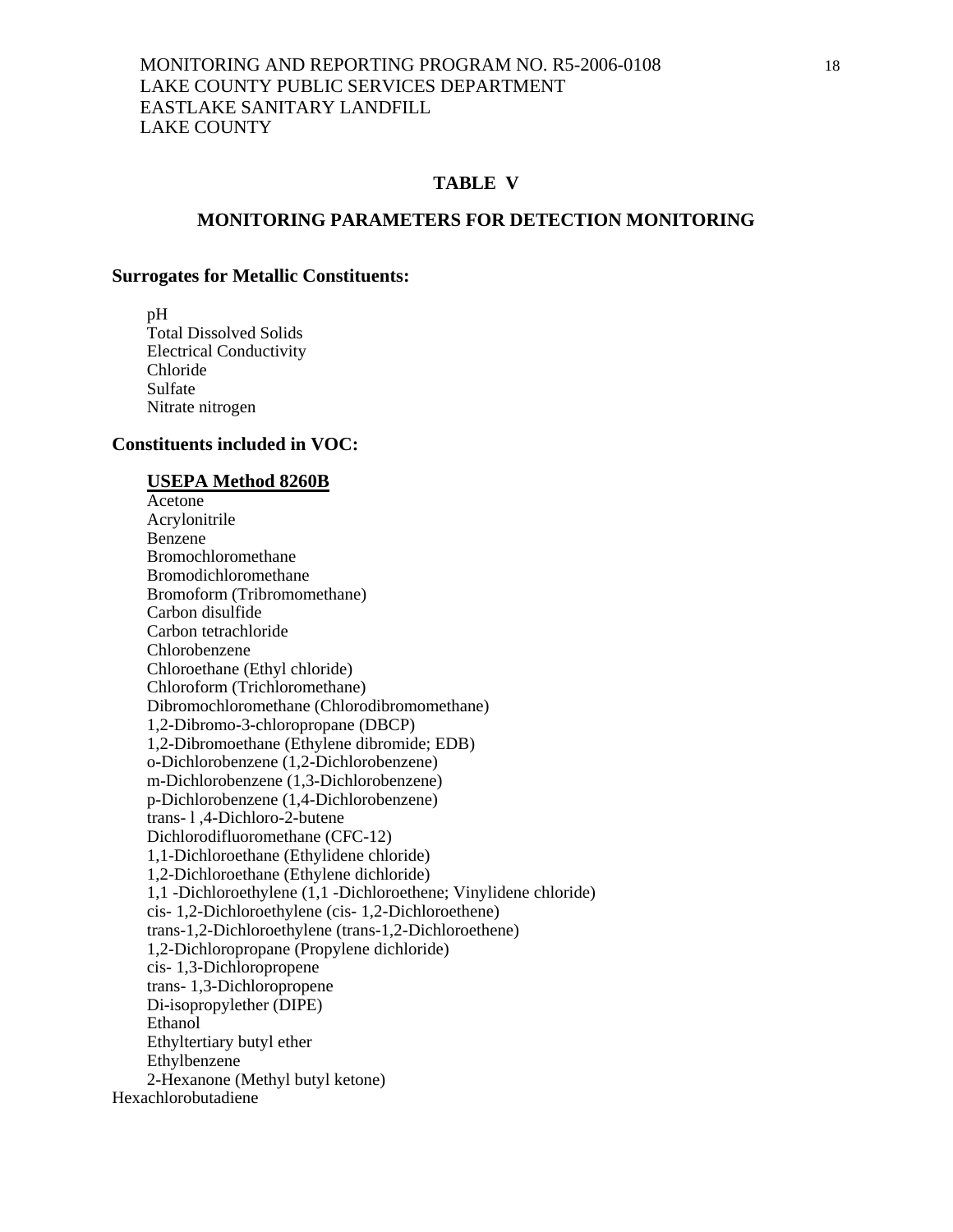#### **TABLE V**

#### **MONITORING PARAMETERS FOR DETECTION MONITORING**

#### **Continued**

 Hexachloroethane Methyl bromide (Bromomethene) Methyl chloride (Chloromethane) Methylene bromide (Dibromomethane) Methylene chloride (Dichloromethane) Methyl ethyl ketone (MEK: 2-Butanone) Methyl iodide (Iodomethane) Methyl t-butyl ether 4-Methyl-2-pentanone (Methyl isobutylketone) Naphthalene Styrene Tertiary amyl methyl ether Tertiary butyl alcohol 1,1,1,2-Tetrachloroethane 1,1.2,2-Tetrachloroethane Tetrachloroethylene (Tetrachloroethene; Perchloroethylene) Toluene 1,2,4-Trichlorobenzene 1,1,1-Trichloethane (Methylchloroforrn) 1,1,2-Trichloroethane Trichloroethylene (Trichloroethene) Trichlorofluoromethane (CFC- 11) 1,2,3-Trichloropropane Vinyl acetate Vinyl chloride Xylenes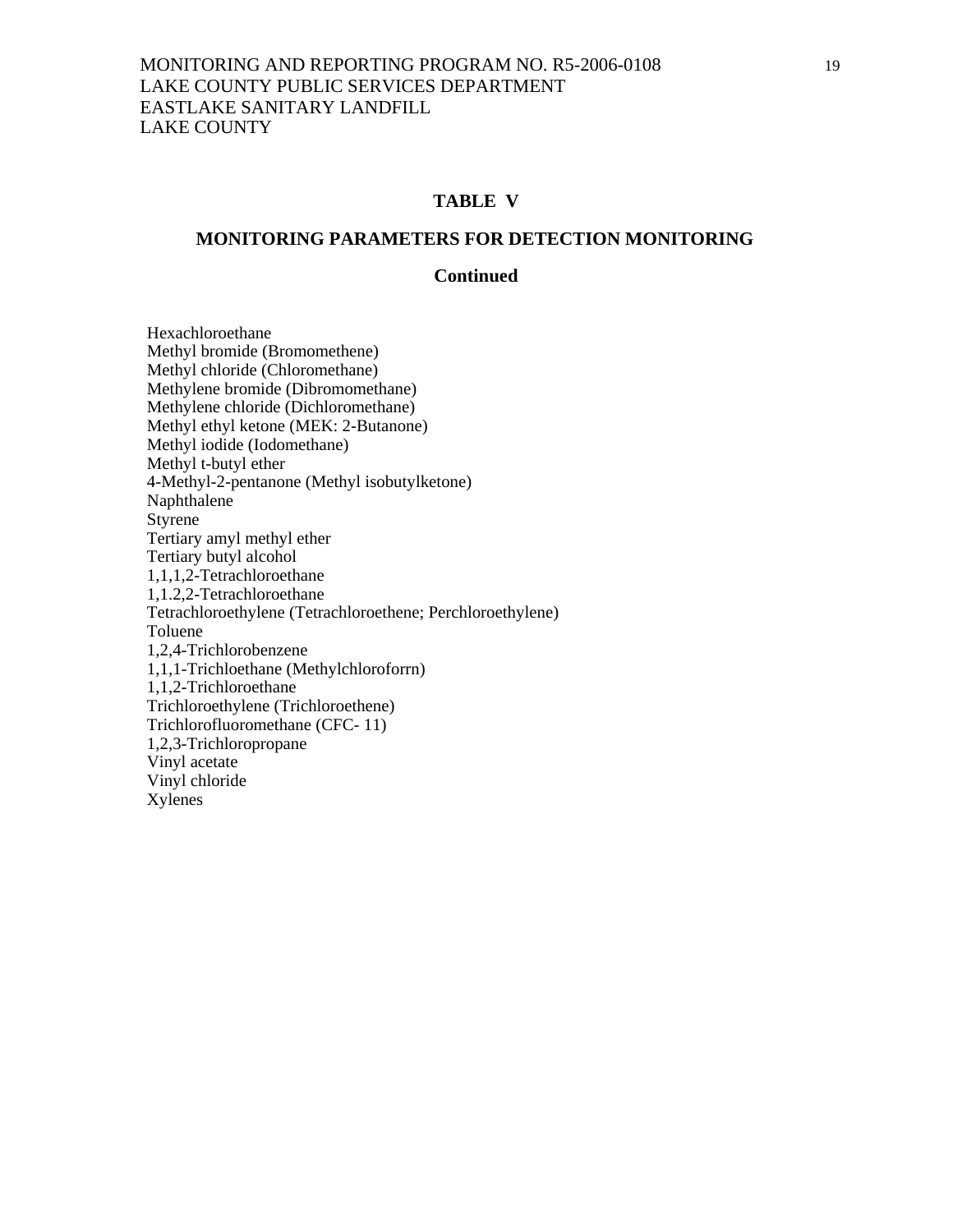# **TABLE VI**

# **CONSTITUENTS OF CONCERN & APPROVED USEPA ANALYTICAL METHODS**

| <b>Inorganics (dissolved):</b> | <b>USEPA Method</b> |
|--------------------------------|---------------------|
| Aluminum                       | 6010                |
| Antimony                       | 7041                |
| <b>Barium</b>                  | 6010                |
| Beryllium                      | 6010                |
| Cadmium                        | 7131A               |
| Chromium                       | 6010                |
| Cobalt                         | 6010                |
| Copper                         | 6010                |
| Silver                         | 6010                |
| Tin                            | 6010                |
| Vanadium                       | 6010                |
| Zinc                           | 6010                |
| <b>Iron</b>                    | 6010                |
| Manganese                      | 6010                |
| Arsenic                        | 7062                |
| Lead                           | 7421                |
| Mercury                        | 7470A               |
| Nickel                         | 7521                |
| Selenium                       | 7742                |
| Thallium                       | 7841                |
| Cyanide                        | 9010B               |
| Sulfide                        | 9030B               |
|                                |                     |

### **Volatile Organic Compounds:**

# **USEPA Method 8260**

 Acetone Acetonitrile (Methyl cyanide) Acrolein Acrylonitrile Allyl chloride (3-Chloropropene) Benzene Bromochloromethane (Chlorobromomethane) Bromodichloromethane (Dibromochloromethane) Bromoform (Tribromomethane) Carbon disulfide Carbon tetrachloride Chlorobenzene Chloroethane (Ethyl chloride) Chloroform (Trichloromethane) Chloroprene Dibromochloromethane (Chlorodibromomethane)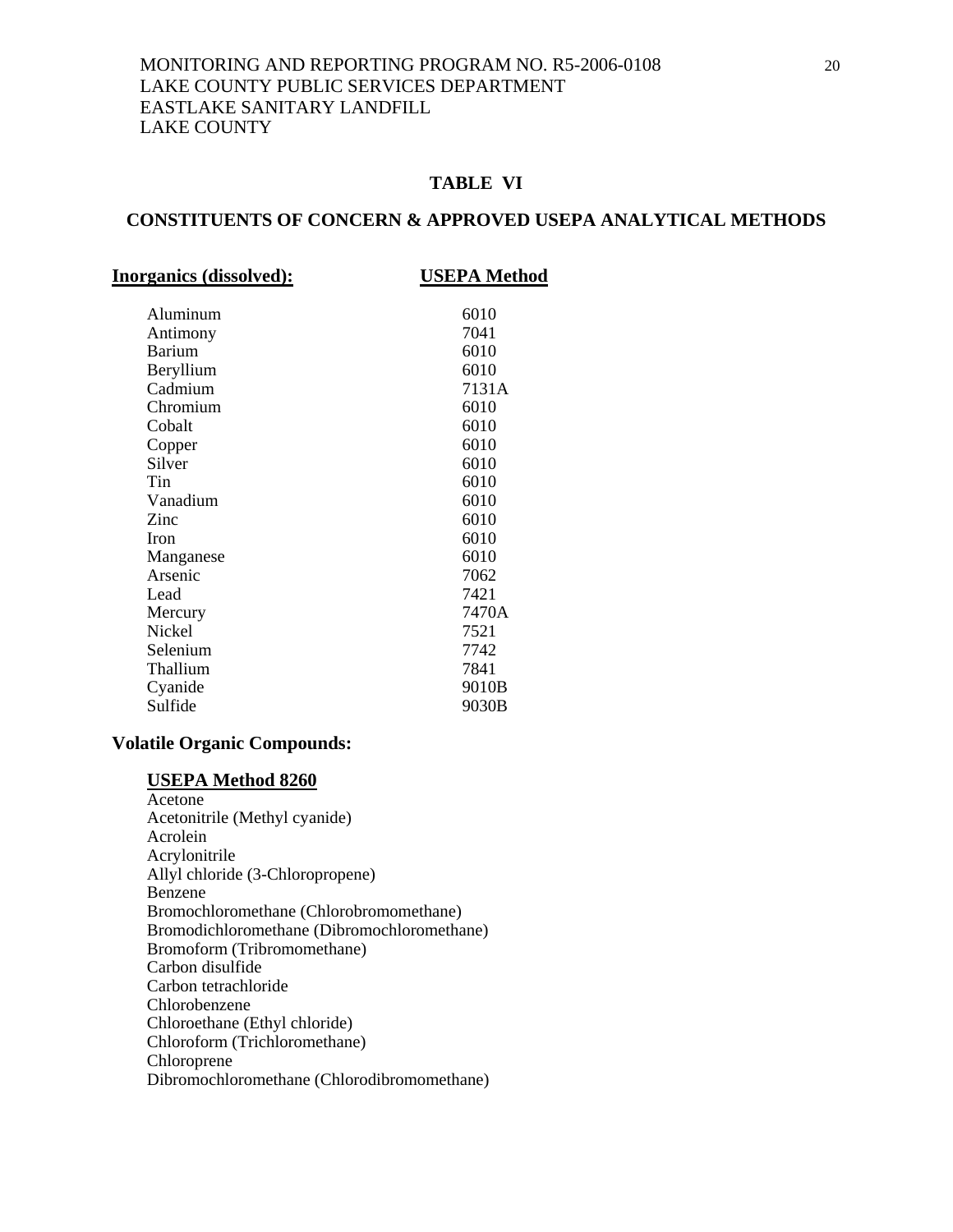## **TABLE VI**

# **CONSTITUENTS OF CONCERN & APPROVED USEPA ANALYTICAL METHODS**

#### **Continued**

 1,2-Dibromo-3-chloropropane (DBCP) 1,2-Dibromoethane (Ethylene dibromide; EDB) o-Dichlorobenzene (1,2-Dichlorobenzene) m-Dichlorobenzene (1,3-Dichlorobenzene) p-Dichlorobenzene (1,4-Dichlorobenzene) trans- 1,4-Dichloro-2-butene Dichlorodifluoromethane (CFC 12) 1,1 -Dichloroethane (Ethylidene chloride) 1,2-Dichloroethane (Ethylene dichloride) 1,1 -Dichloroethylene (1, l-Dichloroethene; Vinylidene chloride) cis- l ,2-Dichloroethylene (cis- 1,2-Dichloroethene) trans- l ,2-Dichloroethylene (trans- 1,2-Dichloroethene) 1,2-Dichloropropane (Propylene dichloride) 1,3-Dichloropropane (Trimethylene dichloride) 2,2-Dichloropropane (Isopropylidene chloride) 1,1 -Dichloropropene cis- 1,3-Dichloropropene trans- l ,3-Dichloropropene Di-isopropylether (DIPE) Ethanol Ethyltertiary butyl ether Ethylbenzene Ethyl methacrylate Hexachlorobutadiene Hexachloroethane 2-Hexanone (Methyl butyl ketone) Isobutyl alcohol Methacrylonitrile Methyl bromide (Bromomethane) Methyl chloride (Chloromethane) Methyl ethyl ketone (MEK; 2-Butanone) Methyl iodide (Iodomethane) Methyl t-butyl ether Methyl methacrylate 4-Methyl-2-pentanone (Methyl isobutyl ketone) Methylene bromide (Dibromomethane) Methylene chloride (Dichloromethane) Naphthalene Propionitrile (Ethyl cyanide) Styrene Tertiary amyl methyl ether Tertiary butyl alcohol 1,1,1,2-Tetrachloroethane 1,1,2,2-Tetrachloroethane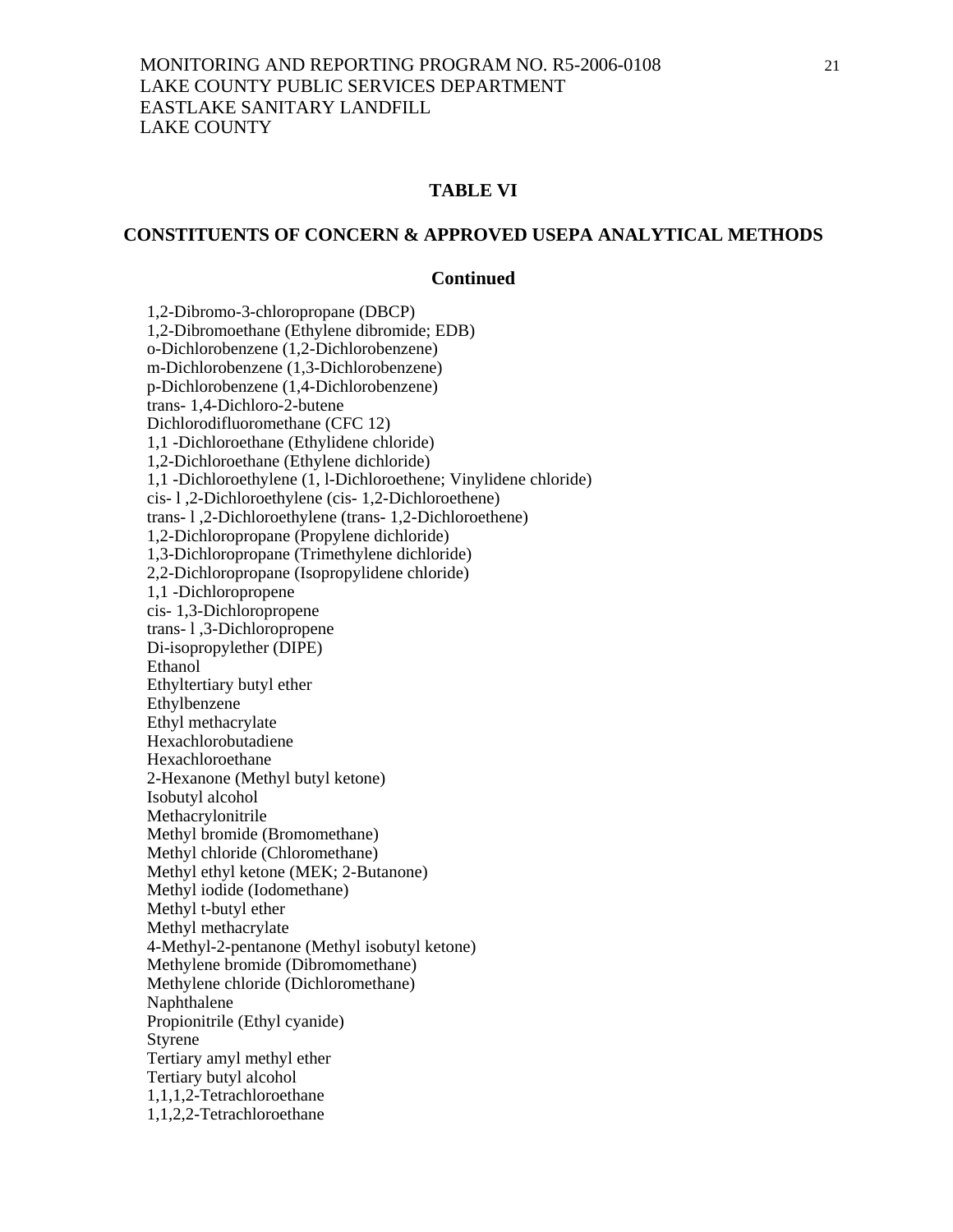# **TABLE VI**

# **CONSTITUENTS OF CONCERN & APPROVED USEPA ANALYTICAL METHODS**

### **Continued**

 Tetrachloroethylene (Tetrachloroethene; Perchloroethylene; PCE) Toluene 1,2,4-Trichlorobenzene 1,1,1 -Trichloroethane, Methylchloroform 1,1,2-Trichloroethane Trichloroethylene (Trichloroethene; TCE) Trichlorofluoromethane (CFC- 11) 1,2,3-Trichloropropane Vinyl acetate Vinyl chloride (Chloroethene) Xylene (total)

# **Semi-Volatile Organic Compounds:**

|                               | <b>USEPA Method 8270 - base, neutral, &amp; acid extractables</b>     |
|-------------------------------|-----------------------------------------------------------------------|
| Acenaphthene                  |                                                                       |
| Acenaphthylene                |                                                                       |
| Acetophenone                  |                                                                       |
| 2-Acetylaminofluorene (2-AAF) |                                                                       |
| Aldrin                        |                                                                       |
| 4-Aminobiphenyl               |                                                                       |
| Anthracene                    |                                                                       |
|                               | Benzo[a]anthracene (Benzanthracene)                                   |
| Benzo[b]fluoranthene          |                                                                       |
| Benzo[k]fluoranthene          |                                                                       |
| Benzo[g,h,i]perylene          |                                                                       |
| Benzo[a]pyrene                |                                                                       |
| Benzyl alcohol                |                                                                       |
| Bis(2-ethylhexyl) phthalate   |                                                                       |
| alpha-BHC                     |                                                                       |
| beta-BHC                      |                                                                       |
| delta-BHC                     |                                                                       |
| gamma-BHC (Lindane)           |                                                                       |
| Bis(2-chloroethoxy)methane    |                                                                       |
|                               | Bis(2-chloroethyl) ether (Dichloroethyl ether)                        |
|                               | Bis(2-chloro-1-methyethyl) ether (Bis(2-chloroisopropyl) ether; DCIP) |
| 4-Bromophenyl phenyl ether    |                                                                       |
|                               | Butyl benzyl phthalate (Benzyl butyl phthalate)                       |
| Chlordane                     |                                                                       |
| p-Chloroaniline               |                                                                       |
| Chlorobenzilate               |                                                                       |
|                               | p-Chloro-m-cresol (4-Chloro-3-methylphenol)                           |
| 2-Chloronaphthalene           |                                                                       |
| 2-Chlorophenol                |                                                                       |
|                               |                                                                       |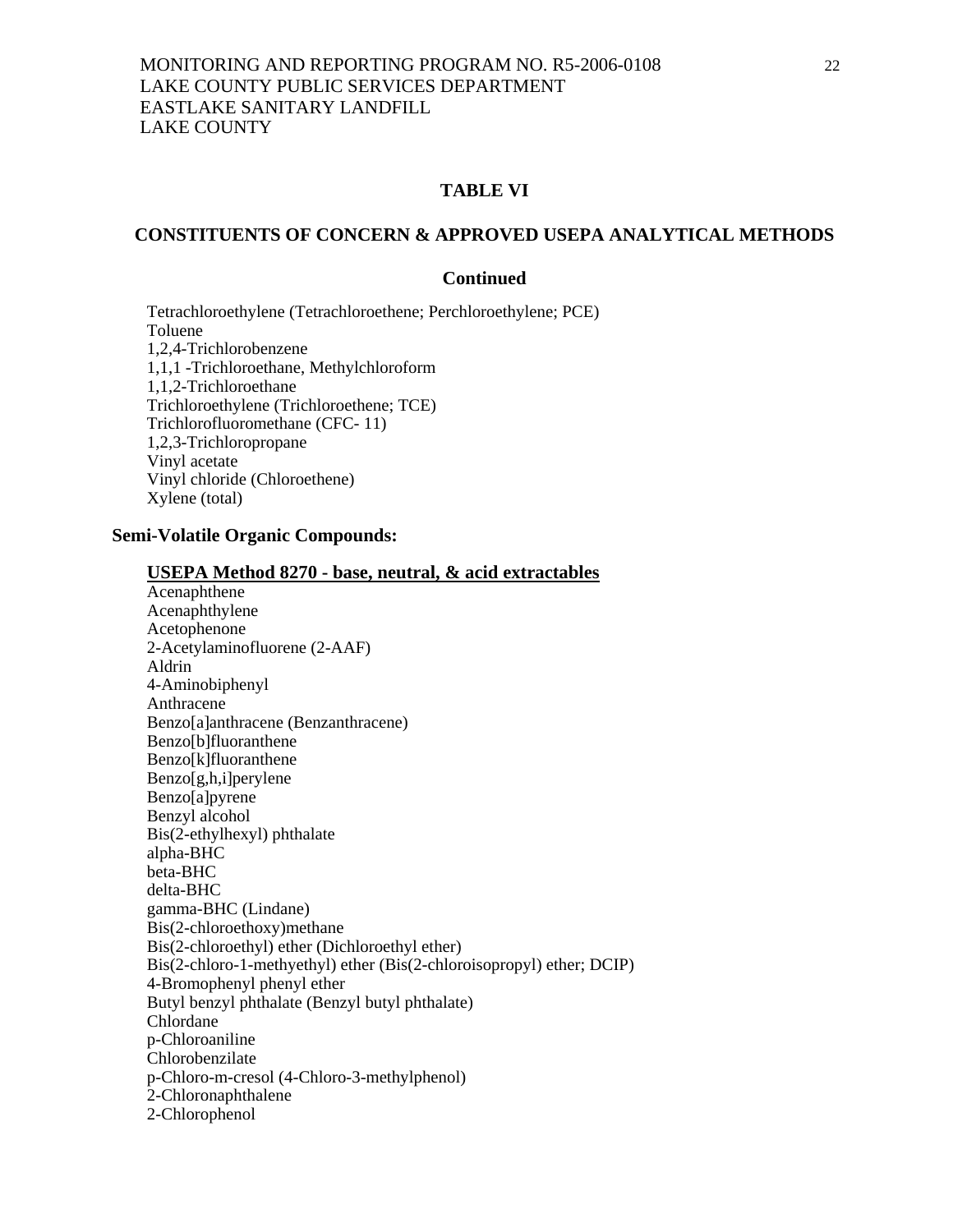# **TABLE VI**

# **CONSTITUENTS OF CONCERN & APPROVED USEPA ANALYTICAL METHODS**

## **Continued**

 4-Chlorophenyl phenyl ether Chrysene o-Cresol (2-methylphenol) m-Cresol (3-methylphenol) p-Cresol (4-methylphenol) 4,4'-DDD 4,4'-DDE 4,4'-DDT Diallate Dibenz[a,h]anthracene Dibenzofuran Di-n-butyl phthalate 3,3'-Dichlorobenzidine 2,4-Dichlorophenol 2,6-Dichlorophenol Dieldrin Diethyl phthalate p-(Dimethylamino)azobenzene 7,12-Dimethylbenz[a]anthracene 3,3'-Dimethylbenzidine 2,4-Dimehtylphenol (m-Xylenol) Dimethyl phthalate m-Dinitrobenzene 4,6-Dinitro-o-cresol (4,6-Dinitro-2-methylphenol) 2,4-Dinitrophenol 2,4-Dinitrotoluene 2,6-Dinitrotoluene Di-n-octyl phthalate Diphenylamine Endosulfan I Endosulfan II Endosulfan sulfate Endrin Endrin aldehyde Ethyl methanesulfonate Famphur Fluoranthene Fluorene Heptachlor Heptachlor epoxide Hexachlorobenzene Hexachlorocyclopentadiene Hexachloropropene Indeno $(1,2,3-c,d)$ pyrene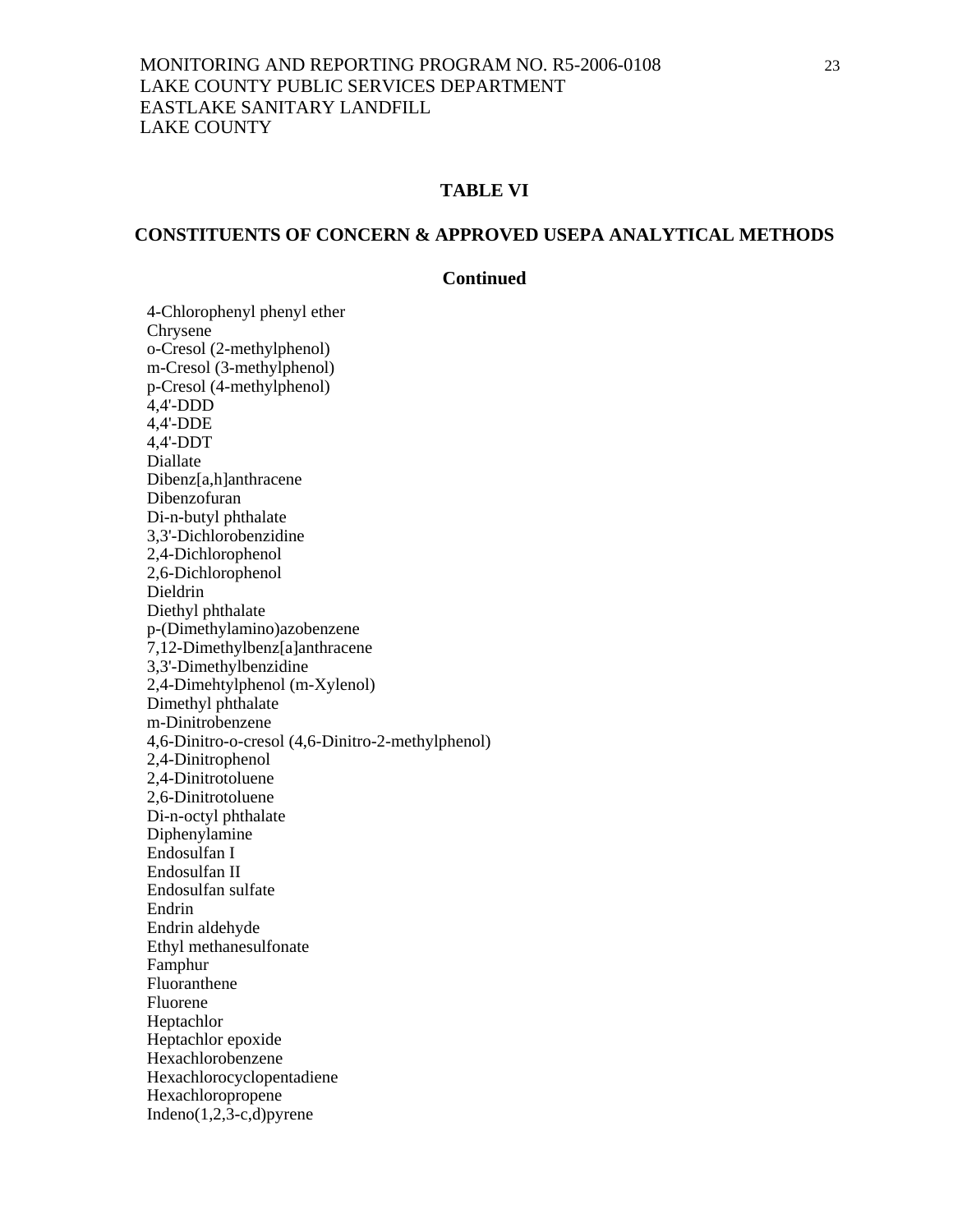#### **TABLE VI**

#### **CONSTITUENTS OF CONCERN & APPROVED USEPA ANALYTICAL METHODS**

#### **Continued**

 Isodrin Isophorone Isosafrole Kepone Methapyrilene Methoxychlor 3-Methylcholanthrene Methyl methanesulfonate 2-Methylnaphthalene 1,4-Naphthoquinone 1-Naphthylamine 2-Naphthylamine o-Nitroaniline (2-Nitroaniline) m-Nitroaniline (3-Nitroaniline) p-Nitroaniline (4-Nitroaniline) Nitrobenzene o-Nitrophenol (2-Nitrophenol) p-Nitrophenol (4-Nitrophenol) N-Nitrosodi-n-butylamine (Di-n-butylnitrosamine) N-Nitrosodiethylamine (Diethylnitrosamine) N-Nitrosodimethylamine (Dimethylnitrosamine) N-Nitrosodiphenylamine (Diphenylnitrosamine) N-Nitrosodipropylamine (N-Nitroso-N-dipropylamine; Di-n-propylnitrosamine) N-Nitrosomethylethylamine (Methylethylnitrosamine) N-Nitrosopiperidine N-Nitrosospyrrolidine 5-Nitro-o-toluidine Pentachlorobenzene Pentachloronitrobenzene (PCNB) Pentachlorophenol Phenacetin Phenanthrene Phenol p-Phenylenediamine Polychlorinated biphenyls (PCBs; Aroclors) Pronamide Pyrene Safrole 1,2,4,5-Tetrachlorobenzene 2,3,4,6-Tetrachlorophenol o-Toluidine Toxaphene 2,4,5-Trichlorophenol 0,0,0-Triethyl phosphorothioate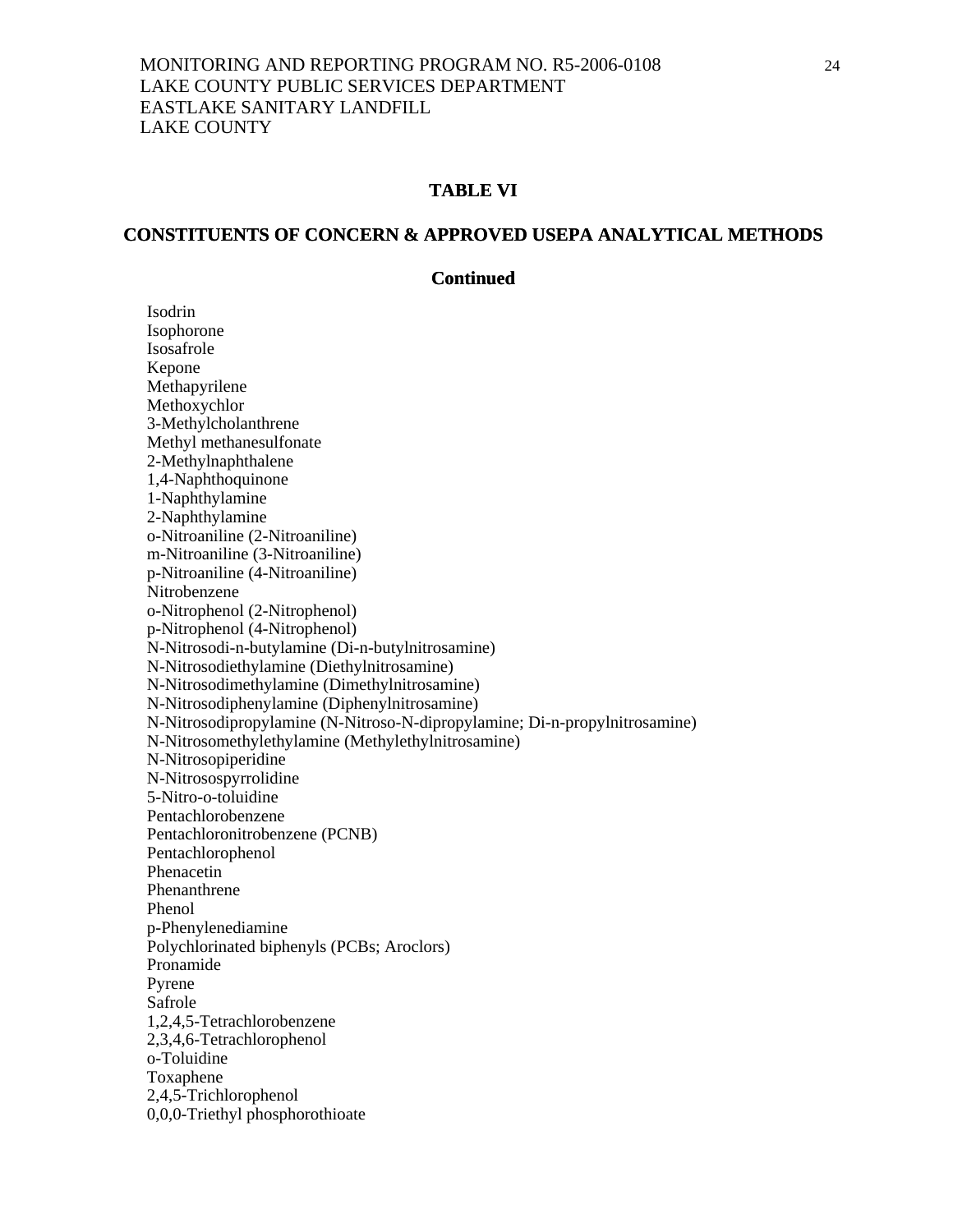sym-Trinitrobenzene

#### **Chlorophenoxy Herbicides:**

#### **USEPA Method 8l51A**

2,4-D (2,4-Dichlorophenoxyacetic acid) Dinoseb (DNBP; 2-sec-Butyl-4,6-dinitrophenol) Silvex (2,4,5-Trichlorophenoxypropionic acid; 2,4,5-TP) 2,4,5-T (2,4,5-Trichlorophenoxyacetic acid)

# **Organophosphorus Compounds:**

### **USEPA Method 8141A**

Atrazine Chlorpyrifos 0,0-Diethyl 0-2-pyrazinyl phosphorothioate (Thionazin) Diazinon Dimethoate Disulfoton Ethion Methyl parathion (Parathion methyl) Parathion Phorate Simazine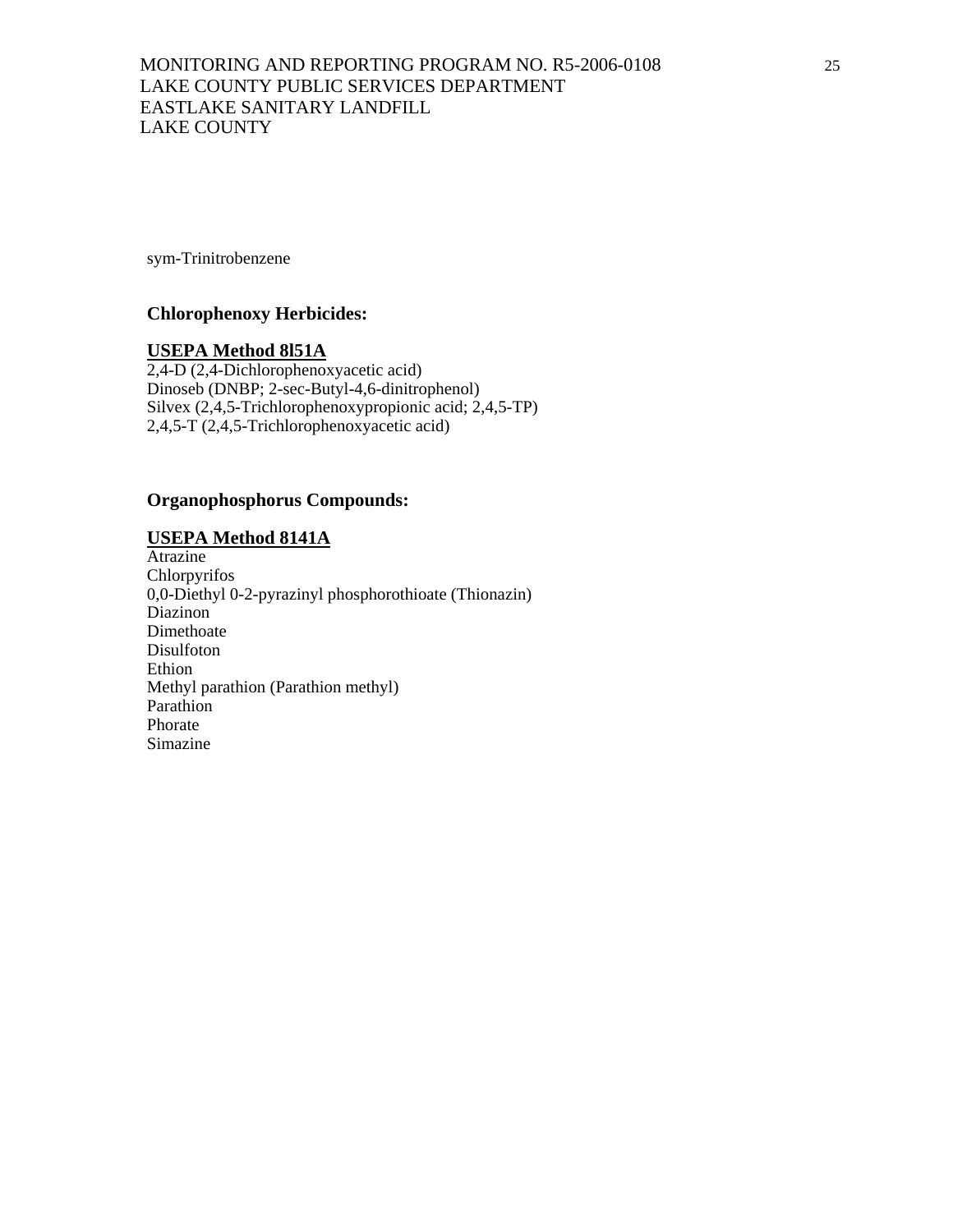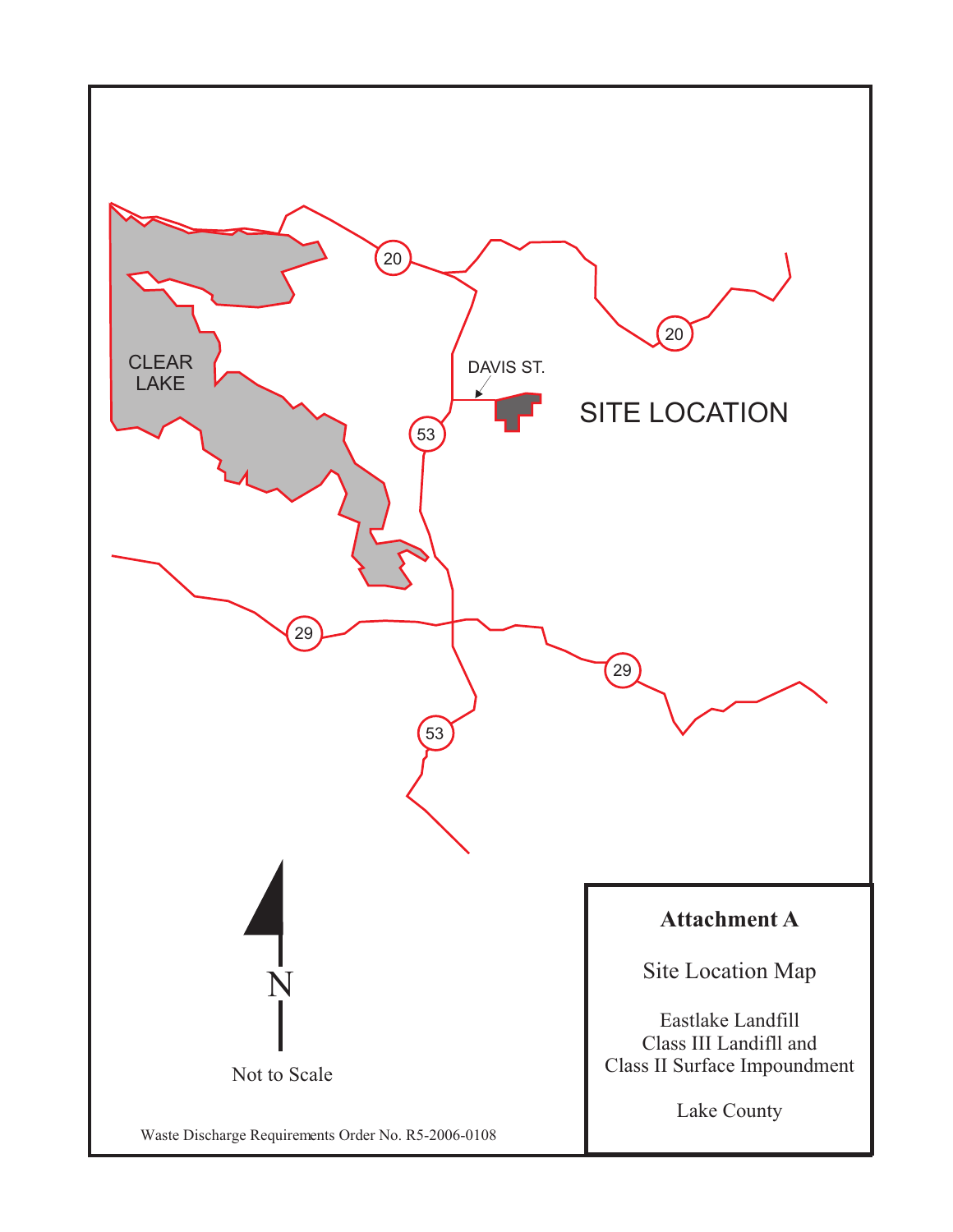